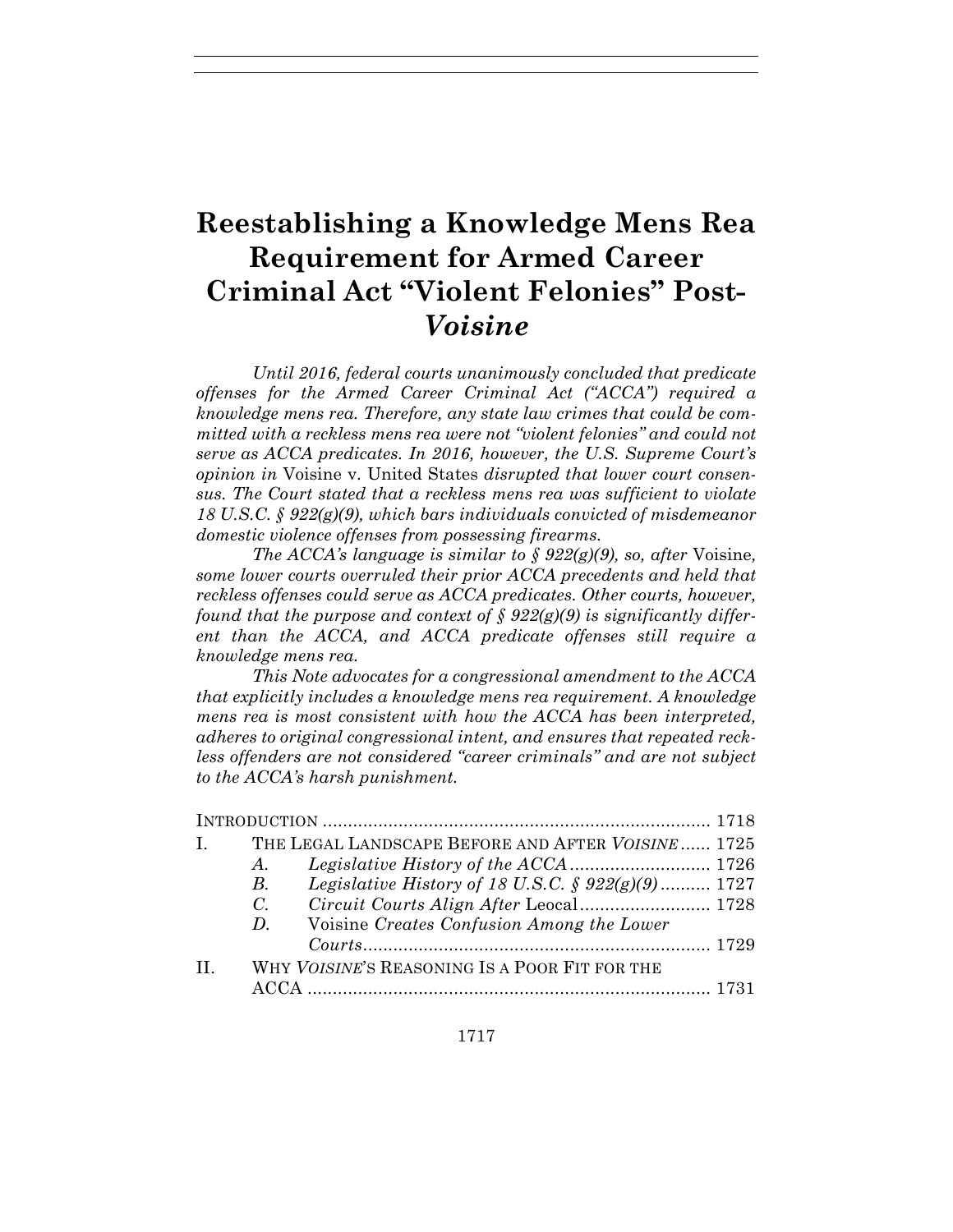|     | A.          |                                                                |  |
|-----|-------------|----------------------------------------------------------------|--|
|     | В.          | <i>Post-Voisine: Analysis of the Divergent</i>                 |  |
|     |             |                                                                |  |
|     |             | Voisine Does Not Control ACCA Decisions 1735<br>$\mathbf{1}$ . |  |
|     |             | Arguments that <i>Voisine</i> Controls ACCA<br>$2_{\cdot}$     |  |
|     |             |                                                                |  |
|     |             | 3.<br>Relationship Between the ACCA and                        |  |
|     |             |                                                                |  |
|     | $C_{\cdot}$ | The Importance of the Enumerated vs. Unenumerated              |  |
|     |             |                                                                |  |
| HL. |             | MOVING FORWARD: A SIMPLE SOLUTION TO A CONVOLUTED              |  |
|     |             |                                                                |  |
|     | A.          | A Congressional Fix to a Court-Created                         |  |
|     |             |                                                                |  |
|     | В.          | Practical Benefits of a Knowledge Standard 1747                |  |
|     | $C_{\cdot}$ | Doctrinal Benefits of a Knowledge Standard 1748                |  |
|     | D.          | Application of a Knowledge Mens Rea in the Modern              |  |
|     |             |                                                                |  |
|     |             |                                                                |  |
|     |             |                                                                |  |

## **INTRODUCTION**

The situation is not difficult to imagine. Police officers make a routine traffic stop on the Francis Scott Key Bridge, which spans the border between Virginia and Washington, D.C. During a legal vehicle search, police recover an unregistered firearm. Upon searching the individual's criminal history, the police find that he has three prior felony arrests: two Ohio burglary convictions<sup>1</sup> and a Tennessee aggravated assault conviction.<sup>2</sup> Since the individual violated 18 U.S.C. §  $922(g)$ , which prohibits felons from possessing firearms, the city prosecutor refers the case to the federal government.3 But which federal prosecutor's office should the case be referred to—Washington, D.C. or Virginia? The decision is critical. If the prosecution occurs in Virginia, the defendant faces a *maximum* sentence of ten years in prison and could receive no

 <sup>1.</sup> OHIO REV. CODE ANN. § 2911.11 (LexisNexis 2019).

 <sup>2.</sup> TENN. CODE ANN. § 39-13-102(a)(1)(B) (2019).

 <sup>3. 18</sup> U.S.C. § 922(g) makes it illegal for "any person—who has been convicted . . . of, a crime punishable by imprisonment for a term exceeding one year . . . to . . . possess . . . any firearm or ammunition . . . ." 18 U.S.C. § 922(g) (2012).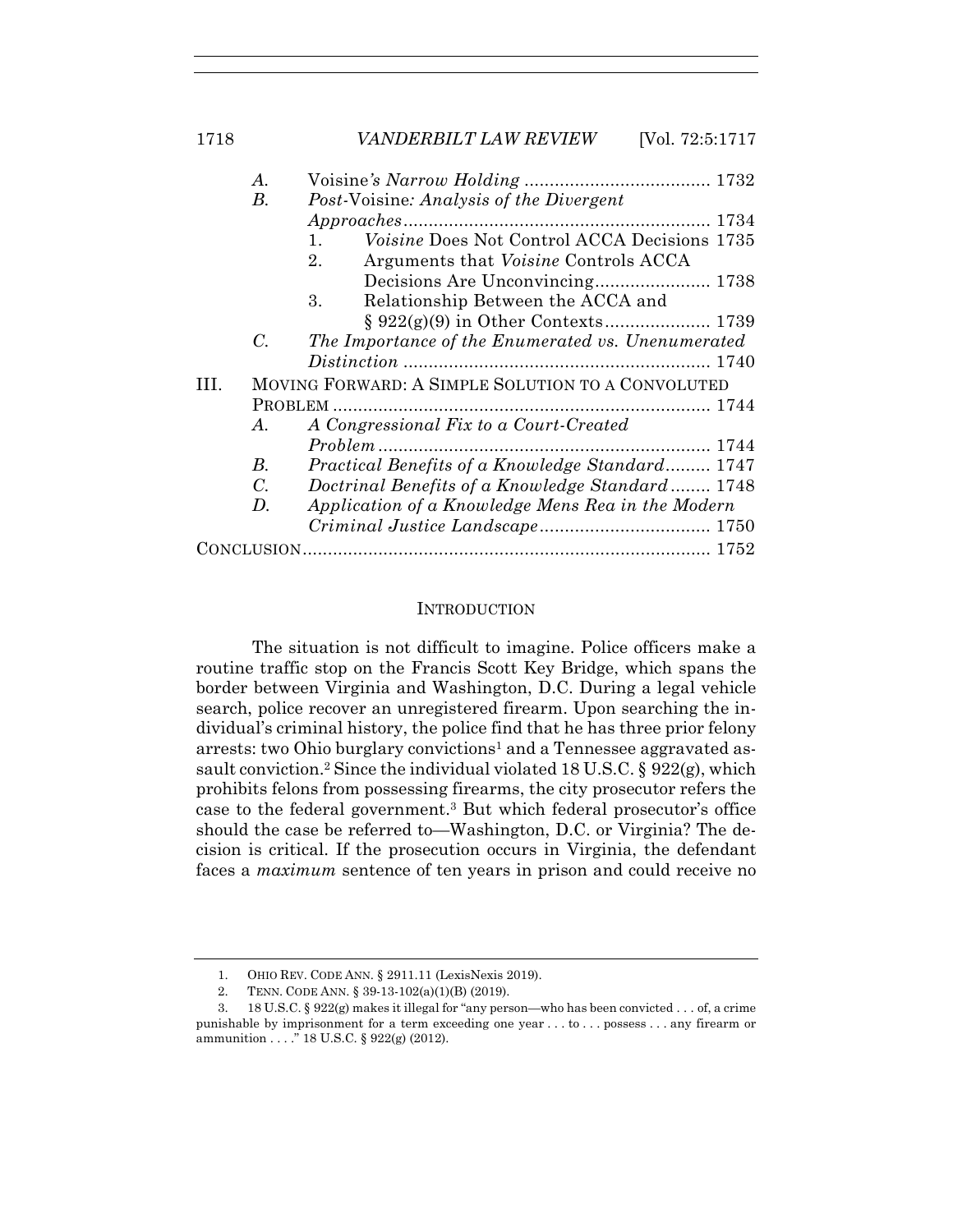jail time at all.4 But if the prosecution occurs in the District of Columbia, the defendant faces a *minimum* sentence of fifteen years in prison.5 What explains this dichotomy? How could the defendant's prospective jail time depend solely on which side of the border he is arrested?

The answer lies in a two-year-old circuit split over the scope of the U.S. Supreme Court's decision in *Voisine v. United States*6 and the meaning of a "violent felony."7 If the defendant's three prior convictions each count as "violent felonies," the individual can be charged under the Armed Career Criminal Act ("ACCA"), which has a fifteen-year mandatory minimum sentence.8 If he has less than three "violent felony" convictions, however, then he can only be charged under the regular possession statute, which has a ten-year maximum penalty and no mandatory minimum.9

 Over the last two years, the federal circuit courts have disagreed on which offenses count as "violent felonies." Offenses that can be committed with a "reckless" mens rea (that is, mental state) cannot serve as predicate violent felonies in the U.S. Court of Appeals for the

 <sup>4. 18</sup> U.S.C. § 924(a)(2) (2012).

 <sup>5. 18</sup> U.S.C. § 924(e)(1). *See also* Mathis v. United States, 136 S. Ct. 2243, 2248 (2016) (explaining the dichotomy between situations where a defendant is sentenced as an armed career criminal and situations where they are not).

 <sup>6. 136</sup> S. Ct. 2272 (2016).

<sup>7</sup>*. Compare* United States v. Orona, 923 F.3d 1197, 1200 (9th Cir. 2019) (rejecting an argument that Arizona's assault specification, which encompasses reckless conduct, is not a crime of violence because "the reckless conduct must have caused actual physical injury to another person" (quoting United States v. Ceron-Sanchez, 222 F.3d 1169, 1172–73 (9th Cir. 2000))), United States v. Middleton, 883 F.3d 485, 497–500 (4th Cir. 2018) (Floyd, J., concurring for two judges) (concluding that in South Carolina, involuntary manslaughter is not a violent felony under the ACCA "because an individual can be convicted of this offense based on reckless conduct, whereas the ACCA force clause requires a higher degree of mens rea"), *and* United States v. Windley, 864 F.3d 36, 39 (1st Cir. 2017) ("Massachusetts reckless [assault and battery with a deadly weapon] is not a violent felony under the force clause [of the ACCA]."), *with* United States v. Burris, 920 F.3d 942, 951 (5th Cir. 2019) ("[T]he use of force under the ACCA includes reckless conduct."), United States v. Haight, 892 F.3d 1271, 1280–81 (D.C. Cir. 2018) (concluding "that the use of violent force includes the reckless use of such force"), United States v. Verwiebe, 874 F.3d 258, 262–64 (6th Cir. 2017) ("In sum, the argument that crimes satisfied by reckless conduct categorically do not include the "use of physical force" simply does not hold water after *Voisine*."), United States v. Hammons, 862 F.3d 1052, 1055–56 (10th Cir. 2017) (reasoning that "it makes no difference whether the person applying the force had the specific intention of causing harm or instead merely acted recklessly" (citing *Voisine*, 136 S. Ct. at 2279)), *and* United States v. Fogg, 836 F.3d 951, 956 (8th Cir. 2016) (concluding that a prior conviction that required a mens rea of recklessness qualified as a violent felony under the ACCA's force clause). The issue is currently pending before an en banc Third Circuit. United States v. Santiago, *appeal docketed*, No. 16-4194 (3d Cir. Nov. 30, 2016). The Eleventh Circuit reaffirmed its pre-*Voisine* holding in early 2019, United States v. Moss, 920 F.3d 752, 758–59 (11th Cir. 2019), but the opinion was vacated and will be reheard by an en banc Eleventh Circuit. 928 F.3d 1340 (2019) (mem.).

 <sup>8. 18</sup> U.S.C. § 924(e)(1).

 <sup>9. 18</sup> U.S.C. § 924(a)(2).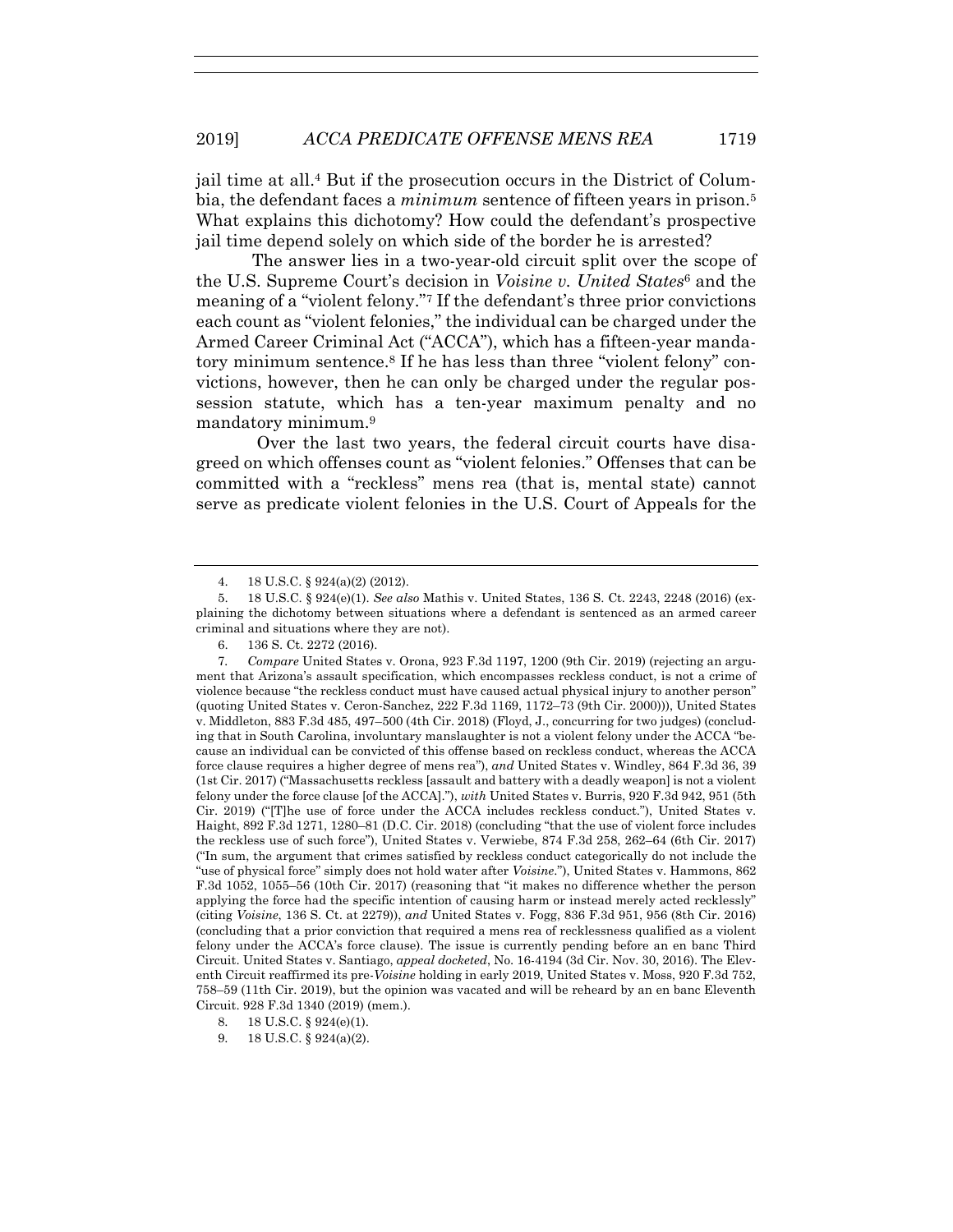Fourth Circuit, which includes Virginia.10 Since a reckless mens rea is sufficient for an aggravated assault conviction in Tennessee, $^{11}$  the defendant has only two ACCA-qualifying convictions in the Fourth Circuit (the two burglary convictions)<sup>12</sup> and therefore can be charged only under the regular possession statute. On the other hand, federal courts in Washington, D.C., bound by U.S. Court of Appeals for the D.C. Circuit precedent, consider reckless offenses to be violent felonies.13 Accordingly, in Washington, D.C., the exact same Tennessee aggravated assault conviction counts as the defendant's third qualifying violent felony, and he faces a fifteen-year mandatory minimum sentence as an "armed career criminal."

Before proceeding, a few key terms require definitional clarity: (1) violent felony, (2) recklessness, (3) categorical approach, and (4) modified categorical approach.

"Violent felony," as defined in 18 U.S.C.  $\S 924(e)(2)(B)(i)$ , is any crime punishable by a year or more in prison that "has as an element, the use, attempted use, or threatened use of physical force against the person of another."14 Every year, thousands of criminal defendants face enhanced sentencing, additional penalties, and possible deportation under statutes with this or similar language.15

14. 18 U.S.C. § 924(e)(2)(B)(i).

 <sup>10.</sup> *Middleton*, 883 F.3d at 497–500 (Floyd, J., concurring). It is technically unresolved whether Judge Floyd's *Middleton* concurrence, which he wrote for two members of the three-judge panel (a majority) is binding precedent in the Fourth Circuit. *See* Brief for the United States in Opposition at 14, Haight v. United States, 139 S. Ct. 796 (2019) (No. 18-370), 2018 WL 6584994, at \*14 ("It is not yet clear what precedential effect, if any, the Fourth Circuit will give that twojudge portion of a separate opinion."). In a subsequent case, however, the government conceded that Judge Floyd's opinion was controlling, and a different Fourth Circuit panel cited it approvingly. United States v. Hodge, 902 F.3d 420, 427 (4th Cir. 2018).

 <sup>11.</sup> TENN. CODE ANN. § 39-13-102(a)(1)(B) (2018).

 <sup>12. 18</sup> U.S.C. § 924(e)(2)(B)(ii), *invalidated in part by* Johnson v. United States, 135 S. Ct. 2551 (2019). *Johnson* invalidated § 924(e)(2)(B)(ii)'s "residual clause," but did not affect the enumerated crimes. 135 S. Ct. at 2555.

 <sup>13.</sup> United States v. Haight, 892 F.3d 1271, 1280–81 (D.C. Cir. 2018).

 <sup>15.</sup> While this Note focuses on the ACCA, the U.S. Code has an entire class of criminal statutes that use the terms "violent felony" or "crime of violence" to proscribe certain acts or provide certain punishments. In all of these statutes, the definition is nearly identical: either "use . . . of physical force against the person of another" or "use . . . of physical force against the person *or property* of another" (emphasis added). 18 U.S.C. § 16(a) (2012); 18 U.S.C. § 521(d)(3)(B)(ii) (2012); 18 U.S.C. § 924(c)(3)(A) (2012); 18 U.S.C. § 924(e)(2)(B)(i); 20 U.S.C. § 1161w(f)(3)(A)(ii) (2012); 28 U.S.C. § 540A(c) (2012); *see also* U.S. SENTENCING GUIDELINES MANUAL § 4B1.2 (U.S. SENTENCING COMM'N 2018). Cases mainly arise under (1) the ACCA, (2) 18 U.S.C. § 16 (which is the predicate for a host of proscriptions and deportation), and (3) the U.S. SENTENCING GUIDELINES MANUAL § 4B1.2 (U.S. SENTENCING COMM'N 2018). Federal courts read the statutory language the same way. *E.g.*, Davis v. United States, 900 F.3d 733, 736 (6th Cir. 2019) (stating that the ACCA and sentencing guidelines "have consistently been construed to have the same meaning"); *Haight*, 892 F.3d at 1281 (calling the ACCA and sentencing guidelines "equivalent"); United States v. Hopkins, 577 F.3d 507, 511 (3d Cir. 2009) ("[T]he definition of a violent felony under the ACCA is sufficiently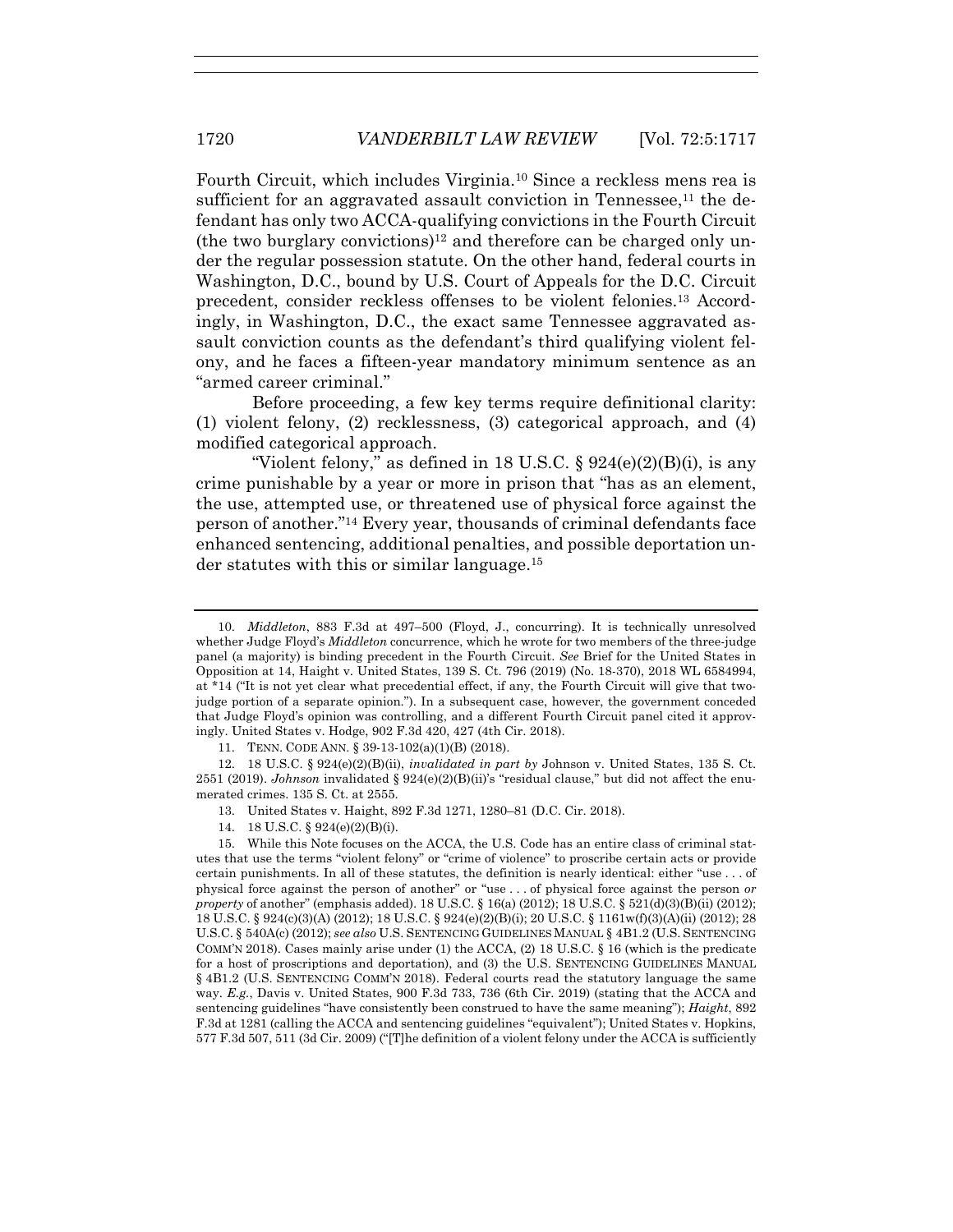"Recklessness" is a level of culpability that a criminal defendant must have to be convicted of a particular crime.16 A person acts recklessly if he "consciously disregards a substantial and unjustifiable risk that the material element exists or will result from [his] conduct."17

The term recklessness is a pseudo-creation of the Model Penal Code ("MPC").18 The MPC supports a categorized approach to criminal liability: it (1) separates a crime's elements into categories<sup>19</sup> and (2) enumerates four levels of mens rea, or "mental states," that attach to each material element of a crime.20 The four mental states, in order of increasing culpability, are negligence, recklessness, knowledge, and purpose.21 These four mental states have garnered broad acceptance by U.S. courts and legislatures.<sup>22</sup>

The MPC divides the element analysis into three categories: conduct, circumstances, and result.<sup>23</sup> The "conduct" element encapsulates the action the defendant took that caused a negative result. The MPC left the mens rea for the "conduct" element of a criminal offense ambiguous: it does not assign reckless or negligent mens rea terms toward the defendant's "conduct," and it is unclear whether any definition was intended.24 As a result, many scholars have defined the conduct element

 19. The three categories are conduct, circumstances, and result. Some judges and judicial scholars, however, have combined the circumstances and result elements into the "consequences" of the conduct. *See, e.g.*, United States v. Harper, 875 F.3d 329, 332 (6th Cir. 2017) (describing the circumstances and result as the "consequences of one's force"). Since most courts do not precisely define the mens rea terms, this Note will embrace the simplified conduct/consequences approach.

20. MODEL PENAL CODE § 2.02(2) (AM. LAW INST. 1962).

21*. Id*. The MPC generally sets recklessness as the minimum bar for criminal culpability, but recognizes many situations where a higher mens rea, such as knowledge, should be required. *Id.*   $§ 2.02(3).$ 

 22. The Supreme Court recently adopted the MPC's mens rea definitions. Voisine v. United States, 136 S. Ct. 2272, 2278 (2016); *see also* Rory Little, *Opinion Analysis: Federal "Use of Force" Encompasses Reckless Domestic Violence Misdemeanor Offenses*, SCOTUSBLOG (June 27, 2016, 9:08 PM), http://www.scotusblog.com/2016/06/opinion-analysis-federal-use-of-force-encompassesreckless-domestic-violence-misdemeanor-offenses/ [https://perma.cc/HLC8-NAVM] ("[A] significant majority of states have adopted large portions of the MPC . . . .").

23. Robinson & Grall, *supra* note 18, at 693.

24*. See* MODEL PENAL CODE § 2.02(2)(c)–(d) (AM. LAW INST. 1962) (defining "recklessness" and "negligence" only in regards to whether a "material element exists").

similar to the definition of a crime of violence under the Sentencing Guidelines that authority interpreting one is generally applied to the other . . . .").

 <sup>16.</sup> MODEL PENAL CODE § 2.02(1) (AM. LAW INST. 1962).

 <sup>17.</sup> *Id.* § 2.02(2)(c).

 <sup>18.</sup> Prior to the MPC's enactment, there were "eighty or so culpability terms existing in prior criminal codes." Paul H. Robinson & Jane A. Grall, *Element Analysis in Defining Criminal Liability: The Model Penal Code and Beyond*, 35 STAN. L. REV. 681, 692 (1983). The MPC distilled it down to four liability terms. *Id.* at 692-93. Therefore, "recklessness" is best seen as an encapsulation of a litany of prior criminal terms.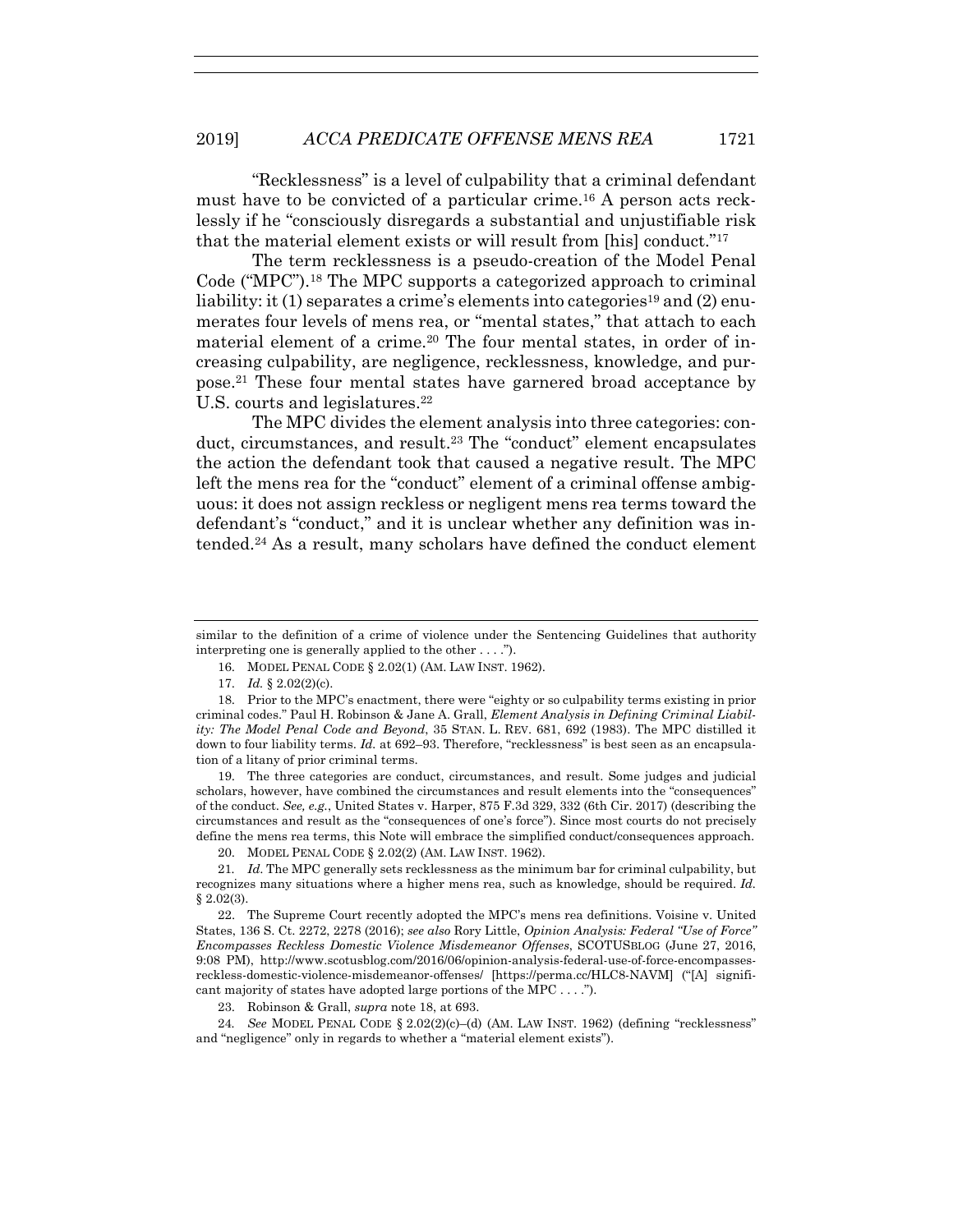narrowly, so it only encapsulates voluntary, volitional conduct.25 All other material elements are considered "consequences" of the conduct.26 The U.S. Supreme Court has supported this approach when determining whether certain conduct constitutes the "use" of physical force.<sup>27</sup> Therefore, under this approach, the mens rea for a "reckless" felony breaks down like this:

| <b>Conduct Element</b>         | Purpose or Knowledge |
|--------------------------------|----------------------|
| <b>Consequences Element(s)</b> | Recklessness         |

As a result, circuits (such as the Fourth Circuit) that have held recklessness insufficient for a "violent felony" implicitly require a defendant to have a knowledge mens rea towards the consequences—he must be "aware that it is practically certain" his voluntary conduct will cause the violent consequences of his intentional act.28 Conversely, circuits (such as the D.C. Circuit) that embrace reckless crimes as ACCA predicates tacitly maintain that a defendant commits a violent felony if he "consciously disregards a substantial and unjustifiable risk" of the violent consequences of his voluntary conduct.<sup>29</sup> The difference is this: Does an actor need to be "practically certain" he is harming another

Conduct: swinging the fist in the direction of the other person (among other methods to assault a person).

<sup>25</sup>*. E.g.*, Robinson & Grall, *supra* note 18, at 712 ("Perhaps the best approach is to define 'conduct' narrowly so as to limit the significance of the culpability as to that element to involuntary acts and to consider all issues raised by the *nature* of one's conduct as circumstance elements  $\dots$ .").

<sup>26</sup>*. Id.* As an example of this "narrow" conduct approach, consider Michigan's misdemeanor assault crime. A person is guilty of misdemeanor assault if they "assault  $\lceil$  an individual without a weapon and inflict[ ] serious or aggravated injury upon that individual without intending to commit murder . . . ." MICH. COMP. LAWS § 750.81a(1) (2018). Under a "narrow" conduct approach, the different elements of this crime would break down as follows:

Consequences: (1) the fist makes contact with the other person, (2) causes serious or aggravated injury, (3) no weapon, (4) did not intend to kill them.

To act "knowingly" with regards to the conduct element under this approach, therefore, the defendant would only need to know they are swinging their fist at another person. A "reckless" assault would still require the individual to knowingly swing their fist at the person—but would not require them to "knowingly" make contact with the other person.

<sup>27</sup>*. See Voisine*, 136 S. Ct. at 2278–79 (stating that an individual who employs a "powerful," but "involuntary" motion has not actively "used" force, but a person who voluntarily applies force is reckless "with respect to the harmful consequences of his volitional conduct" has still "used" force).

 <sup>28.</sup> MODEL PENAL CODE § 2.02(2)(b)(ii) (AM. LAW INST. 1962).

 <sup>29.</sup> *Id.* § 2.02(2)(c).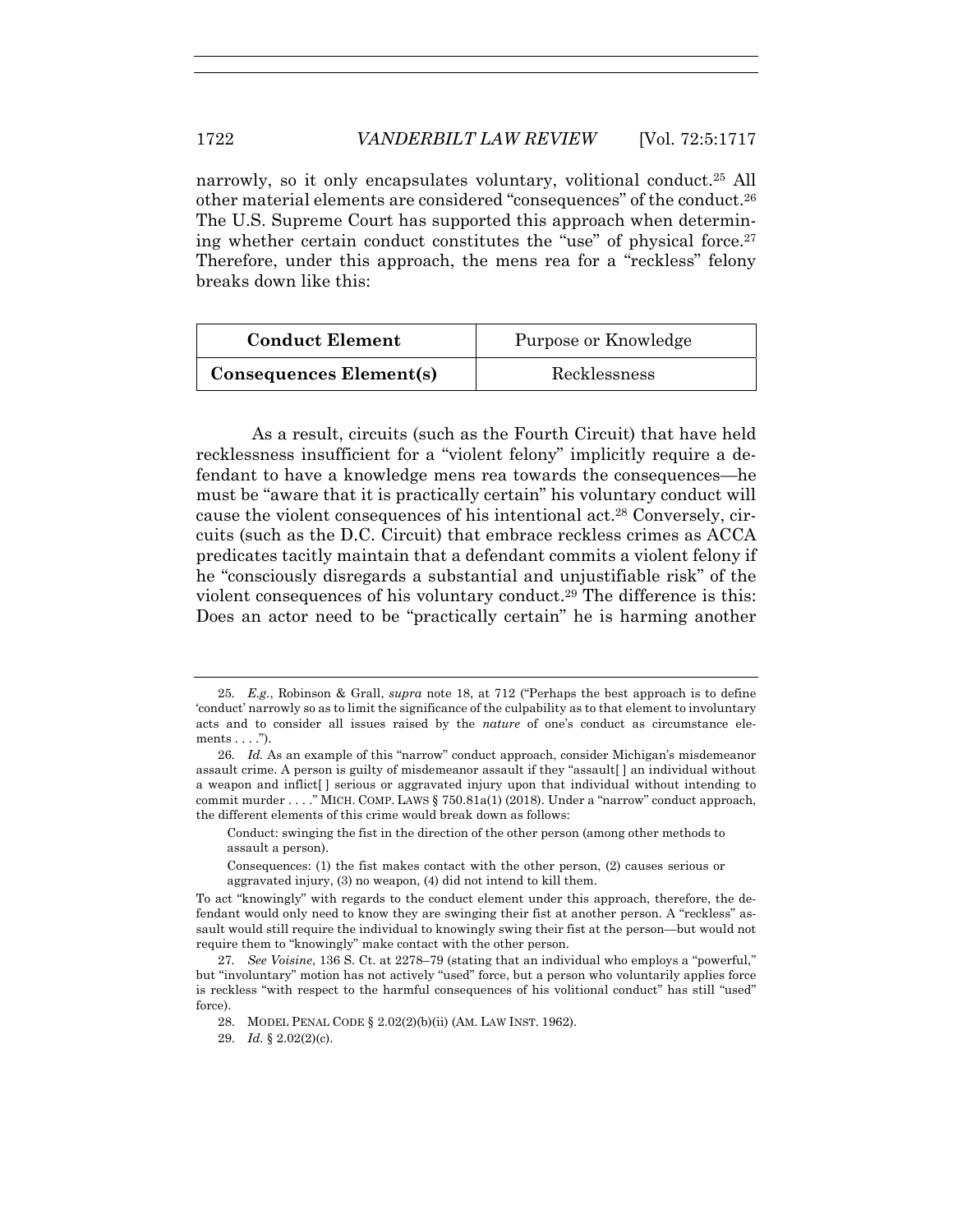person, or does he merely need to know there is a risk he will harm someone?

This difference, while seemingly academic, is extremely salient because of another Supreme Court creation: the "categorical approach," which restricts a court's discretion in determining which offenses qualify as ACCA predicates.30

Under the categorical approach, no convictions under a state statute can serve as ACCA predicates if the state statute is broader than the federal standard for a crime.<sup>31</sup> For example, a defendant violates some state aggravated assault statutes if he commits the crime "intentionally, knowingly or recklessly."32 These statutes list mens rea terms (intent, knowing, reckless) as three alternative ways the defendant can commit the same crime. Under the categorical approach, if ACCA predicate crimes require a knowledge mens rea, violation of one of these statutes could *never* serve as an ACCA predicate.33 Even if the defendant *purposely* assaulted another person, his conviction would not count towards the ACCA because it is *possible* that a person could be convicted under the statute with less than the ACCA-required mens rea.34

This approach came to life in *Bennett v. United States*, a 2017 decision by the U.S. Court of Appeals for the First Circuit, where the defendant committed two aggravated assaults "either at gunpoint or at knifepoint."35 Because the "least serious conduct covered" by the Maine aggravated assault statute was recklessness, the court needed to determine whether recklessness was sufficient to serve as an ACCA predicate, even though the defendant almost certainly did not commit the

 <sup>30.</sup> Mathis v. United States, 136 S. Ct. 2243, 2248 (2016); Descamps v. United States, 570 U.S. 254, 257 (2013); Taylor v. United States, 495 U.S. 575, 602 (1990); *see also* Welch v. United States, 136 S. Ct. 1257, 1262 (2016) ("The categorical approach is the framework the Court has applied in deciding whether an offense qualifies as a violent felony under the Armed Career Criminal Act.").

<sup>31</sup>*. Mathis*, 136 S. Ct. at 2248. This applies even if a single statute lists "elements in the alternative," therefore defining multiple crimes or multiple ways of committing the same crime. *Id*. at 2249, 2251.

<sup>32</sup>*. E.g.*, ME. REV. STAT. ANN. tit. 17-a, § 208 (2019).

<sup>33</sup>*. Mathis*, 136 S. Ct. at 2249, 2251.

<sup>34</sup>*. See id.* at 2249 (stating that "no conviction" under a state statute that sweeps more broadly "could count as an ACCA predicate," even if the defendant actually met the elements of the crime's generic form).

 <sup>35. 868</sup> F.3d 1, 22 (1st Cir. 2017), *vacated as moot*, 870 F.3d 34 (1st Cir. 2017). The First Circuit adopted the reasoning from *Bennett* to justify the categorical approach almost immediately in *United States v. Windley*, 864 F.3d 36, 37 n.2 (1st Cir. 2017).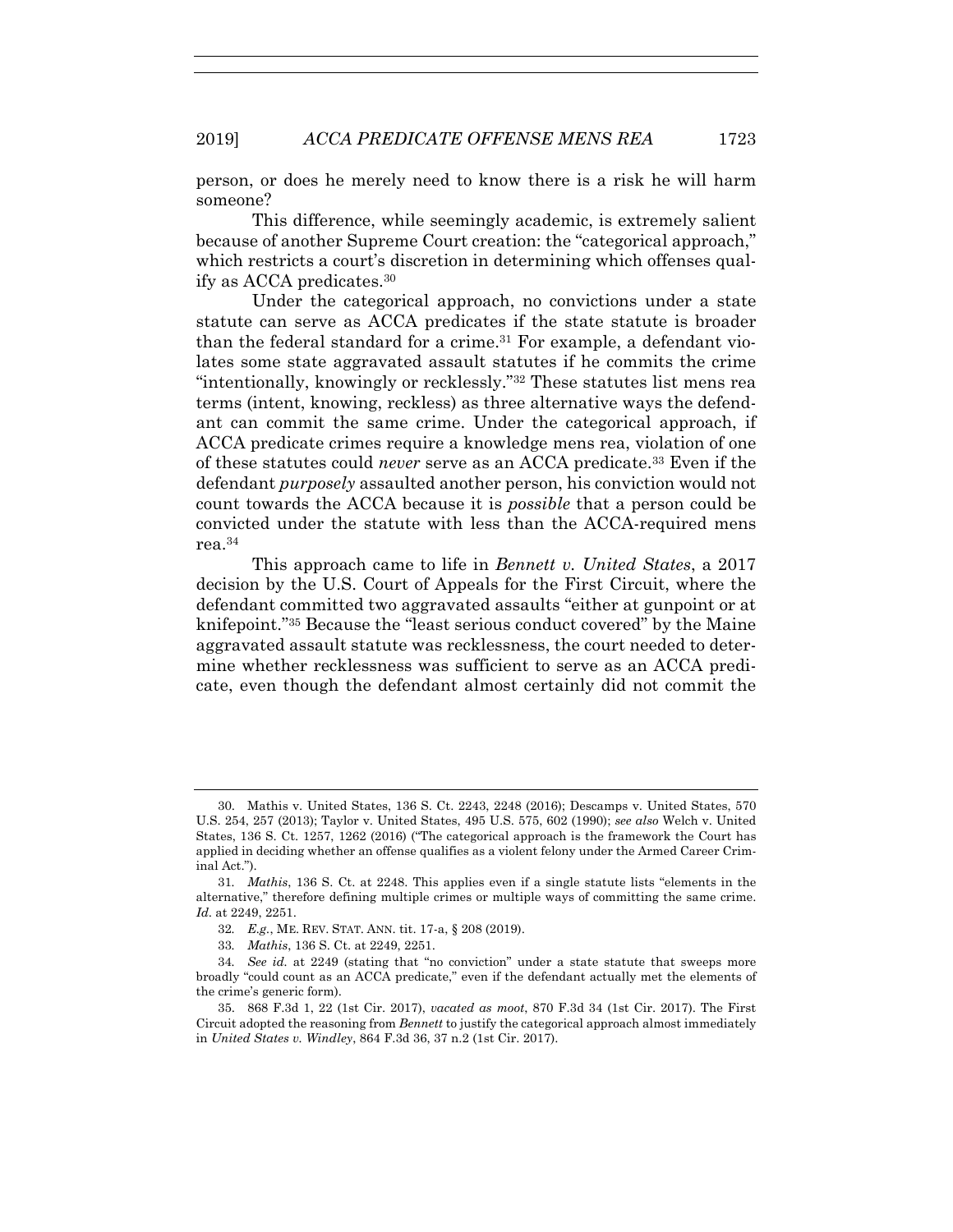crime recklessly.36 Because the First Circuit concluded that recklessness was not sufficient, the aggravated assaults did not count toward the defendant's three qualifying predicate offenses.<sup>37</sup>

The "modified categorical approach," a close relative of the categorical approach, allows a sentencing court to take a limited look beyond the statutory elements when a defendant violated a "divisible statute."38 A statute is divisible if it "list[s] elements in the alternative" and therefore defines *different* crimes.39 The court can look to the jury instructions, plea agreement, or "findings of fact" by the judge to determine what crime the defendant "necessarily" committed.40

The Supreme Court developed the categorical and modified categorical approaches to better effectuate Congress's intent when construing the ACCA—since ACCA eligibility is based on "convictions" rather than "crimes"41—and to avoid Sixth Amendment concerns.42 Considered together, the categorical and modified categorical approaches potentially exclude entire categories of offenses from the ACCA, because if any defendant can be convicted of an offense with a reckless mens rea, then the offense can *never* serve as a predicate violent felony for the ACCA. Therefore, for many criminal defendants convicted of crimes that can be committed recklessly, their ACCA eligibility, with its corresponding harsh sentence enhancements, could entirely hinge on whether the ACCA's force clause includes reckless crimes.

This Note will proceed in three parts. Part I describes the background of the Armed Career Criminal Act and how courts interpreted its mens rea requirement. It examines the U.S. Supreme Court decisions that informed lower court interpretations of the ACCA's mens rea requirement, most recently the *Voisine* decision in 2016. Part II analyzes *Voisine*'s reasoning and compares it to the reasoning behind the lower courts' subsequent ACCA decisions, the legislative purpose of the

- 39*. Mathis*, 136 S. Ct. at 2249.
- 40*. Descamps*, 570 U.S. at 264 & n.2.
- 41*. Mathis*, 136 S. Ct. at 2252.

42*. Id.* at 2250 ("[A] construction of ACCA allowing a sentencing judge to go any further [than the crime the defendant necessarily committed] would raise serious Sixth Amendment concerns.") (citing Apprendi v. New Jersey, 533 U.S. 466, 490 (2000)); *see also* Mary Frances Richardson, Comment, *Why the Categorical Approach Should Not Be Used When Determining Whether an Offense is a Crime of Violence Under the Residual Clause of 18 U.S.C. § 924(c)*, 67 AM. U. L. REV. 1989, 2004–09 (2018) (analyzing the benefits of the categorical approach and the Sixth Amendment limitations). The Supreme Court recently applied the categorical approach and struck down § 924(c)(3)(B)'s residual clause. United States v. Davis, 139 S. Ct. 2319, 2323–24 (2019).

<sup>36</sup>*. Bennett*, 868 F.3d at 22–23.

<sup>37</sup>*. Id.* at 23.

 <sup>38.</sup> Descamps v. United States, 570 U.S. 254, 263 (2013); *see also Mathis*, 136 S. Ct. at 2253 ("[T]he modified approach serves—and serves solely—as a tool to identify the elements of the crime of conviction when a statute's disjunctive phrasing renders one (or more) of them opaque.").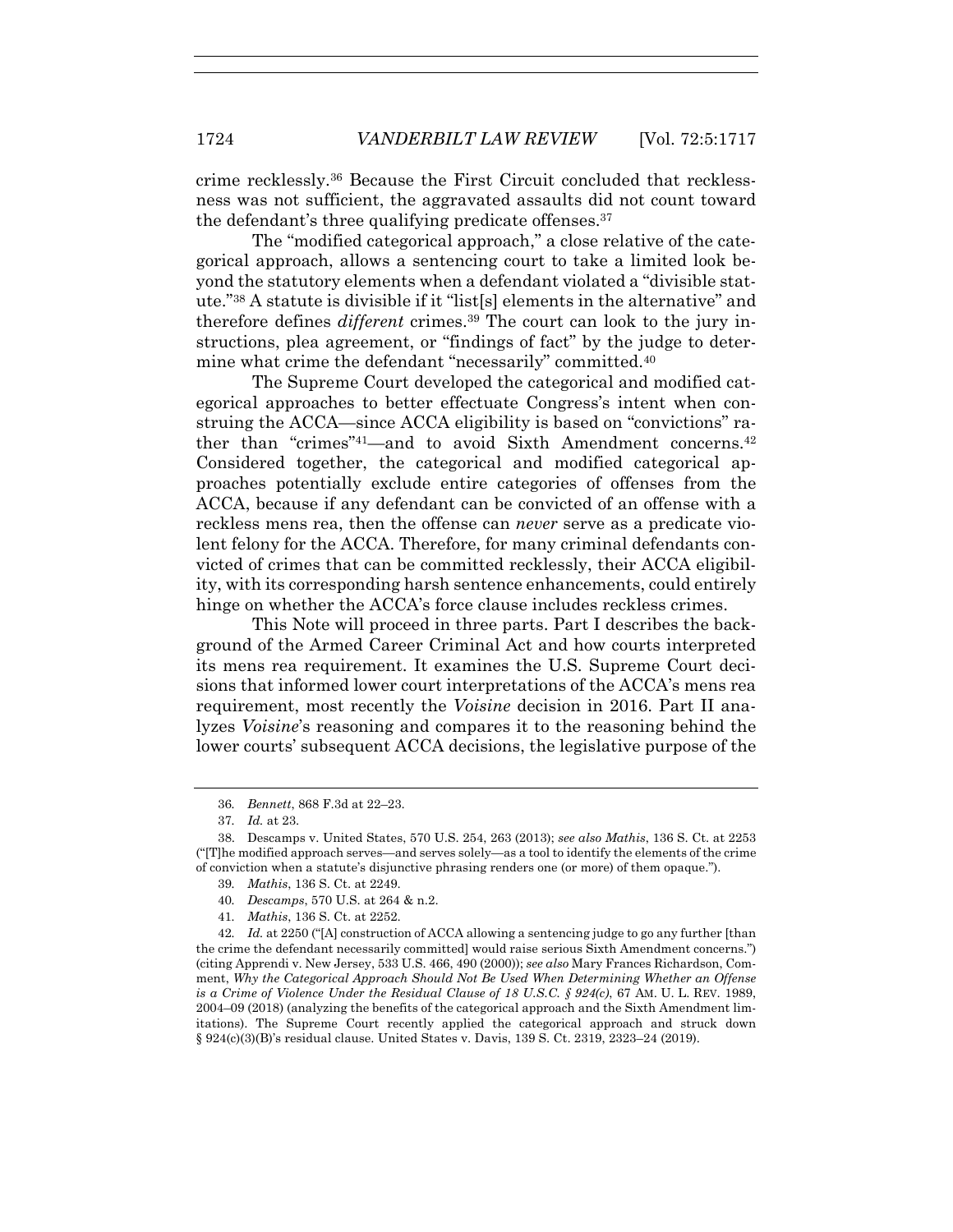ACCA, and prior ACCA decisions by the Supreme Court. It concludes that *Voisine*'s holding and reasoning do not apply to ACCA violent felonies and that the ACCA is better read to require a knowledge mens rea. Part III proposes a legislative fix to the ACCA to clarify that ACCA predicate offenses require a knowledge mens rea.

## I. THE LEGAL LANDSCAPE BEFORE AND AFTER *VOISINE*

Congress promulgated the Armed Career Criminal Act as a method to lock up repeat, violent, "career" offenders.43 Since its enactment, the U.S. Supreme Court has interpreted the scope of the ACCA numerous times.44 The Court has never considered the mens rea required to violate the ACCA, but two of the Court's decisions have impacted lower court interpretations of the ACCA mens rea requirement.45 First, in 2004, the Court held in *Leocal v. Ashcroft* that a crime requiring a negligence mens rea categorically was not a felony "crime of violence" for purposes of 18 U.S.C. § 16, which featured a nearly identical definition to the ACCA.46 Next, the Court held in *Voisine v. United States* that a conviction under a statute requiring only a reckless mens rea was sufficient for a "misdemeanor crime of domestic violence" under 18 U.S.C. § 922(g)(9).47

After *Leocal*, lower courts almost unanimously concluded that reckless offenses were outside the scope of the ACCA.<sup>48</sup> Following the *Voisine* decision, however, some circuits overruled their prior precedents and extended *Voisine*'s reasoning to ACCA predicate offenses, holding that recklessness was sufficient for ACCA offenses.<sup>49</sup> This Part will examine the statutory and legislative history of the ACCA and

 <sup>43.</sup> H.R. REP. NO. 98-1073, at 1–2 (1984), *reprinted in* 1984 U.S.C.C.A.N. 3661, 3661–62.

 <sup>44.</sup> Two common areas of interpretation have been the limits of the ill-fated residual clause, *see* Johnson v. United States, 135 S. Ct. 2551, 2563 (2015) (striking down the ACCA's residual clause as an unconstitutional due process violation), and the amount of force a qualifying predicate requires, *see* Stokeling v. United States, 139 S. Ct. 544, 555 (2019) (holding that the ACCA's force clause is satisfied by the amount of physical force required to "overcome a victim's resistance"); Johnson v. United States, 559 U.S. 133, 140 (2010) (requiring "force capable of causing physical pain or injury to another person" under the ACCA's force clause).

<sup>45</sup>*. See* Voisine v. United States, 136 S. Ct. 2272, 2280 (2016) (holding a reckless mens rea sufficient to violate 18 U.S.C. §  $922(g)(9)$ , with regard to a misdemeanor crime of domestic violence); Leocal v. Ashcroft, 543 U.S. 1, 10 (2004) (determining that a negligence mens rea was not sufficient for a felony "crime of violence" under 18 U.S.C. § 16).

<sup>46</sup>*. Leocal*, 543 U.S. at 9–10. 18 U.S.C. § 16's "crime of violence" definition at the time was "the use . . . of physical force *against the person or property* of another." *Id.* at 5 (emphasis added). The ACCA's "violent felony" definition is identical, minus the phrase "or property." 18 U.S.C.  $§ 924(e)(2)(B)(i) (2012).$ 

<sup>47</sup>*. Voisine*, 136 S. Ct. at 2279–80.

<sup>48</sup>*. See* sources cited *infra* note 76.

<sup>49</sup>*. See* sources cited *infra* note 90.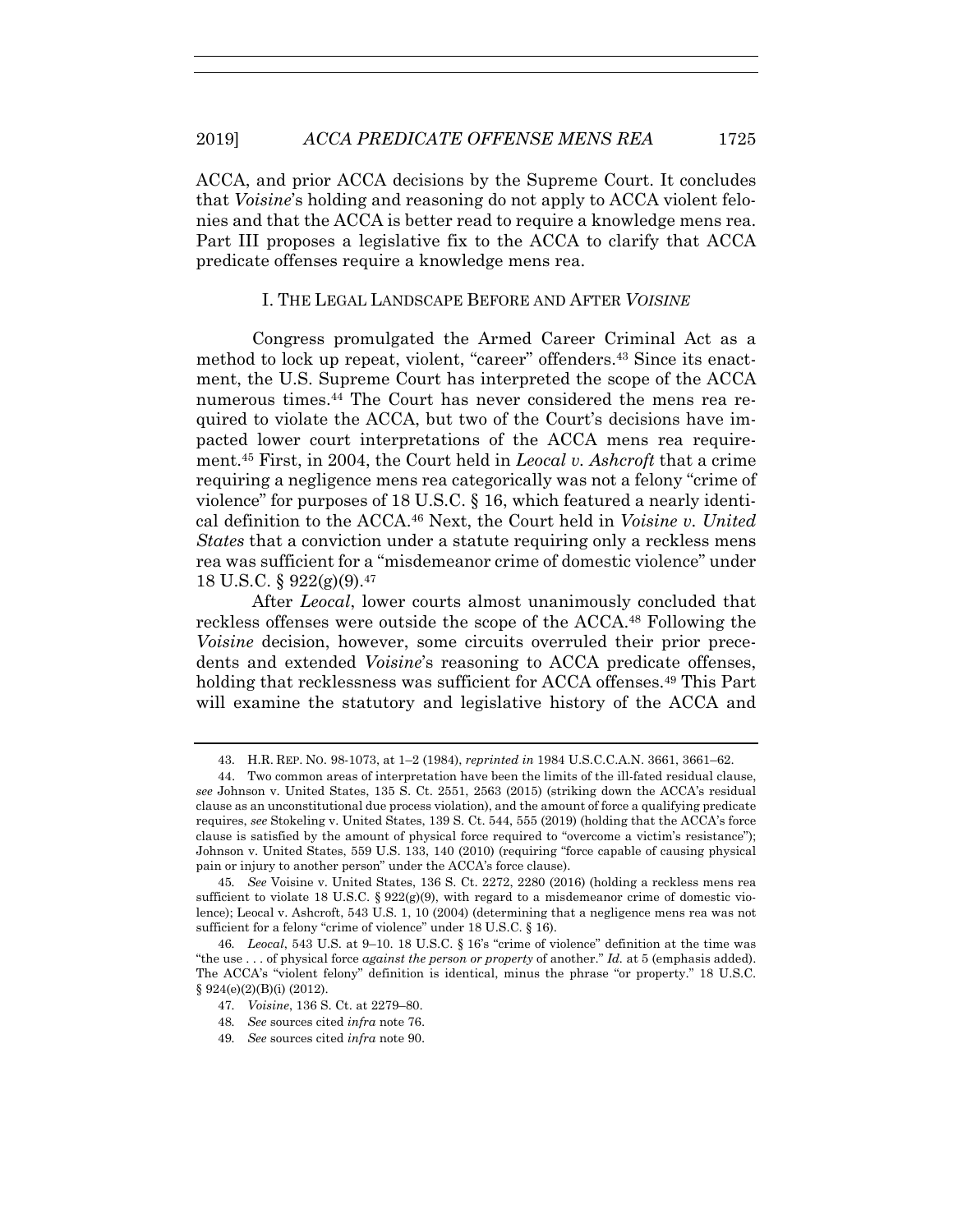$\S 922(g)(9)$ , the rationales underlying the Supreme Court's decisions in *Leocal* and *Voisine*, and the way lower courts have interpreted each decision.

# *A. Legislative History of the ACCA*

Enacted in 1984, the original Armed Career Criminal Act provided stringent sentencing enhancements for illegal firearm possession if an offender had three prior convictions for burglary or robbery.50 Congress's goal in passing the legislation was "incapacitating . . . repeat offenders."51 The predicate crimes were robberies and burglaries because they were the "most damaging crimes to society" and the crimes "career criminals" were most likely to commit.52

The ACCA was amended two years later, animated by a congressional desire to more effectively reach the small group of career offenders that Congress originally intended to incapacitate.53 Congress cited studies showing that an extremely small number of career offenders committed a high percentage of overall crime.54 The final bill, a compromise between the House and Senate, expanded the predicate crimes from only robberies and burglaries to any felony drug offense or violent felony.55

Slight adjustments over the years led to the Act's current formulation, which increases the prison sentence for a person convicted of unlawful possession of a firearm<sup>56</sup> from a ten-year maximum  $57$  to a fifteen-

57. 18 U.S.C. § 924(a)(2) (2012).

 <sup>50.</sup> Armed Career Criminal Act of 1984, Pub. L. No. 98-473, § 1802, 98 Stat. 1837, 2185 (1984), *repealed by* Pub. L. No. 99-308, § 104(b), 100 Stat. 449, 459 (1986). *See generally* James G. Levine, Note, *The Armed Career Criminal Act and the U.S. Sentencing Guidelines: Moving Towards Consistency*, 46 HARV. J. ON LEGIS. 537, 545–48 (2009) (providing an in-depth legislative history of the ACCA, including prior, unenacted versions of the bill).

 <sup>51.</sup> H.R. REP. NO. 98-1073, at 2 (1984), *reprinted in* 1984 U.S.C.C.A.N. 3661, 3662; *see also* Taylor v. United States, 495 U.S. 575, 581 (1990) (stating that the Armed Career Criminal Act was intended to "supplement the States' law enforcement efforts against 'career' criminals").

 <sup>52.</sup> H.R. REP. NO. 98-1073, at 3.

<sup>53</sup>*. See Armed Career Criminal Legislation: Hearing on H.R. 4639 and H.R. 4768 Before the Subcomm. on Crime of the H. Comm. on the Judiciary*, 99th Cong. 8 (1986) (statement of Rep. Wyden) ("[I]t seems to me just simple logic to include crimes of violence as potential predicate offenses. It does not make a lot of sense . . . that a referral under the Act is possible for a threetime bank robber but not a habitual offender with prior convictions for rape or murder. So I think . . . it's a logical extension.").

<sup>54</sup>*. Id.* at 3 ("In New York City, for example, studies showed that only 1,100 recidivists were probably responsible for most of the 100,000 robberies each year."); *see also* 132 CONG. REC. S4325- 03 (daily ed. April 16, 1986) (statement of Sen. Specter on S. 2312, the Armed Career Criminal Act Amendments) (stating that the animating purpose behind the bill was to "broaden[ ] the prior convictions which lead to the classification of being a 'career criminal' ").

 <sup>55.</sup> Pub. L. No. 99–308, § 104, 100 Stat. 449, 456–59 (1986) (amended 1988).

 <sup>56. 18</sup> U.S.C. § 922(g) (2012).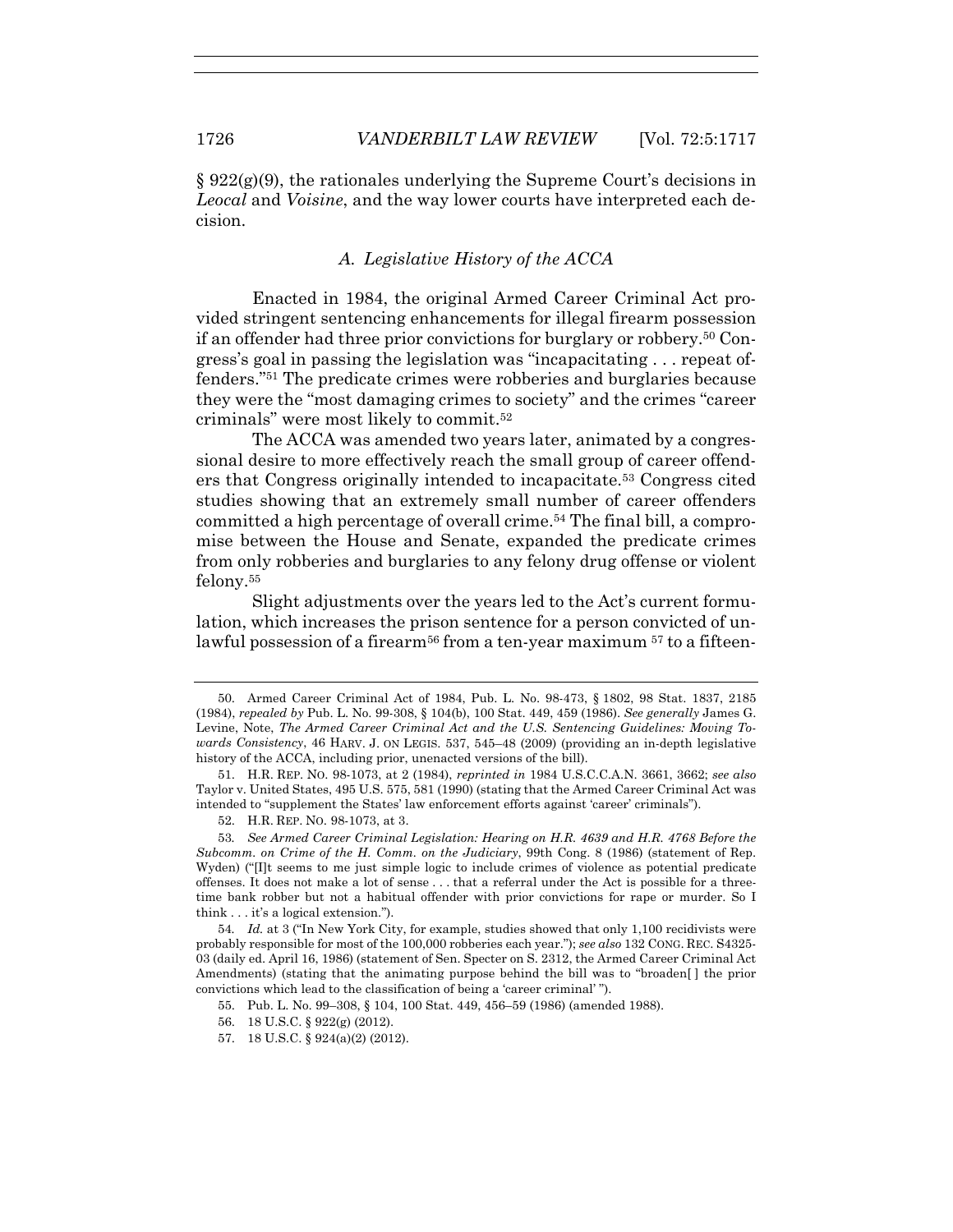year minimum if they have three prior convictions for "violent felonies" or "serious drug offenses."58 This Note focuses on violent felonies. A "violent felony" must be punishable by more than one year in prison and must meet one of two additional requirements. It either must involve "the use, attempted use, or threatened use of physical force against the person of another,"59 or be burglary, arson, extortion, or involve explo $sives.60$ 

# *B. Legislative History of 18 U.S.C. § 922(g)(9)*

Section 922(g)(9), the statute at issue in *Voisine v. United States*, was promulgated in 1996,<sup>61</sup> twelve years after the Armed Career Criminal Act was first enacted. It bars "any person who has been convicted . . . of a misdemeanor crime of domestic violence" from "possess[ing] . . . any firearm."62 A "misdemeanor crime of domestic violence" is an offense that "has, as an element, the use or attempted use of physical force."63

Section  $922(g)(9)$  is a statute that is both very narrow and very broad: it was promulgated to solve a very narrow problem—specifically, the danger of allowing domestic abusers to possess firearms64—but it has broad coverage over crimes within its scope.<sup>65</sup> Existing firearm laws, including the ACCA, had failed to combat the danger of gun possession by convicted abusers because "many perpetrators of domestic violence are convicted only of misdemeanors."66 Therefore, Congress enacted  $\S 922(g)(9)$  to close that "dangerous loophole."<sup>67</sup> It was written broadly: the bill's sponsor, Senator Frank Lautenberg of New Jersey, stated that the language was "probably broader" than the "crime of violence" language in the ACCA and other gun possession laws,<sup>68</sup> and

 61. Omnibus Consolidated Appropriations Act, 1997, Pub. L. No. 104-208, § 658(b)(2), 110 Stat. 3009, 3372 (1996) (codified as amended at 18 U.S.C. § 922(g)(9) (2012)).

- 64. United States v. Hayes, 555 U.S. 415, 426–27 (2009).
- 65. United States v. Castleman, 572 U.S. 157, 160 (2014).
- 66*. Id.*

 <sup>58. 18</sup> U.S.C. § 924(e)(1).

 <sup>59. 18</sup> U.S.C. § 924(e)(2)(B)(i). This is commonly referred to as the "force clause" of the Act. *E.g.*, United States v. Gardner, 823 F.3d 793, 801–02 (4th Cir. 2016).

 <sup>60. 18</sup> U.S.C. § 924(e)(2)(B)(ii). The Supreme Court recently held the "residual clause" of subsection (ii), "involves conduct that presents a serious potential risk of physical injury to another," unconstitutionally vague. Johnson v. United States, 135 S. Ct. 2551, 2563 (2015). This has increased the salience of the recklessness issue under the force clause, because it was previously uncontested.

 <sup>62. 18</sup> U.S.C. § 922(g)(9).

 <sup>63. 18</sup> U.S.C. § 921(a)(33)(A)(ii) (2012).

<sup>67</sup>*. Id.* (internal quotation marks omitted).

 <sup>68. 142</sup> CONG. REC. S11872-01 (daily ed. Sept. 30, 1996) (statement of Sen. Lautenberg).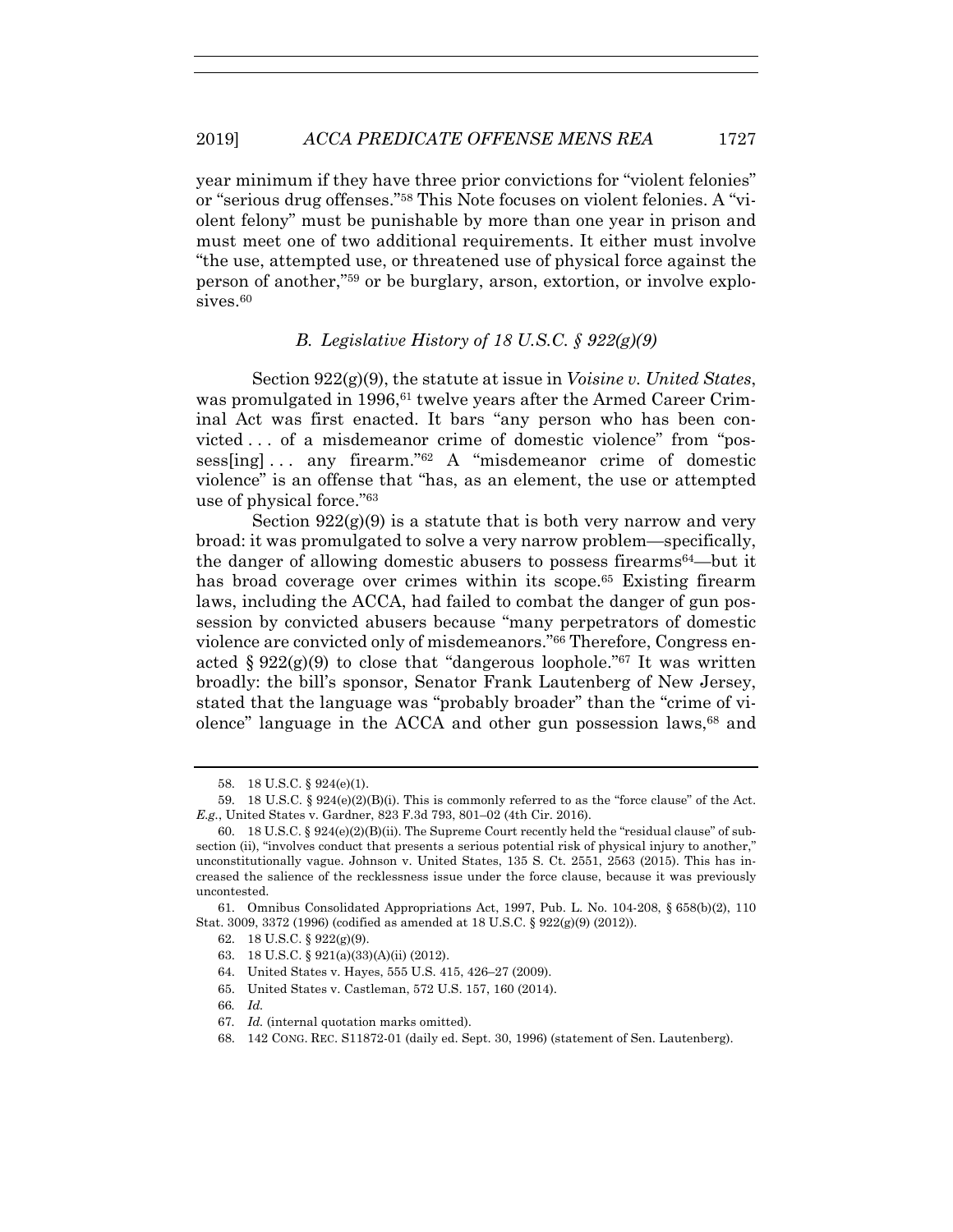thus would better serve the statute's purpose to provide special protection to a narrow class of domestic violence victims.69 To implement  $\S 922(g)(9)$ 's desired breadth, Congress specifically rejected the ACCA's definition of "violent felony."70

## *C. Circuit Courts Align After* Leocal

While the Supreme Court has still never opined on the mens rea requirement for the Armed Career Criminal Act, it first began to shape interpretations in *Leocal v. Ashcroft*, a case about the deportation statute 18 U.S.C. § 16, which contains similar language. In *Leocal v. Ashcroft*, the Court held that "the use . . . of physical force against the person or property of another," for purposes of deportation under 18 U.S.C. § 16, was not satisfied by a conviction for "DUI causing serious bodily injury," a strict liability crime.<sup>71</sup> The unanimous Court stated that while a person may negligently employ physical force in a general sense, "it is much less natural to say that a person actively employs physical force *against another person* by accident."72 Although the Court ultimately concluded that negligent and strict liability crimes cannot serve as predicates for the statute,73 the Court expressly reserved judgment on reckless conduct.74 Section 16 is interpreted the same way as the ACCA.75

Following *Leocal*, the circuit courts immediately extended the Court's reasoning to reckless crimes—the same factors that made negligence insufficient in *Leocal* also prevented reckless crimes from qualifying as the "use of physical force against the person or property of another."76 The Third Circuit's analysis in *Tran v. Gonzales* was typical of

74*. Id.* at 13 ("This case does not present us with the question whether . . . the *reckless* use of force against a person or property of another qualifies as a crime of violence . . . .").

75. *See* sources cited *supra* note 15.

 76. United States v. Fish, 758 F.3d 1, 16–17 (1st Cir. 2014) (interpreting 18 U.S.C. § 16, the same statute at issue in *Leocal*); United States v. Palomino Garcia, 606 F.3d 1317, 1319, 1335 (11th Cir. 2010) (interpreting the federal sentencing guidelines); United States v. Zuniga-Soto, 527 F.3d 1110, 1124 (10th Cir. 2008) (interpreting the federal sentencing guidelines); United States v. Portela, 469 F.3d 496, 499 (6th Cir. 2006) (interpreting 18 U.S.C. § 16); Tran v. Gonzales, 414 F.3d 464, 470–71 (3d Cir. 2005) (holding that reckless burning was not a "crime of violence" under 18 U.S.C. § 16 because it involved "mere recklessness as to causing harm"); Bejarano-Urrutia v. Gonzales, 413 F.3d 444, 446–47 (4th Cir. 2005) (interpreting 18 U.S.C. § 16). The statutes at issue in each case were felony statutes that involve nearly identical language to the ACCA: "[T]he use of

<sup>69</sup>*. Id.*

 <sup>70.</sup> United States v. Booker, 644 F.3d 12, 19 (1st Cir. 2011) ("In the course of drafting § 921(a)(33)(A), Congress expressly rejected § 16's definition of 'crime of violence' . . . .").

 <sup>71. 543</sup> U.S. 1, 4–5, 8–9 (2004).

<sup>72</sup>*. Id.* at 9 (emphasis added).

<sup>73</sup>*. Id.* ("[T]he 'use . . . of physical force against the person or property of another' [ ] most naturally suggests a higher degree of intent than negligent or merely accidental conduct.").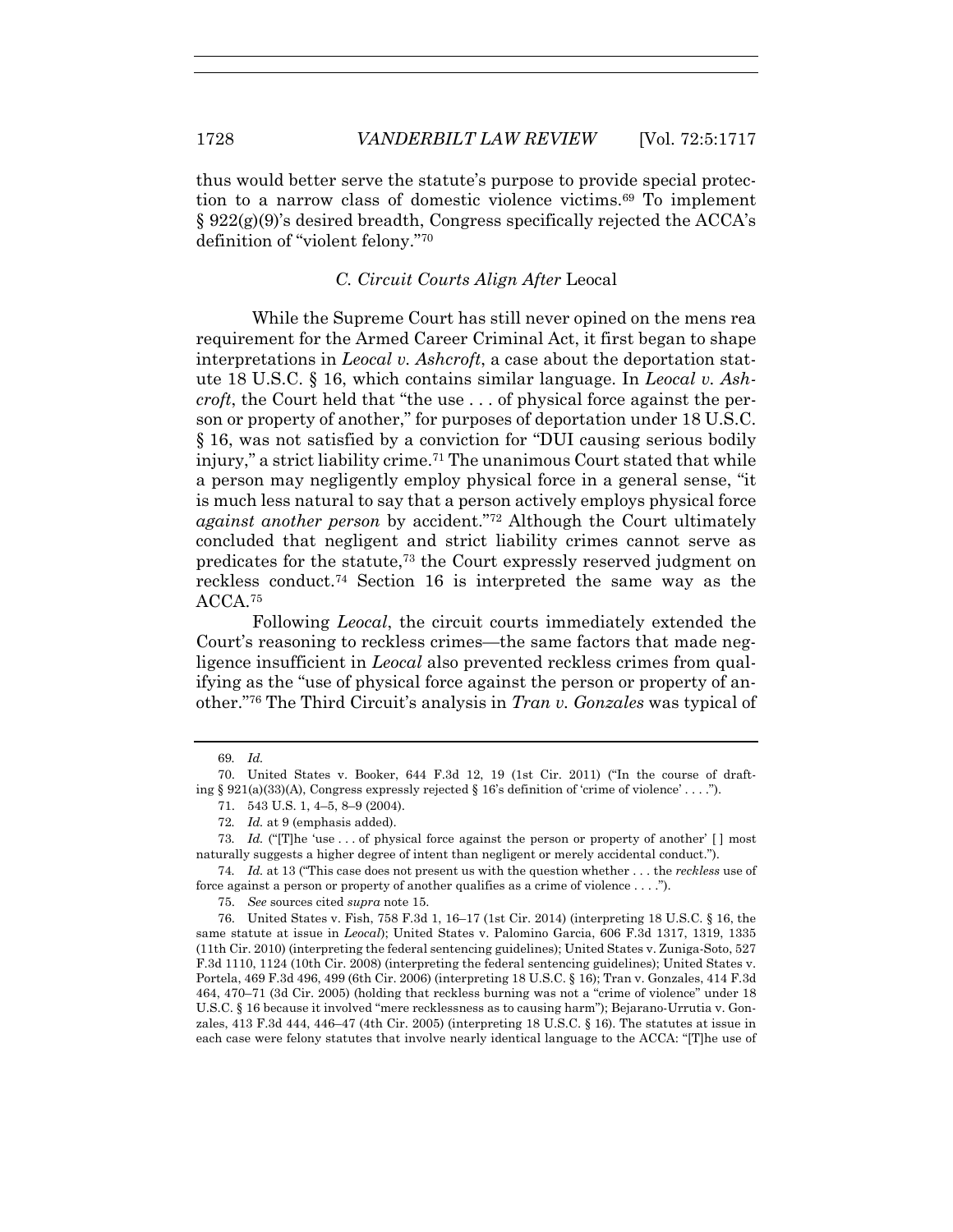this approach.77 In *Tran*, the defendant's conviction for conspiracy to commit reckless burning required the state to prove two elements: (1) the defendant knowingly started a fire (conduct requirement) (2) while exhibiting recklessness towards the damage the fire would cause (consequences requirement).<sup>78</sup> The court explained that recklessness was not sufficient to sustain a conviction, because the "[u]se of physical force is an intentional act, and therefore the first prong of  $\S$  16 requires specific intent to use force."79 Because reckless burning did not require the defendant's knowledge that burning would result in property damage, the Third Circuit held that the statute did not involve the "use . . . of physical force against the person or property of another."80

All federal courts that considered the issue reached the same result as the Third Circuit.<sup>81</sup> Indeed, the federal appellate courts had arrived at such unanimity that in 2010, the Eleventh Circuit noted that the government could "cite[ ] no authority . . . that a conviction based on recklessness satisfies the 'use of physical force' requirement."82

## *D.* Voisine *Creates Confusion Among the Lower Courts*

After twelve years of lower court consensus that *Leocal* required a knowledge mens rea for an Armed Career Criminal Act-qualifying violent felony conviction, the Supreme Court disrupted the unity in a

 82. United States v. Palomino Garcia, 606 F.3d 1317, 1336 n.16 (11th Cir. 2010). The lower court consensus was further bolstered by the Supreme Court's decision in *Begay v. United States*, which held that a strict liability DUI conviction was not a "violent felony" under the ACCA's residual clause. 553 U.S. 137, 148 (2008), *abrogated by* Johnson v. United States, 135 S. Ct. 2551 (2015). While the statute at issue was a strict liability statute, the Court used the occurrence to discuss how the "basic purposes" of the ACCA only support convicting felons who engage in "intentional or purposeful conduct," and are therefore "the kind of person who might deliberately point the gun and pull the trigger." *Id.* at 146. The Court cited 18 U.S.C. § 1365(a), "reckless tampering with consumer products," as the sort of conviction that would inappropriately become an ACCA predicate if reckless conduct was swept in. *Id.* Lower courts immediately extended *Begay* to reckless crimes under the ACCA's residual clause. *See, e.g.*, United States v. Smith, 544 F.3d 781, 786 (7th Cir. 2008). While the ACCA's residual clause was entirely struck down in *Johnson v. United States*, 135 S. Ct. 2551 (2015), advocates have argued *Begay*'s reasoning equally applies to the ACCA's force clause, even after *Voisine*. *E.g.*, Brief for Amici Curiae on Behalf of Federal Public and Community Defender Offices of the Third Circuit in Support of Appellee Icxandro Santiago at 23, United States v. Santiago, No. 16-4194 (3d Cir. Aug. 1, 2018), 2018 WL 3725556, at \*23 (arguing that *Begay*'s reasoning "elucidate[s] the statutory purpose to require a higher mens rea under . . . [the] ACCA . . . than *Voisine* required in 18 U.S.C. § 921(a)(33)(A)(ii)").

physical force against the person of another." Courts interpret the language of all these statutes in unison. *See* sources cited *supra* note 15.

 <sup>77. 414</sup> F.3d 464 (3d Cir. 2005).

<sup>78</sup>*. Id.* at 469.

<sup>79</sup>*. Id.* (quoting United States v. Parson, 955 F.2d 858, 866 (3d Cir. 1992)).

<sup>80</sup>*. Id.* at 471.

<sup>81</sup>*. See* sources cited *supra* note 76.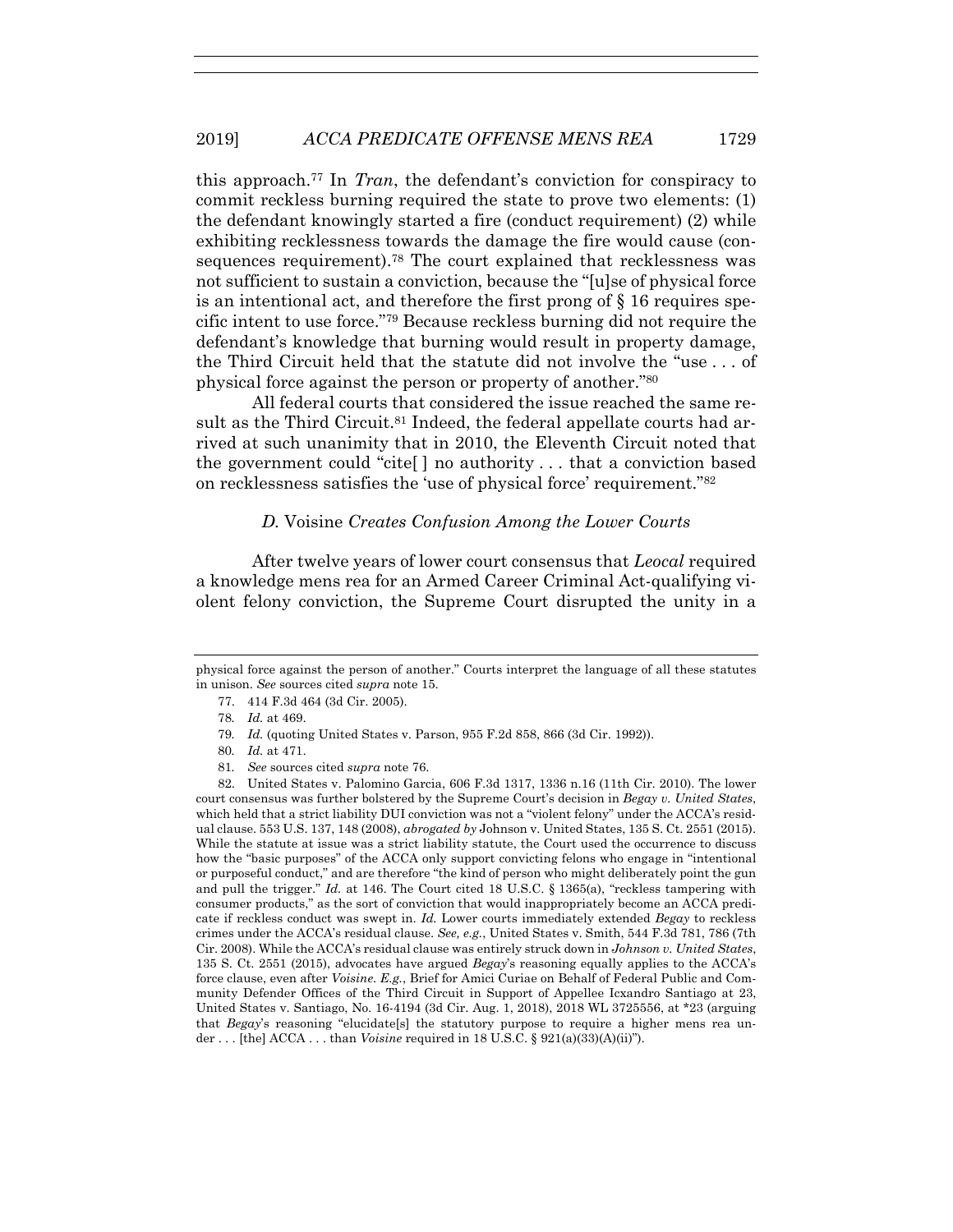2016 case that did not involve the ACCA, § 16, or any other violent felony statute.

*Voisine v. United States* was supposed to resolve a circuit split about whether reckless domestic assaults qualify an individual for prosecution under 18 U.S.C. §  $922(g)(9)$ .<sup>83</sup> A "misdemeanor crime of domestic violence," as used in §  $922(g)(9)$ , requires "the use ... of physical force."<sup>84</sup> Section  $922(g)(9)$  is not typically interpreted the same way as the ACCA,<sup>85</sup> but the statutory language is similar:  $\S 922(g)(9)$  requires the "use  $\ldots$  of physical force,"<sup>86</sup> while the ACCA requires the "use  $\ldots$ of physical force against the person of another."87

The Court determined that misdemeanor reckless assaults were qualifying convictions for §  $922(g)(9)^{88}$  but expressly reserved judgment on whether recklessness is sufficient for "violent felonies" under the ACCA,  $\S$  16, and a related class of statutes.<sup>89</sup> Despite the Supreme Court's acknowledgment that recklessness may not be sufficient to sustain an ACCA conviction, however, lower courts immediately split on *Voisine*'s application to the ACCA and other violent felonies.<sup>90</sup>

86. 18 U.S.C. § 921(a)(33)(A).

87. 18 U.S.C. § 924(e)(2)(B)(i) (2012).

88*. See Voisine*, 136 S. Ct. at 2278–81 ("Congress's definition of a 'misdemeanor crime of violence' contains no exclusion for convictions based on reckless behavior.").

89*. Id.* at 2280 n.4.

90*. Compare* United States v. Orona, 923 F.3d 1197, 1202–03 (9th Cir. 2019) (refusing to apply *Voisine* to ACCA issues), United States v. Middleton, 883 F.3d 485, 497–500 (4th Cir. 2018) (Floyd, J., concurring for two judges) ("Indeed, this Court's force clause cases lead me to conclude that ACCA predicates must have, as an element, a higher degree of mens rea than recklessness."), *and* Bennett v. United States, 868 F.3d 1, 22–23 (1st Cir. 2017) (holding recklessness insufficient for conviction under the ACCA), *vacated as moot*, 870 F.3d 34 (1st Cir. 2017), *with* United States v. Burris, 920 F.3d 942, 951 (5th Cir. 2019) ("[T]he use of force under the ACCA includes reckless conduct."); Davis v. United States, 900 F.3d 733, 736 (6th Cir. 2019) (holding recklessness sufficient for conviction under the ACCA); United States v. Haight, 892 F.3d 1271, 1280–81 (D.C. Cir. 2018) ("In light of *Voisine*, we conclude that the use of violent force includes the reckless use of such force."), United States v. Hammons, 862 F.3d 1052, 1055–56 (10th Cir. 2017) (stating that Oklahoma's "reckless discharge of a firearm" statute is an ACCA predicate, despite the reckless mens rea required for conviction), United States v. Howell, 838 F.3d 489, 500–01 (5th Cir. 2016) ("We therefore conclude that the mental state of recklessness may qualify as an offense . . . within the meaning of § 4B1.2(a)(1) of the Guidelines."), *and* United States v. Fogg, 836 F.3d 951, 956 (8th Cir. 2016) (recklessness sufficient).

 <sup>83.</sup> Voisine v. United States, 136 S. Ct. 2272, 2277–78 (2016). The statute at issue, 18 U.S.C.  $§ 922(g)(9)$ , bars any person convicted of a "misdemeanor crime of domestic violence" from owning a gun. 18 U.S.C. § 922(g)(9) (2012).

 <sup>84. 18</sup> U.S.C. § 921(a)(33)(A) (2012).

<sup>85</sup>*. See* Rachel B. Polan, Note, *The Context of Violence: The Lautenberg Amendment & Interpretive Issues in the Gun Control Act*, 83 BROOK. L. REV. 1441, 1452 (2018) ("[T]he ACCA is borne out of a different purpose and effectuates a very different outcome than [18 U.S.C. § 922(g)(9)]."). *Compare* Johnson v. United States, 559 U.S. 133, 140 (2010) (ACCA violations require "violent force"), *with* United States v. Castleman, 572 U.S. 157, 162–63 (2014) (18 U.S.C. § 922(g)(9) conviction only requires "offensive touching").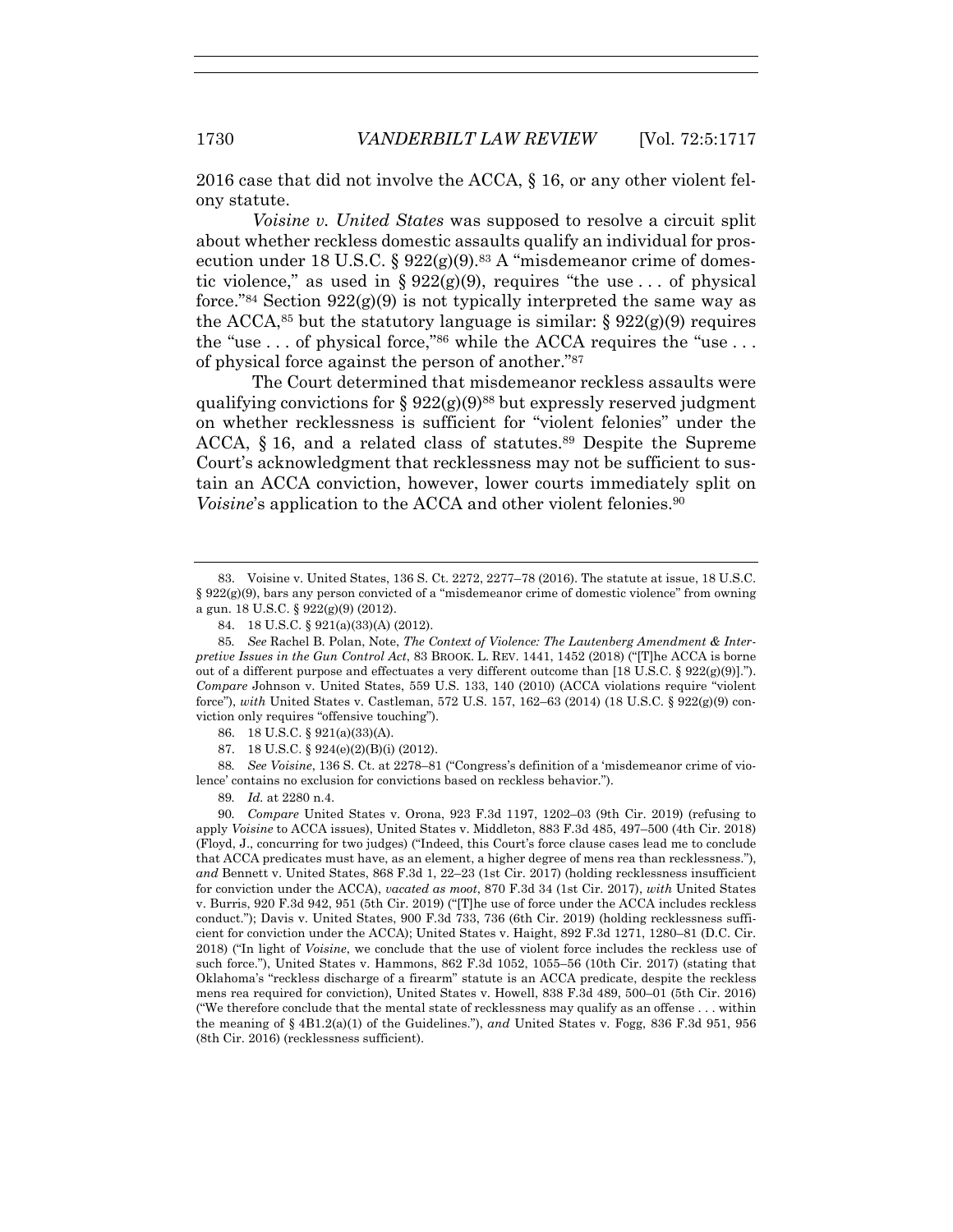The First, Fourth, and Ninth Circuits concluded that pre-*Voisine* precedents continue to control.91 After conducting in-depth analyses of *Voisine*, the three circuits held that the additional statutory language "against the person of another" evinces a statutory purpose that the force *and* consequences must be intentional.<sup>92</sup>

In contrast, five circuits (the Fifth, Sixth, Eighth, Tenth, and D.C. circuits) held that *Voisine* controls the outcome in cases arising under the ACCA.<sup>93</sup> These circuits found that "against the person of another" requires no additional mens rea: as in *Voisine*, the actor can be reckless towards the consequences of the force.94 An additional circuit, the Eighth Circuit, originally found that recklessness was sufficient for an ACCA violation,<sup>95</sup> but recent decisions have cast doubt on that position.96

This split has led to the current discrepancy: a person with three prior felony convictions including a Tennessee aggravated assault conviction<sup>97</sup> would face a fifteen-year mandatory minimum if arrested on a gun charge in Washington, D.C., but not if arrested in Maryland or Virginia. *Voisine* has sown doubt about which offenses brand someone as an "armed career criminal." The outsized effect on the lives of thousands of criminal defendants necessitates action.

# II. WHY *VOISINE*'S REASONING IS A POOR FIT FOR THE ACCA

The Supreme Court's decision in *Voisine v. United States* created a sea change in lower court interpretations of the statutory phrase "the

94*. See Hammons*, 862 F.3d at 1056 ("[I]t makes no difference whether the person applying the force had the specific intention of causing harm or instead merely acted recklessly.").

95*. Fogg*, 836 F.3d at 956.

97. TENN. CODE ANN. § 39-13-102(a)(1)(B) (2019).

<sup>91</sup>*. Orona*, 923 F.3d at 1202–03; *Middleton*, 883 F.3d at 497–500 (Floyd, J., concurring for two judges); *Bennett*, 868 F.3d at 22–23; *see also* Walker v. United States, 769 F. App'x 195, 201– 02 (6th Cir. 2019) (Stranch, J., concurring) ("[I]f we were not bound by *Verwiebe*, I would hold that an offense that requires only the reckless use of force . . . is not a violent felony under the ACCA."); United States v. Harper, 875 F.3d 329, 331–32 (6th Cir. 2017) (holding that absent circuit precedent, the three-judge panel would have held recklessness insufficient).

<sup>92</sup>*. Orona*, 923 F.3d at 1203; *Middleton*, 883 F.3d at 497 ("I would conclude that the defendant . . . did not 'use' violent force against the victim because he caused death recklessly rather than intentionally."); *Harper*, 875 F.3d at 331–32.

<sup>93</sup>*. Burris*, 920 F.3d at 951; *Davis*, 900 F.3d at 736; *Haight*, 892 F.3d at 1280–81; *Hammons*, 862 F.3d at 1055–56; *Howell*, 838 F.3d at 500–01.

 <sup>96.</sup> Smith v. United States, 747 F. App'x 443, 444 (8th Cir. 2019) (per curiam) (stating that North Dakota's felony aggravated assault is not an ACCA predicate offense); *see also* Mountain v. United States, 774 F. App'x 317, 318 (8th Cir. May 17, 2019) (per curiam) (stating the same). Both of these Eighth Circuit decisions rely on a published 2018 Eighth Circuit decision that stated North Dakota's felony aggravated assault was not a predicate offense under the federal sentencing guidelines because a person could be convicted under the statute for reckless driving. United States v. Schneider, 905 F.3d 1088, 1092 (8th Cir. 2018).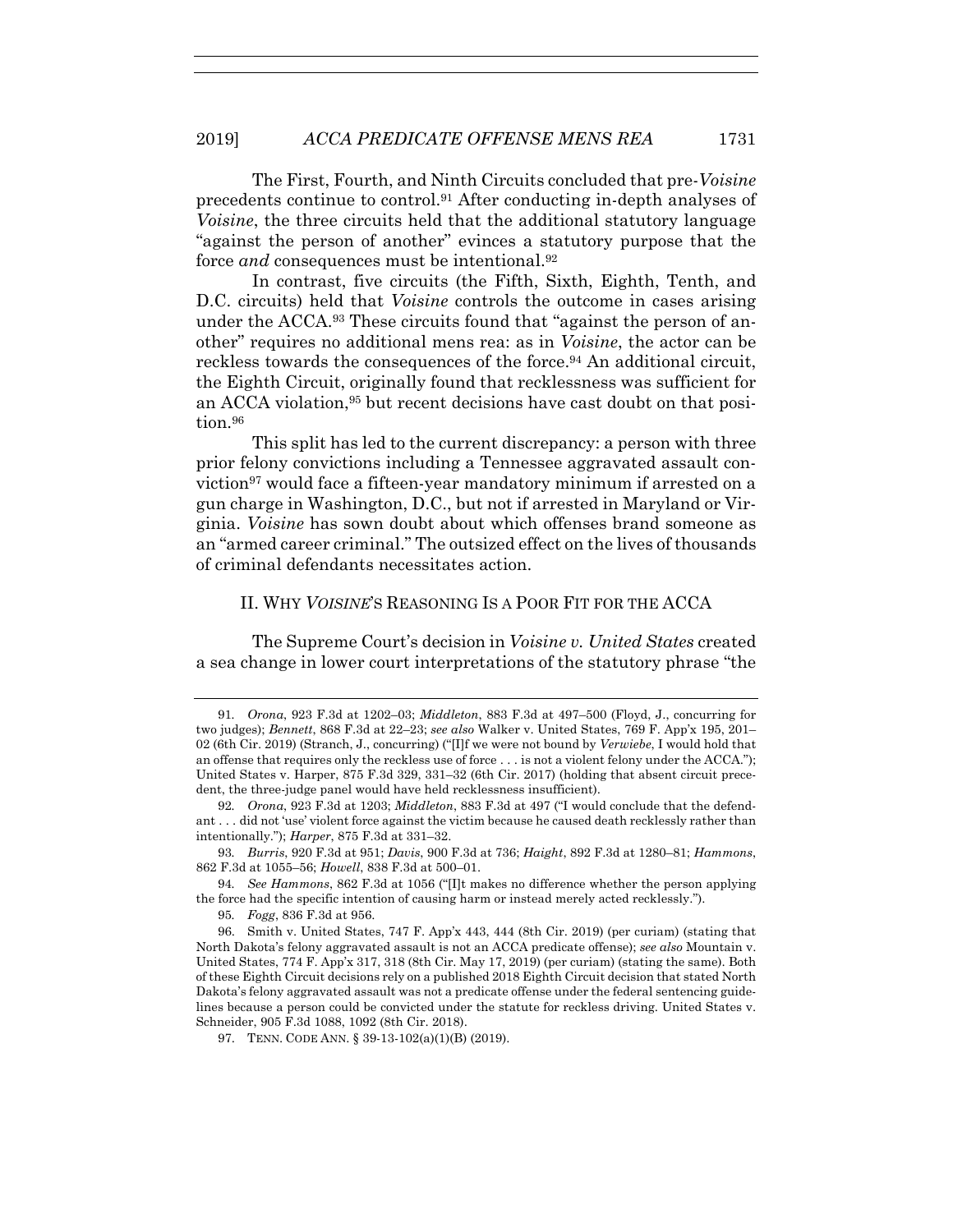use of physical force against the person of another."98 Five circuits that previously determined a reckless mens rea was insufficient to "use" physical force "against" another person reversed course, holding that a reckless mens rea was sufficient.99 But this sea change was unwarranted: the *Voisine* decision was based on principles that do not apply to violent felonies. The more faithful reading of *Voisine*, in light of the Supreme Court's treatment of the ACCA generally and the principles underlying the penal code, would require a knowledge mens rea for all material elements.

# *A.* Voisine*'s Narrow Holding*

In the *Voisine* decision, the Supreme Court only intended to clarify what *United States v. Castleman* left open two years prior: whether a reckless assault involved the "use of physical force."100 On Voisine's initial appeal to the First Circuit, he argued that his prior domestic violence conviction could not serve as a  $\S 922(g)(9)$  predicate because the conviction only required a reckless mens rea, and  $\S 922(g)(9)$  required a knowledge mens rea.101 The First Circuit rejected Voisine's argument, stating that a reckless mens rea was all that was required to violate  $\S 922(g)(9).$ <sup>102</sup> Notably, the First Circuit had previously construed the ACCA to require a knowledge mens rea, and therefore it found that § 922(g)(9) required a *lesser mens rea than the ACCA*.103 The First Circuit panel justified this differential treatment on the grounds that domestic violence encompasses acts that may not be considered violent in the nondomestic context.104 It also noted that Congress intended

102*. Voisine*, 778 F.3d at 180–81 (differentiating the ACCA language from the 18 U.S.C.  $\S 922(g)(9)$  language, especially the phrase "against the person . . . of another").

103*. Compare* United States v. Fish, 758 F.3d 1, 9–10 (1st Cir. 2014) (requiring knowledge mens rea under 18 U.S.C. § 16, which has nearly identical language to the ACCA definition), *with* United States v. Booker, 644 F.3d 12, 19–20 (1st Cir. 2011) (holding reckless mens rea sufficient for conviction under 18 U.S.C.  $\S 922(g)(9)$ .

<sup>98</sup>*. E.g.*, United States v. Bettcher, 911 F.3d 1040, 1045 (10th Cir. 2018) ("*Voisine*'s application and understanding of *Leocal* overrides our contrary precedents classifying reckless harm with negligent or accidental harm.").

 <sup>99.</sup> *See* sources cited *supra* note 93.

 <sup>100.</sup> United States v. Castleman, 572 U.S. 157, 169 n.8 (2014) ("[T]he merely reckless causation of bodily injury under § 39–13–101(1) may not be a 'use' of force."); Petition for Writ of Certiorari at 8, Voisine v. United States, 136 S. Ct. 2272 (2016) (No. 14-10154).

 <sup>101.</sup> United States v. Voisine, 778 F.3d 176, 180–81 (1st Cir. 2015). 18 U.S.C. § 922(g)(9) is commonly referred to as the "Lautenberg Amendment," named after the Senator who introduced it in 1996. Melanie C. Schneider, *The Imprecise Draftmanship of the Lautenberg Amendment and the Resulting Problems for the Judiciary*, 17 COLUM. J. GENDER & L. 505, 505 (2008).

<sup>104</sup>*. Voisine*, 778 F.3d at 181 (quoting *Castleman*, 572 U.S. at 164–65 & 164 n.4) (" 'Domestic violence' is a 'term of art' that 'encompasses a range of force broader than that which constitutes 'violence' simpliciter,' including 'acts that might not constitute 'violence' in a nondomestic context.' ").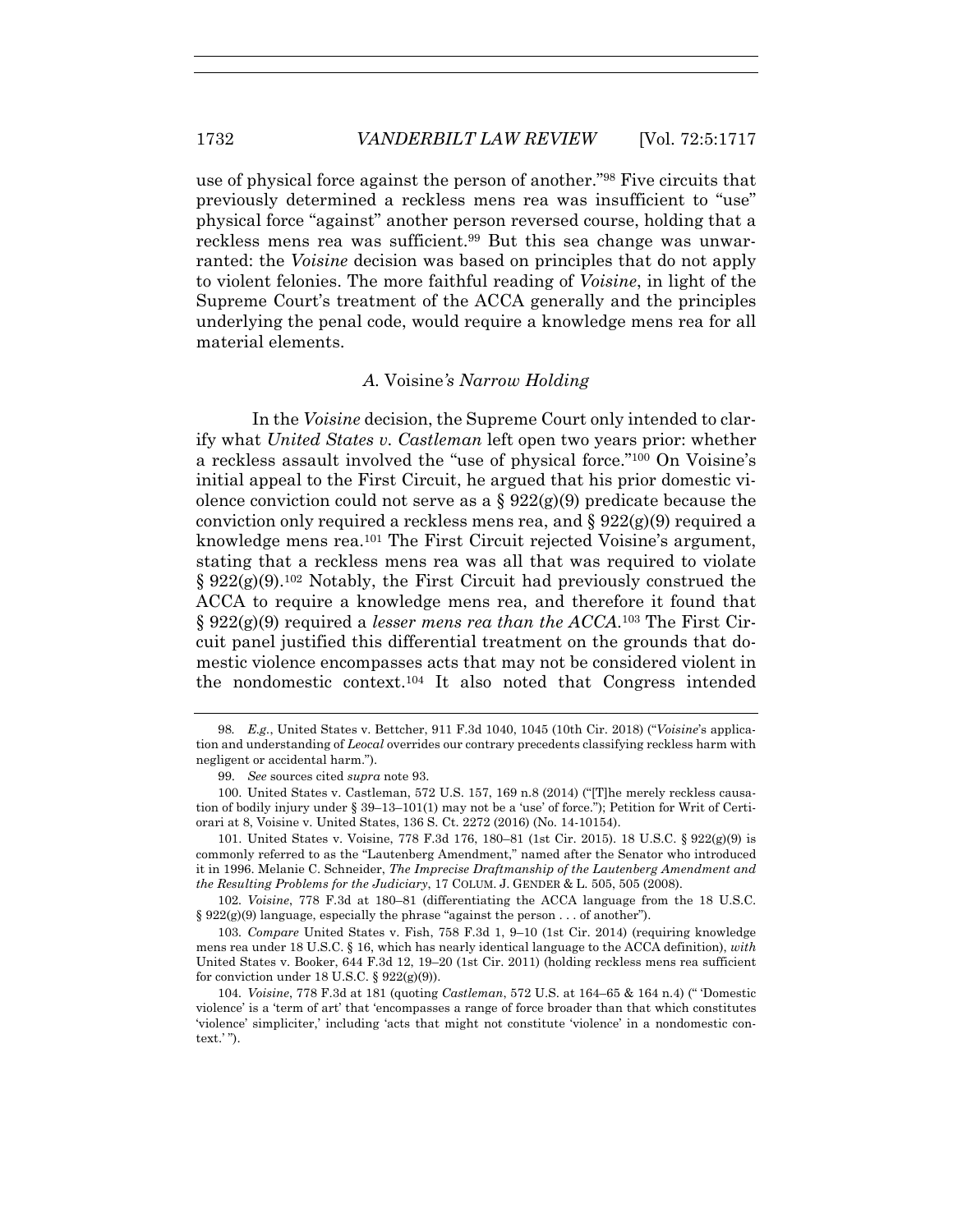$\S 922(g)(9)$  to be broader than the ACCA, and Congress had "expressly rejected" the ACCA's definition.105

The Supreme Court agreed. The Court considered the statutory background and recognized that Congress enacted  $\S 922(g)(9)$  after passing the rest of the federal bans on felon firearm possession, including the ACCA, and passed it to " 'close a dangerous loophole' in the gun control laws."106 The "loophole" was that numerous gun control provisions "already barred convicted felons from possessing firearms"—but did not cover domestic abusers convicted of misdemeanors.107 Congress recognized that "[f]irearms and domestic strife are a potentially deadly combination"108—so broader provisions that swept in misdemeanor conduct were necessary to protect vulnerable spouses from that "deadly" combination.

The *Voisine* holding was also notable for how it turned on a single word: "use."109 The majority used a detailed example of an individual in a domestic altercation—if the person intentionally threw a plate, he "used physical force in common parlance," whether he intended to hit his spouse or not.<sup>110</sup> Therefore, the "use of physical force," simpliciter, is indifferent to a defendant's mens rea towards the consequences of his conduct.111

After *Voisine*, the circuit courts have debated whether the ACCA's additional language "against the person of another" is restrictive or descriptive. If the language is *restrictive*, then a higher mens rea towards the conduct's consequences (i.e., knowledge mens rea) is likely required.112 On the other hand, if the phrase is merely *descriptive*, specifying who the force must be "used" against, a reckless mens rea is likely sufficient.

Two parts of the *Voisine* decision shed light on this restrictive versus descriptive conflict. First, the Court recognized that  $\S 922(g)(9)$ requires force "against a domestic relation."113 Therefore, despite the fact that  $\S 922(g)(9)$  does not contain the phrase "against the person of

<sup>105</sup>*. Id.*

 <sup>106.</sup> Voisine v. United States, 136 S. Ct. 2272, 2276 (2016) (quoting *Castleman*, 572 U.S. at 160).

<sup>107</sup>*. Id.*

 <sup>108.</sup> United States v. Hayes, 555 U.S. 415, 427 (2009).

<sup>109</sup>*. Voisine*, 136 S. Ct. at 2278 (" '[U]se' . . . the only statutory language either party thinks relevant.").

<sup>110</sup>*. Id.* at 2279 (internal quotation marks omitted).

<sup>111</sup>*. Id.*

<sup>112</sup>*. See* United States v. Harper, 875 F.3d 329, 331 (6th Cir. 2017) (stating that under the federal sentencing guidelines, the phrase "against the person of another" is restrictive, and should require a mens rea of knowledge towards the conduct's consequences).

<sup>113</sup>*. Voisine*, 136 S. Ct. at 2276.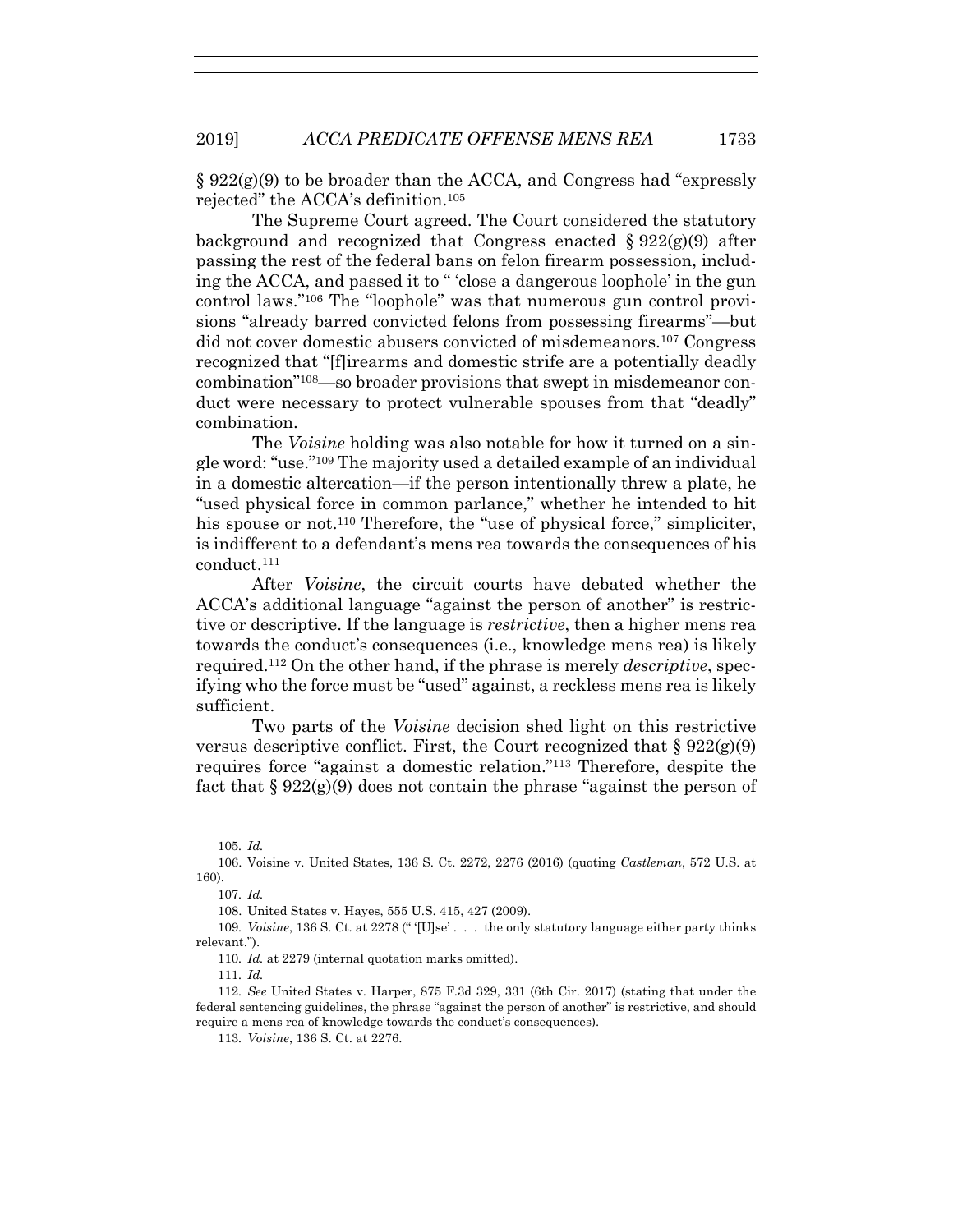another," the force must still be used against another person.114 Second, the Court specifically stated that its construction of  $\S 922(g)(9)$  did not resolve whether 18 U.S.C. § 16 (the statute at issue in *Leocal*, with nearly identical language to the ACCA) was satisfied with a reckless mens rea towards the consequences.115 In a footnote, the Court recognized that "[c]ourts have sometimes given those two statutory definitions divergent readings in light of differences in their contexts and purposes, and we do not foreclose that possibility with respect to their required mental states."116 These two declarations by the Court confirmed that the mens rea standard for "violent felonies" remains unresolved at the Supreme Court level. However, while *Voisine* resolved the circuit split over the mens rea requirement for  $\S 922(g)(9)$  convictions, it created a new circuit split about the meaning of "against the person of another" in its wake.<sup>117</sup>

## *B. Post-*Voisine*: Analysis of the Divergent Approaches*

The post-*Voisine* conflict at the court of appeals level is primarily about the scope of *Voisine*'s holding: Does "the use of physical force *against the person of another*" in the Armed Career Criminal Act have the same mens rea requirement as "the use of physical force" in § 922(g)(9)?118 As discussed, prior to *Voisine*, every lower court held that violent felonies required a knowledge mens rea for conviction.119 Thus, the critical question is whether *Voisine* overruled the prior ACCA court of appeals decisions.120 The courts that found *Voisine* does not control have focused largely on the restrictive nature of the additional statutory

<sup>114</sup>*. See id.*; *see also* United States v. Haight, 892 F.3d 1271, 1281 (D.C. Cir. 2018) ("[T]he provision at issue in *Voisine* still required the defendant to use force against another person."); United States v. Verwiebe, 874 F.3d 258, 263 (6th Cir. 2017) ("There . . . are no victim-less prosecutions under the *Voisine* statute.").

<sup>115</sup>*. Voisine*, 136 S. Ct. at 2280 n.4.

<sup>116</sup>*. Id.*

<sup>117</sup>*. See* United States v. Tavares, 843 F.3d 1, 19 (1st Cir. 2016) ("Does *Voisine* upend the circuits' wide consensus that recklessly causing injury is different than using force against a person?").

<sup>118</sup>*. See Haight*, 892 F.3d at 1281 ("*Voisine*'s reasoning applies to ACCA's violent felony provision."); United States v. Pam, 867 F.3d 1191, 1208 (10th Cir. 2017) (noting that the Tenth Circuit had already applied *Voisine*'s 18 U.S.C. § 922(g)(9) interpretation to the ACCA); Bennett v. United States, 868 F.3d 1, 23 (1st Cir. 2017) (stating that the court was left with "grievous ambiguity" over whether *Voisine* controls in the ACCA context), *vacated as moot*, 870 F.3d 34 (1st Cir. 2017).

<sup>119</sup>*. See* sources cited *supra* note 76 and accompanying text.

<sup>120</sup>*. See, e.g.*, United States v. Orona, 923 F.3d 1197, 1200 (9th Cir. 2019) (citing Miller v. Gammie, 335 F.3d 889, 900 (9th Cir. 2003) (en banc)) ("[W]e must follow [prior circuit precedent] unless *Voisine* 'undercut the theory or reasoning underlying the prior circuit precedent in such a way that the cases are clearly irreconcilable.' "); United States v. Verwiebe, 874 F.3d 258, 262 (6th Cir. 2017) ("[O]nly the en banc process . . . [or] a material intervening Supreme Court decision . . . permits us to override binding circuit precedent.").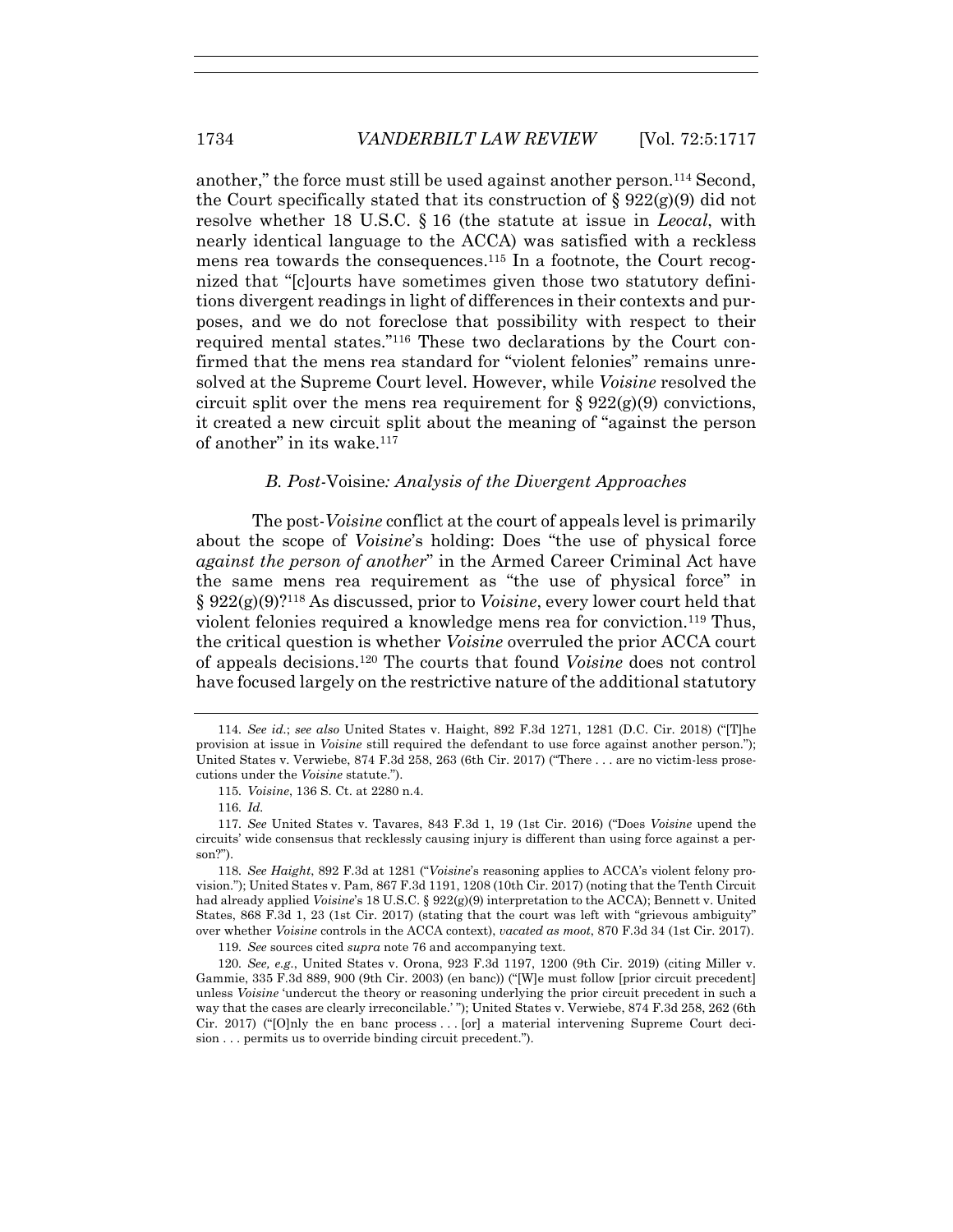language and the severity of ACCA penalties relative to  $\S 922(g)(9).^{121}$ Courts that found the additional language insignificant, however, have deemed *Voisine* binding.122

# 1. *Voisine* Does Not Control ACCA Decisions

The circuits that found *Voisine* nonbinding on Armed Career Criminal Act decisions correctly state that "against the person of another" is restrictive.123 The ACCA proscribes the "use . . . of physical force against the person of another,"<sup>124</sup> while  $\S 922(g)(9)$  prohibits the "use . . . of physical force."125 The issue is whether "against the person of another" is restrictive. If read restrictively, the addition of the phrase "against the person of another" requires the mens rea to carry throughout the entire phrase—the person must knowingly "use" their force *against another person*.

In *United States v. Harper*, a Sixth Circuit panel relied on the additional phrase "against the person of another" to conclude that *Voisine* should not apply to violent felonies.<sup>126</sup> Judge Kethledge, writing

 <sup>121.</sup> United States v. Middleton, 883 F.3d 485, 497–500 (4th Cir. 2018) (Floyd, J., concurring) ("Indeed, this Court's force clause cases lead me to conclude that ACCA predicates must have, as an element, a higher degree of mens rea than recklessness."); United States v. Harper, 875 F.3d 329, 330–32 (6th Cir. 2017) ("The italicized language is a restrictive phrase that describes the particular type of "use of physical force" necessary to satisfy U.S. SENTENCING GUIDELINES MANUAL § 4B1.2 (U.S. SENTENCING COMM'N 2018).); *Bennett*, 868 F.3d at 20–22 ("*Voisine* does not make similarly clear that a reckless assault involves the deliberate decision to employ force 'against the person of another.' ").

<sup>122</sup>*. Haight*, 892 F.3d at 1281 ("In light of *Voisine*, we conclude that the use of violent force includes the reckless use of such force."); *Verwiebe*, 874 F.3d at 262 ("*Voisine*'s analysis applies with equal force to the Guidelines."); *Pam*, 867 F.3d at 1207–09; United States v. Mendez-Henriquez, 847 F.3d 214, 220–22 (5th Cir. 2017) ("In other words, 'the word "use" does not demand that the person applying force have the purpose or practical certainty that it will cause harm, as compared with the understanding that it is substantially likely to do so.' "); United States v. Fogg, 836 F.3d 951, 956 (8th Cir. 2016) ("Reckless conduct thus constitutes a 'use' of force under the ACCA.").

<sup>123</sup>*. Voisine*'s holding is not controlling precedent in the First, Fourth, and Ninth Circuits. *See* sources cited *supra* note 91 and accompanying text. The Sixth Circuit panel in *Harper* was bound by circuit precedent, but unanimously held that they would have come to the opposite conclusion. 875 F.3d at 330 ("[W]e write further to explain why, in our view, the decision in *Verwiebe* was mistaken."); *see also* Walker v. United States, 769 F. App'x 195, 201 (6th Cir. 2019) (Stranch, J., concurring) ("*Verwiebe* misreads both *Voisine* and the ACCA's plain text.").

 <sup>124. 18</sup> U.S.C. § 924(e)(2)(B)(i) (2012).

 <sup>125. 18</sup> U.S.C. § 921(a)(33)(A) (2012).

<sup>126</sup>*. Harper*, 875 F.3d at 331–32. The court was construing the term "crime of violence" in § 4B1.2 of the Federal Sentencing Guidelines; the language is identical to ACCA's language. U.S. SENTENCING GUIDELINES MANUAL § 4B1.2 (U.S. SENTENCING COMM'N 2004). The Sixth Circuit interprets the sentencing guidelines' and ACCA's language identically. *See* United States v. Burris, 912 F.3d 386, 392 (6th Cir. 2019) ("Because the text of the ACCA and Guidelines elements clauses are identical, we typically interpret both elements clauses 'the same way.' " (quoting United States v. Harris, 853 F.3d 318, 320 (6th Cir. 2017)).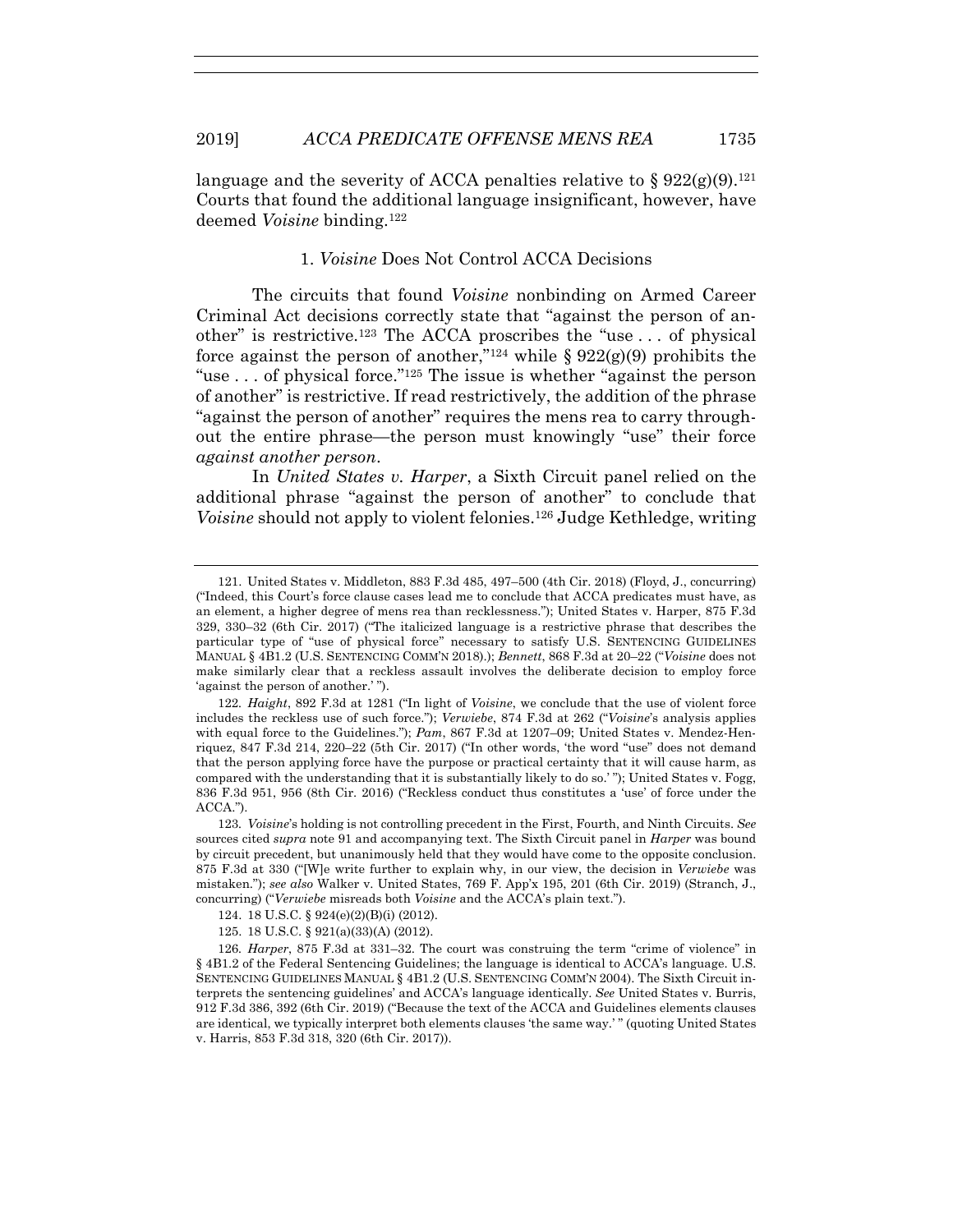for the panel, found the ACCA's additional language "not meaningless, but restrictive."127 He stated that the phrase "describes the particular type of 'use of physical force' necessary to satisfy [the statute]."128 A higher mens rea is required, therefore, "not only as to the employment of force, but also as to its *consequences*."129 As long as "against the person of another" performs a narrowing function, *Voisine* cannot be controlling—*Voisine* only interpreted the word "use," and said nothing about the meaning of "against the person of another."130

This interpretation of the ACCA, ascribing a narrowing function to "against the person of another," best accords with basic principles of statutory interpretation, most notably the canon against surplusage. The Supreme Court "has often said that 'every clause and word of a statute' should, 'if possible, be given effect,' " a principle that is referred to as the canon against surplusage.131 While the canon against surplusage is not a steadfast rule,132 it "is strongest when an interpretation would render superfluous another part of the same statutory scheme.<sup>"133</sup> Since  $\S 922(g)(9)$  and the ACCA are part of the same broad statutory scheme to fight gun violence by banning dangerous individuals from possessing guns,134 the canon against surplusage would seem to apply with the most force.<sup>135</sup>

Accordingly, the phrase "use of physical force" should be read in a way that does not render the language "against the person of another"

 131. Chickasaw Nation v. United States, 534 U.S. 84, 93 (2001) (quoting United States v. Menasche, 348 U.S. 528, 538–39 (1955)).

132. King v. Burwell, 135 S. Ct. 2480, 2492 (2015).

 133. Marx v. General Revenue Corp., 568 U.S. 371, 386 (2013); *see also* Bailey v. United States, 516 U.S. 137, 146 (1995) (" '[U]sing a firearm' should not have a different meaning in §  $924(c)(1)$ than it does in § 924(d)." (internal quotations omitted)); United Sav. Ass'n of Tex. v. Timbers of Inwood Forest Assocs., 484 U.S. 365, 371 (1988) ("A provision that may seem ambiguous in isolation is often clarified by the remainder of the statutory scheme.").

134*. See* Voisine v. United States, 136 S. Ct. 2272, 2276 (2016) (stating that Congress enacted § 922(g)(9) to "close a dangerous loophole" in existing gun control provisions).

135*. Marx*, 568 U.S. at 386.

<sup>127</sup>*. Harper*, 875 F.3d at 332.

<sup>128</sup>*. Id.* at 331.

<sup>129</sup>*. Id.* (emphasis in original).

<sup>130</sup>*. See id.* at 333 ("*Voisine* tells us what 'use' means, not what 'against the person of another' means."); *see also* United States v. Orona, 923 F.3d 1197, 1203 (9th Cir. 2019) (stating that *Voisine* did not undercut "the theory or reasoning" of prior circuit precedent); Bennett v. United States, 868 F.3d 1, 19 (1st Cir. 2017) ("*Voisine* does not appear to foreclose the possibility that the followon 'against' phrase in ACCA performs the narrowing function that *Fish* and a slew of other circuits had ascribed to the similarly worded 'against' phrase in § 16."), *vacated as moot*, 870 F.3d 34 (1st Cir. 2017).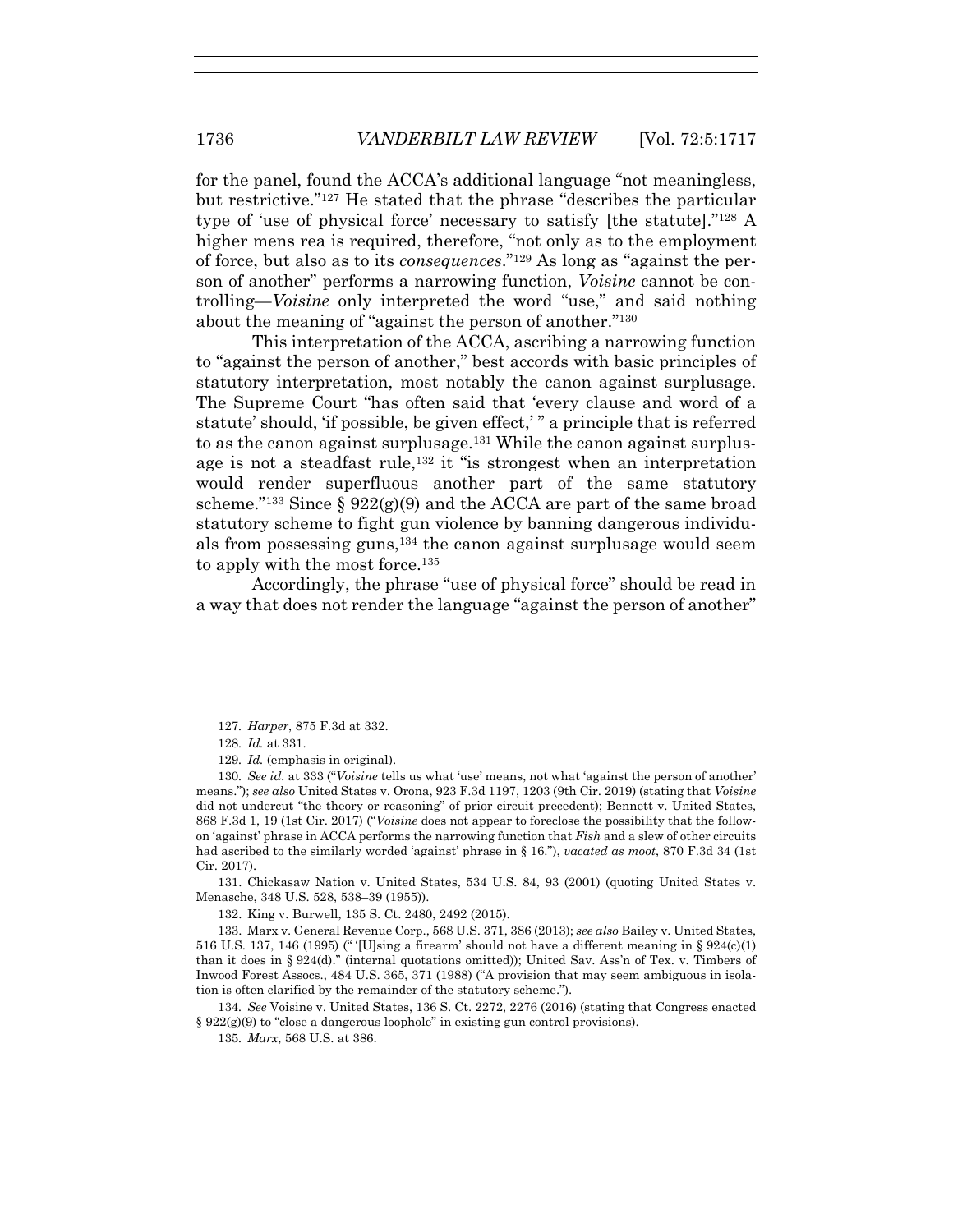superfluous in the ACCA.136 Since *Voisine* required recklessness towards the consequences of an individual's conduct,<sup>137</sup> the ACCA must be read to apply a knowledge mens rea both to the conduct (the force itself) and to the consequences (against another person).138 The phrase "against the person of another" would be superfluous if the ACCA were read to require only a reckless mens rea.

Adherence to legislative intent also does not compel the same result in the ACCA as in § 922(g)(9). The *Voisine* majority was expressly concerned with the risk of emasculating Congress's statutory purpose.139 A knowledge mens rea requirement would have rendered  $\S 922(g)(9)$  "broadly inoperative" in thirty-five states that criminalized reckless misdemeanor domestic assaults, because the statute only covered one type of offense: misdemeanor domestic assaults.140

While  $\S 922(g)(9)$  only addresses a narrow category of crimes, the ACCA covers a broad swath of offenses. It not only specifies certain predicate crimes (e.g., "burglary, arson, or extortion"), $^{141}$  but also includes *any crime* that "has as an element the use . . . of physical force against the person of another."142 So, although there are a significant number of offenses impacted by the knowledge versus reckless ambiguity,143 many crimes that the ACCA addresses (for example, murder, armed robbery, and rape) are not affected—they already require a knowledge mens rea.144 Ascribing a knowledge mens rea to the ACCA, therefore, does not risk the same inoperability concerns that animated the *Voisine* decision.

- 141. 18 U.S.C. § 924(e)(2)(B)(ii) (2012).
- 142. 18 U.S.C. § 924(e)(2)(B)(i).
- 143*. See* sources cited *infra* note 169 and accompanying text.

 <sup>136.</sup> United States v. Middleton, 883 F.3d 485, 499 n.3 (4th Cir. 2018) (Floyd, J., concurring) ("The word 'use' should be read without rendering the phrase 'against the person of another' superfluous."); *see also* Bennett v. United States, 868 F.3d 1, 19 (1st Cir. 2017) ("[T]he canon against surplusage does at least suggest that the follow-on 'against' phrase in ACCA must be conveying something that the phrase 'use . . . of physical force' does not."), *vacated as moot*, 870 F.3d 34 (1st Cir. 2017).

<sup>137</sup>*. Voisine*, 136 S. Ct. at 2282.

<sup>138</sup>*. See* United States v. Harper, 875 F.3d 329, 331 (6th Cir. 2017) ("[The Federal Sentencing Guidelines] require[ ] a mens rea—not only as to the employment of force, but also as to its *consequences*—that the provision in *Voisine* did not.").

<sup>139</sup>*. Voisine*, 136 S. Ct. at 2280–81; *see also* United States v. Savath, 300 F. Supp. 3d 1215, 1224 (E.D. Or. 2018) (stating that the *Voisine* majority was "heavily influenced by policy concerns specific to the statute at issue").

<sup>140</sup>*. Voisine*, 136 S. Ct. at 2280.

<sup>144</sup>*. See* Bennett v. United States, 868 F.3d 1, 23 (1st Cir. 2017) ("[T]he exclusion of reckless aggravated assault from the definition of a 'violent felony' would not risk rendering ACCA broadly 'inoperative' in the way that the exclusion of reckless assault would risk rendering broadly inoperative § 922(g)(9)."), *vacated as moot*, 870 F.3d 34 (1st Cir. 2017).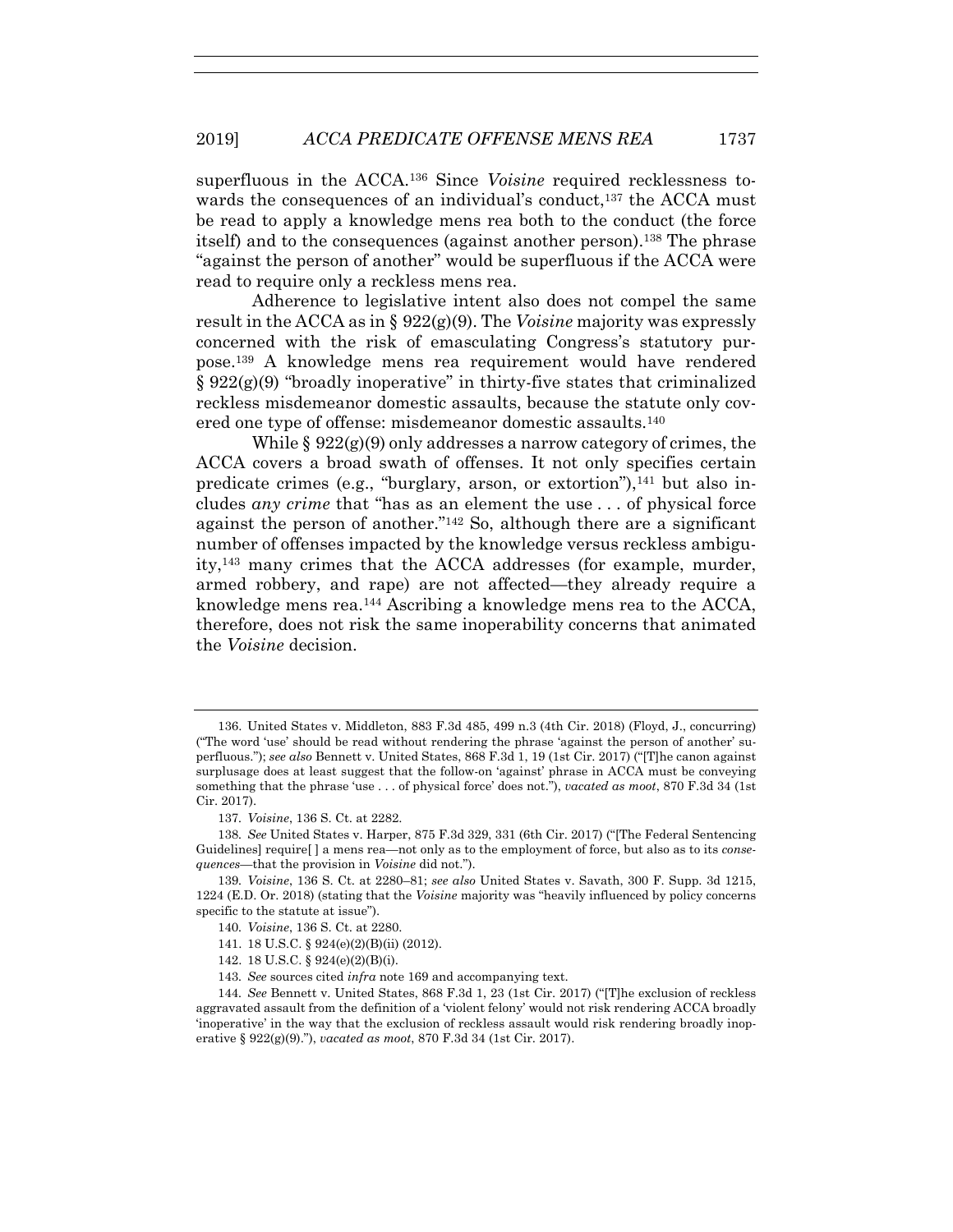# 2. Arguments that *Voisine* Controls ACCA Decisions Are Unconvincing

Courts that have interpreted *Voisine* to mean that a reckless mens rea is sufficient for Armed Career Criminal Act convictions focus on  $\S 922(g)(9)$ 's similar statutory language and ignore the Supreme Court's acknowledgment of the differences in "contexts and purposes."<sup>145</sup> The five circuits that have reached this result<sup>146</sup> emphasized the similar wording between the two statutes $147$  and the fact that both provisions require a victim.148 However, "they have done so without seriously considering or even discussing the divergent contexts and purposes of the ACCA and  $\S 922(g)(9)$ <sup>"149</sup>

These circuits' conclusions are defensible if the phrase "against the person of another" in the ACCA is *descriptive*, not *restrictive*. But as illustrated above, the canon against surplusage appears to favor a restrictive reading of the statute.150 Yet none of the five circuits that found *Voisine* controlling attempted to reconcile this apparent conflict with the canon against surplusage. Only two of the five circuits addressed the differences in statutory language in any meaningful way.151 Most recently, in *United States v. Haight*, a 2018 D.C. Circuit decision, then-Judge Brett Kavanaugh found the ACCA's different statutory language irrelevant because *Voisine*'s provision still required force to be used

147*. See Haight*, 892 F.3d at 1280 (calling the statutory language in 18 U.S.C. § 922(g)(9) and the ACCA "nearly identical"); *Fogg*, 836 F.3d at 956 (stating that 18 U.S.C. § 922(g)(9)'s force clause is "similarly worded" to the ACCA's).

148*. See* United States v. Hayes, 555 U.S. 415, 426 (2009) (holding that § 921(a)(33)(A) convictions require a victim: "the defendant's current or former spouse"); *see also Haight*, 892 F.3d at 1281 ("[T]he provision at issue in *Voisine* still required the defendant to use force against another person."); United States v. Verwiebe, 874 F.3d 258, 263 (6th Cir. 2017) ("There . . . are no victimless prosecutions under the *Voisine* statute.").

149. United States v. Middleton, 883 F.3d 485, 499–500 (4th Cir. 2018) (Floyd, J., concurring).

150*. See* Marx v. General Revenue Corp., 568 U.S. 371, 386 (2013) (nothing that the canon against surplusage "is strongest when an interpretation would render superfluous another part of the same statutory scheme.").

151*. Haight*, 892 F.3d at 1280 (calling the statutory language in 18 U.S.C. § 922(g)(9) and the ACCA "nearly identical"); *Verwiebe*, 874 F.3d at 263.

 <sup>145.</sup> *Voisine*, 136 S. Ct. at 2280 n.4.

 <sup>146.</sup> Davis v. United States, 900 F.3d 733, 736 (6th Cir. 2019); United States v. Haight, 892 F.3d 1271, 1281 (D.C. Cir. 2018) ("In light of *Voisine*, we conclude that the use of violent force includes the reckless use of such force."); United States v. Pam, 867 F.3d 1191, 1207–09 (10th Cir. 2017) (reckless mens rea is sufficient to violate the ACCA); United States v. Mendez-Henriquez, 847 F.3d 214, 220–22 (5th Cir. 2017) (stating that *Voisine* only requires a reckless use of force and bound the court); United States v. Fogg, 836 F.3d 951, 956 (8th Cir. 2016) ("Reckless conduct thus constitutes a 'use' of force under the ACCA."). As discussed *supra* notes 95–96 and accompanying text, the Eighth Circuit's position is no longer clear. This Note assumes that *Fogg* continues to apply until the Eighth Circuit explicitly overrules it.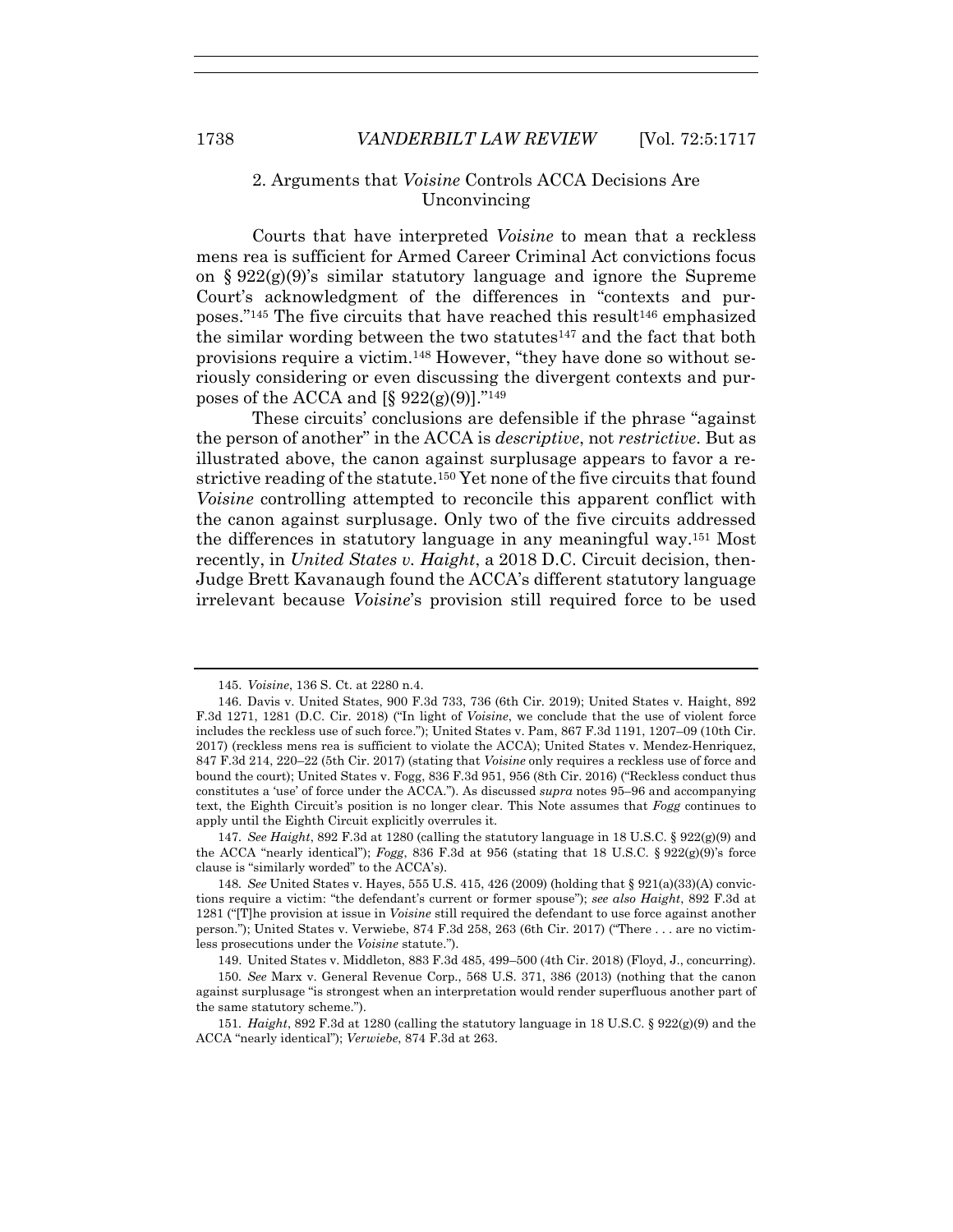against a "victim."152 One year earlier, Judge Sutton, writing for a Sixth Circuit panel in *United States v. Verwiebe*, stated that "[t]he addition of the word 'against' cannot change *Voisine*'s holding that the 'use of physical force' covers this act in the first instance."153 He attempted to reconcile the additional statutory language in the ACCA by stating "the category of victims is larger" under the ACCA statute than under  $\S 922(g)(9)$ —the ACCA covers physical force against any person, rather than physical force specifically against a domestic partner.154 This does little, however, to explain why Congress would not specify who the force must be used "against" at all in  $\S 922(g)(9)$ , if it indeed intended the two statutory phrases to have the same meaning.

#### 3. Relationship Between the ACCA and § 922(g)(9) in Other Contexts

Prior Supreme Court comparisons of the Armed Career Criminal Act and  $\S 922(g)(9)$  confirm that  $\S 922(g)(9)$  is intended to reach a broader class of offenders than the ACCA.155 In *United States v. Castleman*, the Court found that  $\S 922(g)(9)$  convictions required less "physical force" than ACCA convictions.156 The *Castleman* defendant relied on the Court's precedent from *Johnson v. United States*,157 where the Court held that ACCA predicate offenses required "violent force."158 The defendant argued the two statutes should be read the same way, and therefore his Tennessee conviction for "knowingly caus[ing] bodily injury to the mother of his child" could not be a  $\S 922(g)(9)$  predicate, because he could be convicted of "causing bodily injury" with *minimal* force.159 Rejecting that argument, the *Castleman* Court determined that  $\S 922(g)(9)$  should be read more broadly than the ACCA, and is satisfied by less "physical force."160 The Court provided three rationales for read-

- 157. 559 U.S. 133, 140 (2010).
- 158*. Id.*
- 159*. Castleman*, 572 U.S. at 162–63.
- 160*. Id*. at 163.

<sup>152</sup>*. Haight*, 892 F.3d at 1281; *see also Verwiebe*, 874 F.3d at 263 (holding that the two provisions should be similarly construed because 18 U.S.C. §  $922(g)(9)$  "requires a victim").

<sup>153</sup>*. Verwiebe*, 874 F.3d at 263.

<sup>154</sup>*. Id.* The *Verwiebe* court also relied on *Voisine*'s contextual analysis, stating that it was "unlikely" the U.S. Sentencing Commission intended to circumvent the laws of "[t]hirty-four states plus the District of Columbia" that had included recklessness in their assault statutes. *Id.* However, as discussed *infra* note 169 and accompanying text, many fewer assault laws are impacted by a knowledge mens rea standard for "violent felonies."

 <sup>155.</sup> United States v. Castleman, 572 U.S. 157, 164–65, 164 n.4 (2014) (Characterizing domestic violence as a term of art that "encompasses a range of force broader than that which constitutes 'violence' *simpliciter*," including "acts that might not constitute 'violence' in a nondomestic context.").

<sup>156</sup>*. Id.* at 163.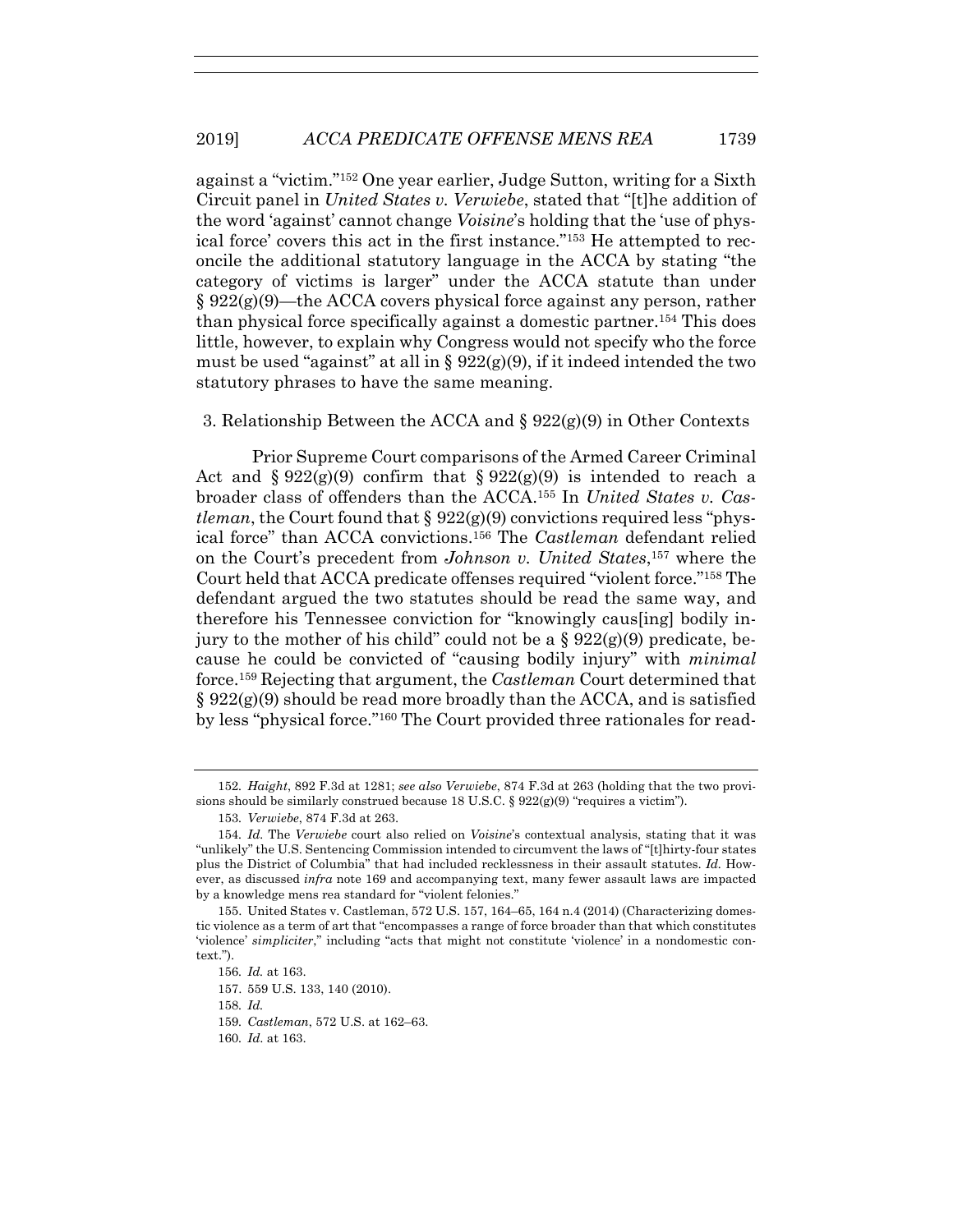ing the statutes differently: (1) the remedial congressional intent behind  $\S 922(g)(9)$ ; (2) the commonly understood meaning of the word "domestic violence"; and (3) the terms applied to individuals who violate the statute— $\S 922(g)$  bars many low-level offenders from owning guns, while the ACCA labels offenders as "armed career criminal[s]" and imposes a stiff penalty.161

The Supreme Court has also recognized that Congress envisioned  $\S 922(g)(9)$  as an expansion of the existing class of gun control laws in a second way: § 922(g)(9) convictions only require *misdemeanor* conduct, while ACCA convictions require *felonious* conduct.162

It is puzzling, therefore, that lower courts only read  $\S 922(g)(9)$ and the ACCA *in pari materia* when determining the requisite mens rea. *Castleman* held that the ACCA requires more force,<sup>163</sup> and similarly, *Voisine* recognized that the ACCA requires a more serious crime164—therefore, the ACCA should also require a more culpable mens rea. This is especially true considering the additional statutory language. If mens rea was the *one area* where Congress intended the ACCA and  $\S 922(g)(9)$  to be read in tandem, why would it not adopt the same statutory language that defines the ACCA,  $\S 924(c)$ , and  $\S 16$ ?

The ACCA does not specifically require more force than  $\S 922(g)(9)$  for a qualifying conviction; both statutes require the "use... of physical force."165 The ACCA merely adds a relational element: the force must be used "against the person of another." Yet *Castleman* found that an ACCA conviction requires more force than a  $\S 922(\text{g})$ conviction.166 With the additional statutory phrase "against the person of another," ACCA convictions should require a higher mens rea than  $§ 922(g)(9)$  convictions.

# *C. The Importance of the Enumerated vs. Unenumerated Distinction*

The Supreme Court has "repeatedly declined to construe [a] statute in a way that would render it inapplicable in many States."167 While

<sup>161</sup>*. Id.* at 164–67.

 <sup>162.</sup> Voisine v. United States, 136 S. Ct. 2272, 2276 (2016) ("Congress added § 922(g)(9) to prohibit any person convicted of a 'misdemeanor crime of domestic violence' from possessing any gun or ammunition with a connection to interstate commerce.").

 <sup>163. 572</sup> U.S. at 163.

 <sup>164. 136</sup> S.Ct. at 2276.

 <sup>165. 18</sup> U.S.C. § 921(a)(33)(A) (2012); 18 U.S.C. § 924(e)(2)(B) (2012).

<sup>166</sup>*. Compare* Johnson v. United States, 559 U.S. 133, 140 (ACCA violations require "violent force"), *with Castleman*, 572 U.S. at 162–63 (18 U.S.C. § 922(g)(9) convictions only require "offensive touching").

 <sup>167.</sup> Stokeling v. United States, 139 S. Ct. 544, 552 (2019).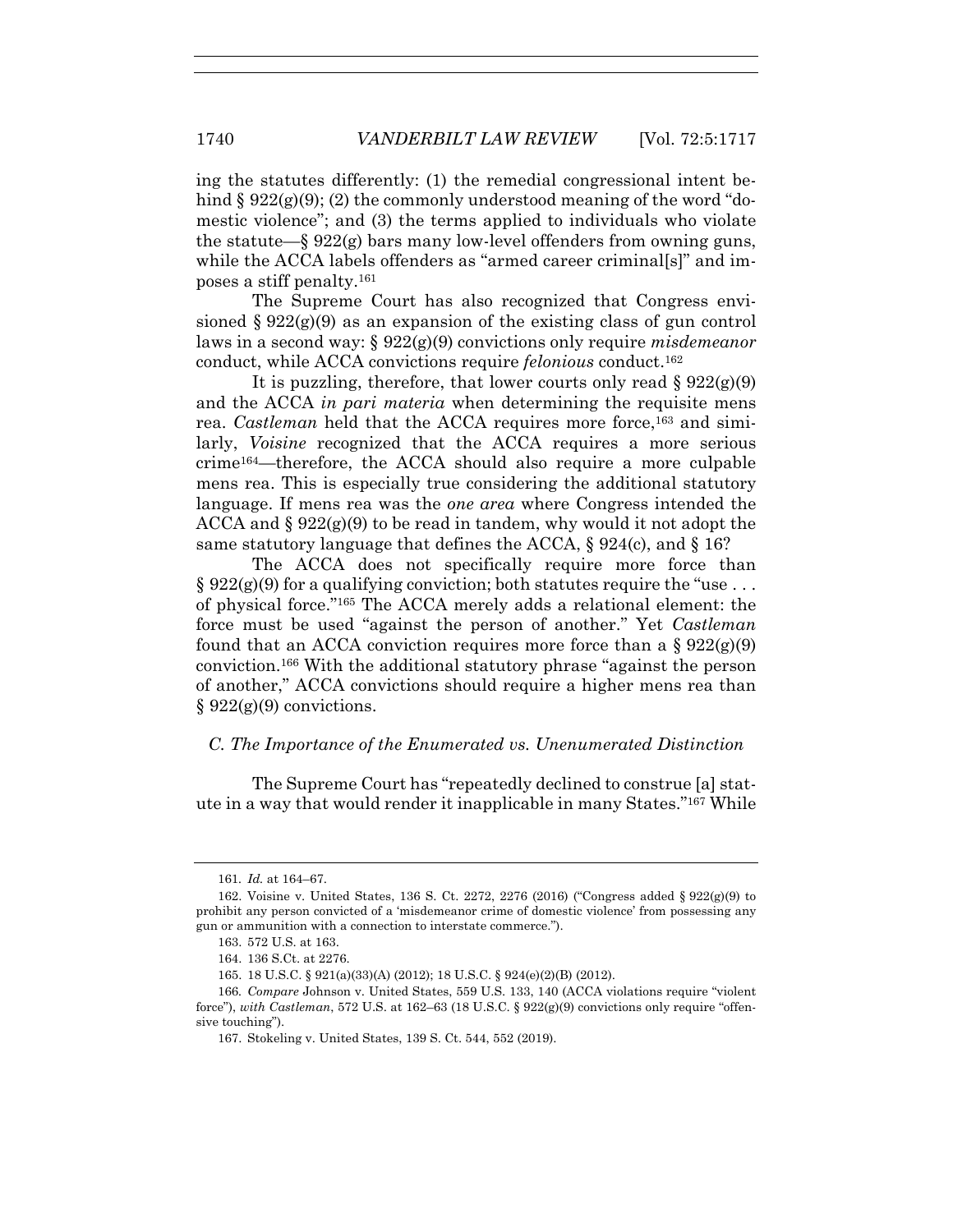lower courts have relied on this canon of statutory interpretation to argue that a knowledge mens rea would render the Armed Career Criminal Act inoperative in many jurisdictions,168 this analysis is misguided. In short, the enumerated crimes (burglary, arson, and extortion) are the only crimes that Congress clearly intended to serve as ACCA predicates. The other (unenumerated) offenses do not clearly count as ACCA predicate offenses, because there is no basis to conclude that Congress intended the ACCA to reach aggravated assault, reckless endangerment, or other "reckless" offenses.

Most lower court concern regarding ACCA "inoperability" surrounds aggravated assault convictions—twenty-six states currently have at least one form of felony aggravated assault that can be committed with a reckless mens rea toward the consequences, twelve of which are "indivisible."169 And since felony aggravated assault certainly *seems* like a "violent felony" to most lay observers, "it may seem anomalous that an offense bearing the name 'aggravated assault' could escape ACCA's reach."170 However, this concern is not controlling.

The originally enacted ACCA did not include aggravated assault—it enumerated two crimes, robbery and burglary, as predicate offenses.171 Today, after thirty-five years of revision, the ACCA enumerates a number of crimes that are "violent felonies"—"burglary, arson, or

 170. Bennett v. United States, 868 F.3d 1, 22 (1st Cir. 2017), *vacated as moot*, 870 F.3d 34 (1st Cir. 2017).

171*. See Stokeling*, 139 S. Ct. at 550 (recounting the history of the ACCA).

 <sup>168.</sup> United States v. Verwiebe, 874 F.3d 258, 263 (6th Cir. 2017) ("In view of the categorical approach applied in this setting, Verwiebe's argument would require us to find that no conviction obtained under any of these statutes qualifies as a 'crime of violence.' ").

 <sup>169.</sup> ALA. CODE § 13A-6-21(a)(3) (2019) (divisible, reckless); ALASKA STAT. § 11.41.220(a)(1) (2019) (divisible, reckless); ARIZ. REV. STAT. ANN. § 13-1204 (2018) (indivisible, reckless); COLO. REV. STAT. § 18-3-203(1)(d) (2019) (divisible, reckless); CONN. GEN. STAT. § 53a-60(a)(3) (2018) (indivisible, reckless); DEL. CODE ANN. tit. 11, § 612(a) (2019) (indivisible, reckless); HAW. REV. STAT. § 707-711 (2018) (indivisible, reckless); IOWA CODE § 708.2(4) (2019) (divisible, reckless—"general intent"); KAN. STAT. ANN. § 21-5413(b)(2)(A) (2018) (divisible, reckless); KY. REV. STAT. ANN. § 508.025(1)(a) (West 2019) (indivisible, reckless); ME. STAT. tit. 17-a, § 208 (2019) (indivisible, reckless); MASS. GEN. LAWS ch. 265, § 13A(a) (2019) (divisible, reckless, as interpreted by United States v. Faust, 853 F.3d 39, 55–57 (1st Cir. 2017)); MO. REV. STAT. § 565.052 (2016) (divisible, reckless); NEB. REV. STAT. § 28-309(1)(b) (2016) (divisible, reckless); N.H. REV. STAT. ANN. § 631:2(1)(a) (2019) (indivisible, reckless); N.J. STAT. ANN. § 2C:12-1(b)(3) (West 2019) (divisible, reckless); N.Y. PENAL LAW § 120.05 (McKinney 2019) (indivisible, reckless); N.C. GEN. STAT. § 14- 32(b) (2019) (indivisible, negligence, as interpreted by United States v. Geddie, 125 F. Supp. 3d 592, 600–01 (E.D. N.C. 2015)); N.D. CENT. CODE § 12.1-17-02 (2019) (divisible, reckless, as interpreted by United States v. Schneider, 905 F.3d 1088, 1091–92 (8th Cir. 2018)); OKLA. STAT. tit. 21, §§ 641–642, 646(A)(1) (2019) (indivisible, reckless—"willful"); OR. REV. STAT. § 163.165 (2017) (amended 2019) (divisible, reckless); R.I. GEN. LAWS ANN. § 11-5-2.2(a) (2019) (indivisible, negligence); TENN. CODE ANN. § 39-13-102(a)(1)(B) (2019) (divisible, reckless); TEX. PENAL CODE ANN. §§ 22.01(a)–22.02(a) (West 2019) (indivisible, reckless); UTAH CODE ANN. § 76-5-102(1) (LexisNexis 2019) (indivisible, reckless, as interpreted by United States v. Bettcher, 911 F.3d 1040, 1043 (10th Cir. 2018)); WASH. REV. CODE § 9A.36.031(1)(d), (f) (2019) (divisible, negligence).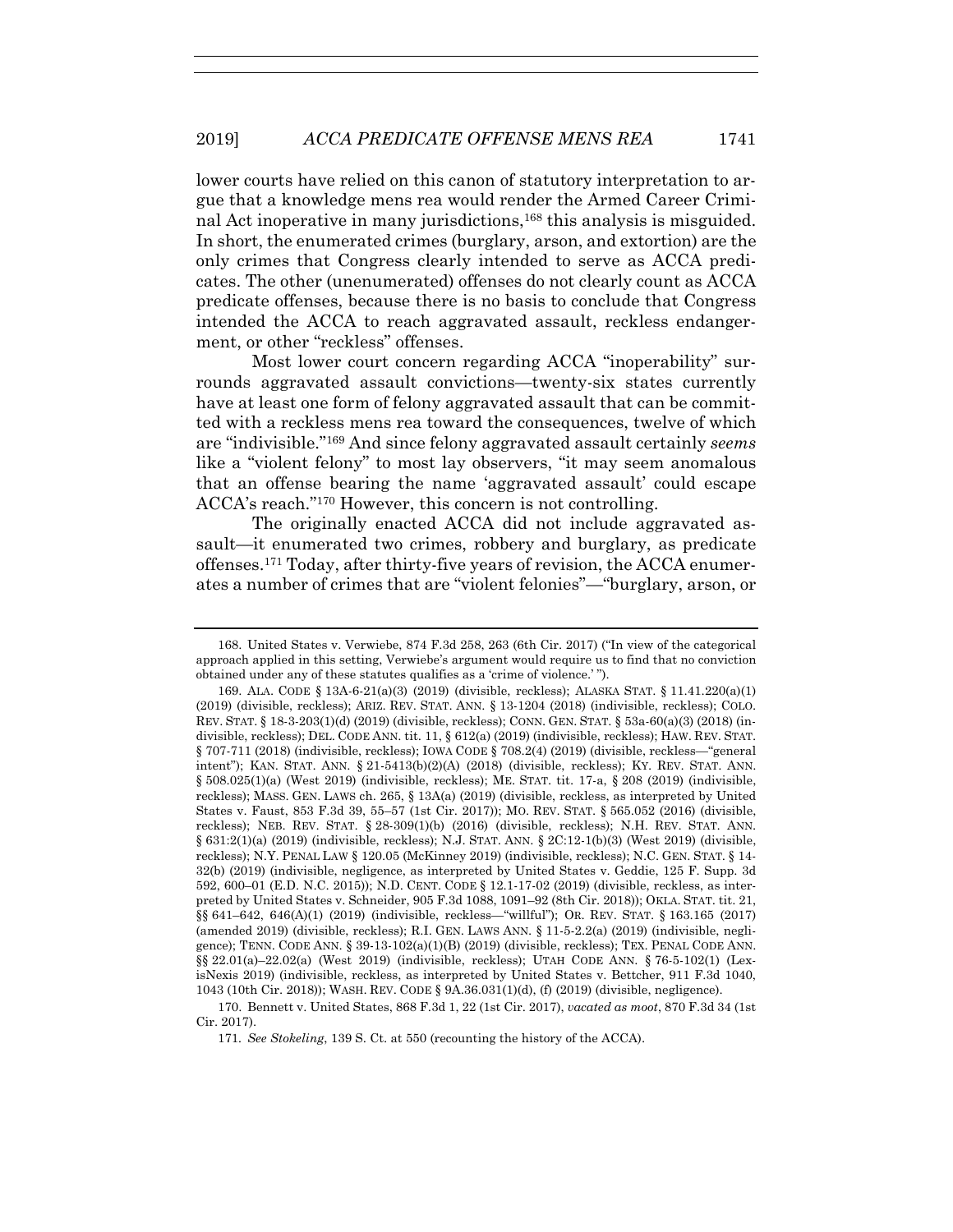extortion," and any crime that "involves use of explosives."172 Therefore, there is very little doubt that Congress intended felony burglary, arson, and extortion convictions to serve as ACCA predicates. The remaining ACCA violent felonies, however, are unenumerated—the crimes only serve as ACCA predicates *because* they meet the ACCA's other textual requirements.

Since aggravated assault is not an enumerated crime in the ACCA, the entire analysis is flipped.173 For enumerated crimes, the crime's definition is based on the common-law crime—that is, how a majority of states defined the crime at the time Congress enacted the law.174 For unenumerated crimes such as aggravated assault, however, the state laws are compared to the ACCA's definition of "violent felony"—i.e., "the use of physical force against the person of another."175

By way of example, consider the recent Supreme Court case of *Stokeling v. United States*.176 The *Stokeling* Court reviewed a state-law robbery conviction. Although robbery is not currently enumerated in the ACCA, it was enumerated when Congress originally passed the statute.177 Therefore, the *Stokeling* majority read robbery like it was an enumerated crime, and found that the ACCA force clause, as applied to felony robbery, only requires enough force to "overcome the victim's resistance."178 The Court read the force clause this way, in part, because it did not want to interpret the ACCA in a way that would prevent the statute from reaching one of the originally enumerated ACCA crimes in at least thirty-one jurisdictions.179

In a similar vein, the *Voisine* Court did not want to leave  $\S 922(g)(9)$ , which enumerates domestic assault as the only predicate crime, "broadly inoperative in the 35 jurisdictions with assault laws extending to recklessness."180 Interpreting the statutes differently in

176. 139 S. Ct. 544 (2019).

177*. Id.* at 551.

178*. Id.* at 550.

 <sup>172. 18</sup> U.S.C. § 924(e)(2)(B)(ii) (2012).

<sup>173</sup>*. See, e.g.*, United States v. McMurray, 653 F.3d 367, 373 n.4 (6th Cir. 2011) ("Because aggravated assault is not an enumerated crime under the ACCA, the analysis of the generic definition of aggravated assault in other contexts in which it is an enumerated crime is not directly relevant.").

<sup>174</sup>*. See Stokeling*, 139 S. Ct. at 550–51 (defining the common-law crime of robbery in the context of state laws in effect at the time).

<sup>175</sup>*. See McMurray*, 653 F.3d at 373 ("Because aggravated assault is not an enumerated crime, we analyze whether recklessly causing serious bodily injury to another meets . . . the 'use of physical force' clause.").

<sup>179</sup>*. Id.* at 552 (noting that both sides agreed at least 31 states' robbery statutes would be outside the ACCA's scope if the Court required more force than necessary to "overcome a victim's resistance").

 <sup>180.</sup> Voisine v. United States, 136 S. Ct. 2272, 2280 (2016).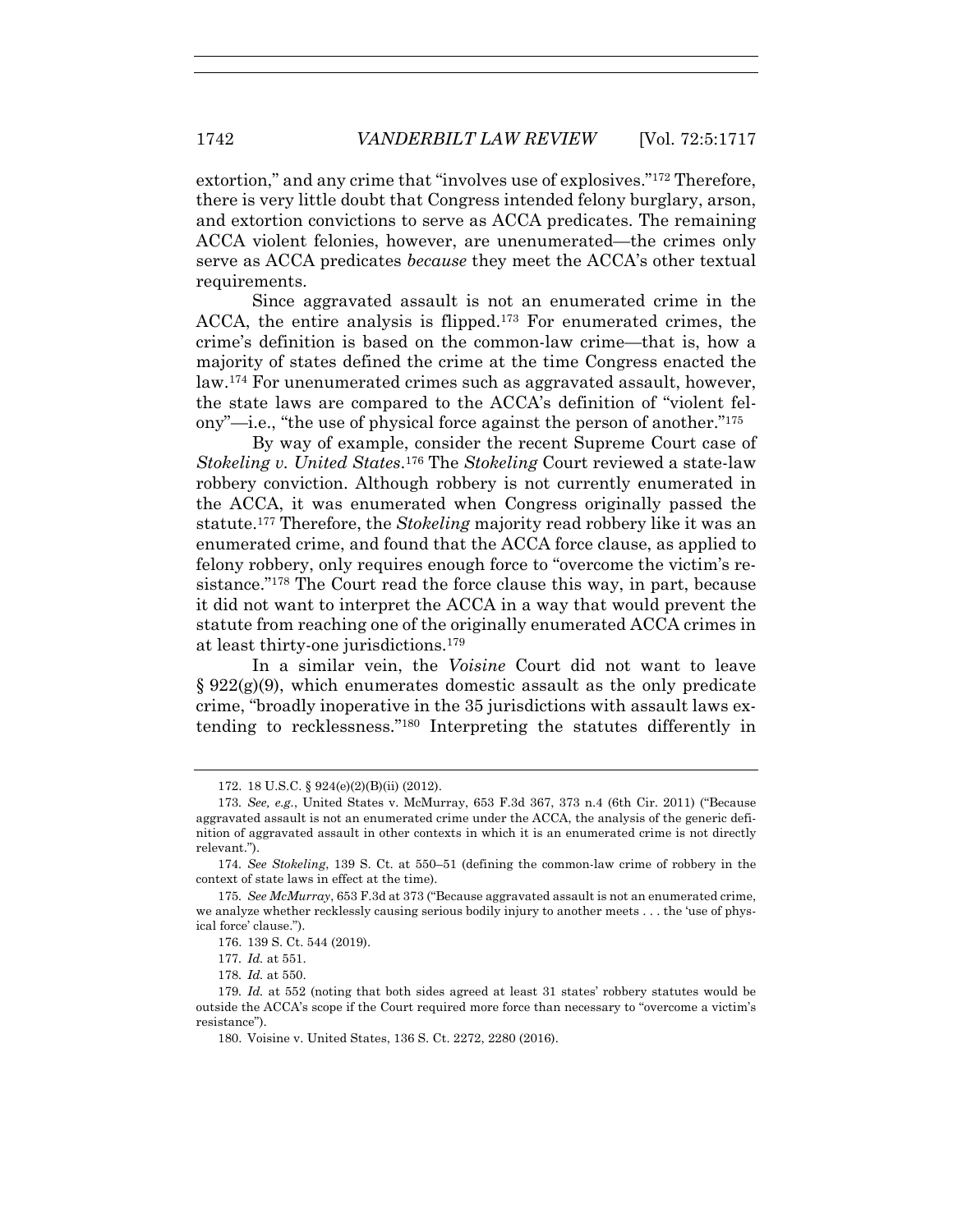*Stokeling* and *Voisine* would have jeopardized the purpose of the ACCA, since both cases involved enumerated predicate crimes that Congress clearly intended to reach under the statute.181

This analysis for enumerated crimes, where Congress's intent to reach certain crimes controls, does not apply for unenumerated crimes. Most states require a knowledge mens rea for the enumerated ACCA offenses (burglary, arson, and extortion).182 Requiring a knowledge mens rea for all material elements would have no effect on those statutes,183 and little effect on unenumerated serious crimes that involve the "use  $\dots$  of physical force against the person of another."<sup>184</sup> Even for aggravated assault, the impact would be minimal because the modified categorical approach would only categorically exclude a minority of states' felony aggravated assault laws from the ACCA's scope.185

Therefore, to claim that the ACCA includes reckless crimes *because* some states include recklessness in their aggravated assault definitions proves too much. For unenumerated crimes, state laws are considered *against* the statutory definition, not the other way around.<sup>186</sup> The fact that some states include recklessness in their statutory definitions of aggravated assault has no bearing on whether Congress intended the "use of physical force against the person of another" to stretch that far.

Furthermore, the argument for including reckless crimes is at least arguably undermined by attempt liability in the ACCA's force clause. Read in its entirety,  $\S 924(e)(2)(B)$  defines "violent felony" as the

<sup>181</sup>*. Stokeling*, 139 S. Ct. at 552; *Voisine*, 136 S. Ct. at 2280–81.

<sup>182</sup>*. E.g.*, CONN. GEN. STAT. § 53a-112 (2019) (felony arson requires "intent to destroy or damage a building"); IND. CODE § 35-43-2-1 (2019) (burglary requires "intent to commit a felony or theft"); KAN. STAT. ANN. § 21-5807 (2018) (burglary requires "intent to commit a felony, theft or sexually motivated crime"); TENN. CODE ANN. § 39-14-303 (2019) (arson requires a person to "knowingly damage[ ]" property or land); TEX. PENAL CODE ANN. § 30.02 (West 2019) (burglary requires "intent to commit a felony, theft, or an assault").

 <sup>183.</sup> It would have no practical effect at all, because any action regarding the "force clause" would not affect the "enumerated clause." The enumerated crimes would continue to be interpreted against the common-law crimes of burglary, arson, and extortion.

<sup>184</sup>*. E.g.*, NEB. REV. STAT. § 28-304 (2016) (second-degree murder requires the defendant to act "intentionally"); N.M. STAT. ANN. § 30-16-2 (2019) (robbery requires "criminal intent," as interpreted by *State v. Puga*, 510 P.2d 1075, 1076–77 (N.M. Ct. App. 1973)). Some states predicate second-degree murder on a gross recklessness mens rea: "[C]ircumstances manifesting extreme indifference to human life." *E.g.*, ARIZ. REV. STAT. ANN. § 13-1104(A)(3) (2019). These convictions would not be impacted by a finding that recklessness is not sufficient, as gross recklessness is commonly seen as more similar to knowledge mens rea than recklessness mens rea. *See* Guyora Binder et al., *Capital Punishment of Unintentional Felony Murder*, 92 NOTRE DAME L. REV. 1141, 1147 (2017) (discussing how critics of felony murder rules accept liability for death caused with an "intent or gross recklessness" mens rea, but do not accept a recklessness or negligence mens rea).

<sup>185</sup>*. See* sources cited *supra* note 169 and accompanying text.

 <sup>186.</sup> United States v. McMurray, 653 F.3d 367, 373 (6th Cir. 2011).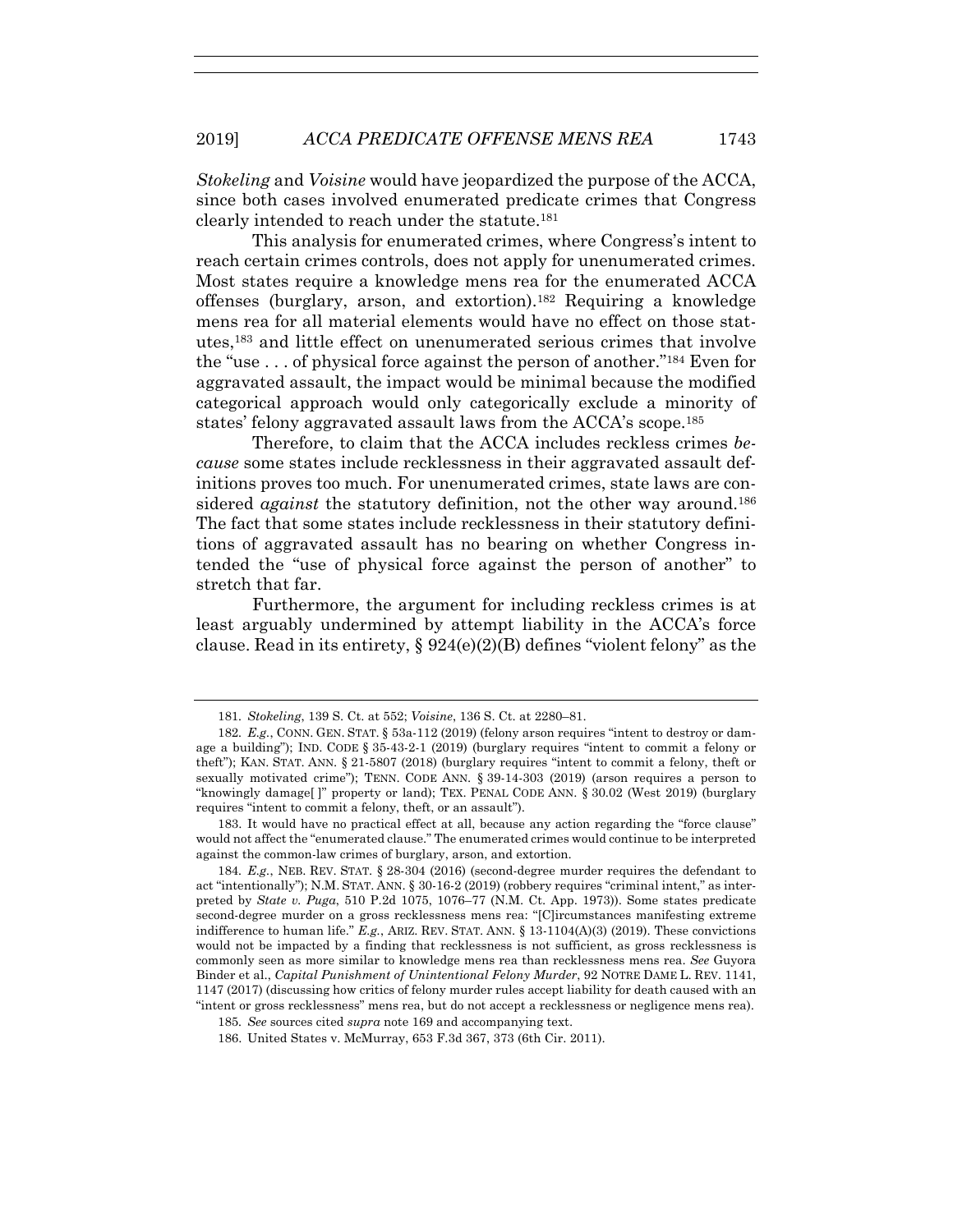"use, attempted use, or threatened use of physical force against the person of another."187 It is impossible to *attempt* to commit a *reckless* crime.188 The attempted and threatened predicate crimes, therefore, must have a knowledge mens rea for all material elements. Additionally, it would seem anomalous to lower the mens rea requirement for crimes that involve the "use" of force, but not the "threatened" or "attempted" use of force. Despite this issue, the *Voisine* Court did not address the inconsistency when interpreting  $\S 922(g)(9)$ , which features the same "attempt" language as the ACCA.189

In sum, *Voisine* did not answer whether offenses with a reckless mens rea can serve as ACCA predicate offenses, and its reasoning is a poor fit as applied to the ACCA. The statutory context, congressional intent, and prior court decisions show that a knowledge mens rea is required for an ACCA predicate offense.

## III. MOVING FORWARD: A SIMPLE SOLUTION TO A CONVOLUTED PROBLEM

In the absence of a Supreme Court resolution, Congress should explicitly amend the Armed Career Criminal Act to require knowledge for predicate offenses. This approach is most faithful to the ACCA's history and purpose, and it ensures that individuals are only labeled "armed career criminals" after repeated incidences of intentionally violent conduct.

# *A. A Congressional Fix to a Court-Created Problem*

Thus far, this Note has argued that both the Armed Career Criminal Act's legislative history190 and the Supreme Court's interpretation of the statute<sup>191</sup> support the fact that Congress only intended the statute to reach knowing, violent, "armed career" criminals. Further, this Note has established that a faithful reading of the ACCA and  $\S 922(g)(9)$  supports a restrictive function for the statutory phrase

 <sup>187. 18</sup> U.S.C. § 924(e)(2)(B) (2012).

 <sup>188.</sup> United States v. Moreno, 821 F.3d 223, 230 (2d Cir. 2016) ("Because it is legally impossible to intend to commit a crime that is defined . . . by an unintended result, one cannot attempt to commit reckless second degree assault under Connecticut law."); Dale v. Holder, 610 F.3d 294, 302 (5th Cir. 2010) ("[A] defendant cannot be tried and convicted of attempted reckless assault."); *see also* State v. Lyerla, 424 N.W.2d 908, 913 (S.D. 1988) ("[C]ourts have . . . found attempted reckless homicide a logical impossibility.").

 <sup>189.</sup> Voisine v. United States, 136 S. Ct. 2272 (2016).

<sup>190</sup>*. See supra* Section I.A.

<sup>191</sup>*. E.g.*, Johnson v. United States, 559 U.S. 133, 140 (2010); Begay v. United States, 553 U.S. 137, 146–47 (2008).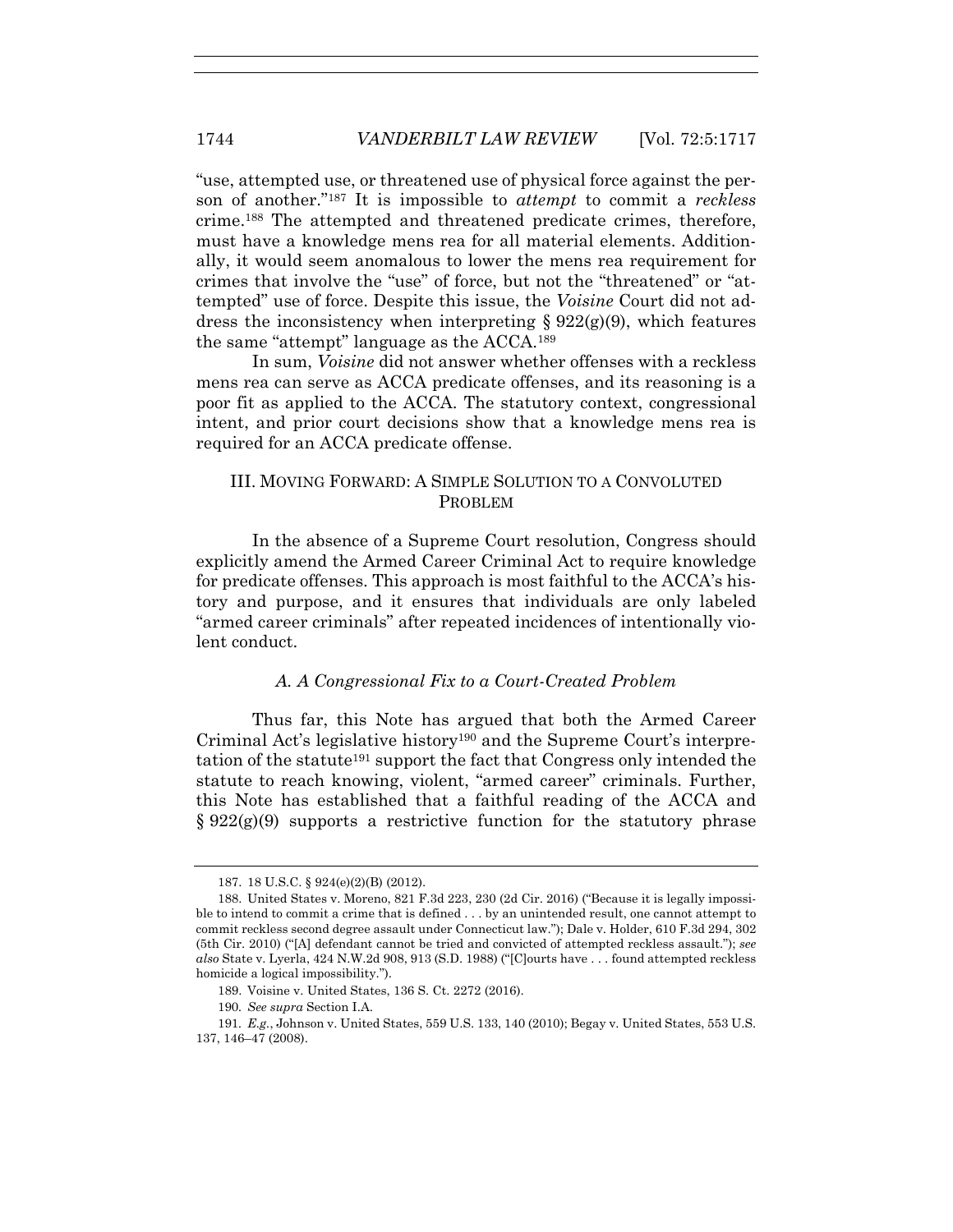"against the person of another,"192 and that the inoperability concerns underlying *Stokeling* and *Voisine* do not apply to unenumerated crimes in the ACCA's force clause.193 In light of these considerations, a knowledge mens rea should be required for a prior conviction to serve as a predicate "violent felony" under the ACCA's force clause. Thirty years of unanimity among lower courts support the claim that the "use of physical force against the person of another" requires a knowledge mens rea for all material elements—unanimity unsettled only by the Supreme Court's decision in *Voisine*.194

Courts, however, are not well-suited to fix this problem of their own creation. As previously discussed, the circuit courts are in conflict,195 and the Supreme Court has not expressed any interest in clarifying the issue.196 Moreover, many ACCA mens rea cases are cloaked in difficult procedural postures that make them unlikely candidates for resolution by the Supreme Court.197

Additionally, any court that must ascertain congressional intent is left deciphering the intent of the Congress that passed the amended

195*. See* sources cited *supra* note 7.

 196. The Supreme Court had a chance to resolve the issue recently, but chose not to take the case. Haight v. United States, 139 S. Ct. 796 (2019) (denying certiorari). While there were certain complications in the *Haight* case, notably that the lower court decision was authored by then-Judge Kavanaugh when he was on the D.C. Circuit, Brief for the United States in Opposition at 14–15, Haight v. United States, 139 S. Ct. 796 (2019) (mem.) (No. 18-370), 2018 WL 6584994, the case presented a relatively clean vehicle for resolution of the decision. The case was a direct appeal of an ACCA conviction, United States v. Haight, 892 F.3d 1271, 1274 (D.C. Cir. 2018), and the conviction at issue (Washington, D.C. assault with a dangerous weapon) was the only conviction challenged on appeal. *Id.* at 1280–81.

 197. ACCA decisions are often clouded by a variety of procedural and legal issues that prevent a clean presentation of the mens rea issue, often because petitioners have lengthy criminal records. For example, consider *Santos v. United States*, recently vacated and remanded by the Supreme Court. No. 18-7096, 2019 WL 2166413 (U.S. May 20, 2019). In *Santos*, the ACCA mens rea issue was one of four questions petitioned for certiorari. Petition for Writ of Certiorari at i, Santos v. United States, No. 18-7096 (U.S. Dec. 17, 2018). The petitioner's case was a federal collateral release case, *id.* at 5–6, and involved a separate question of whether assault on a police officer involves enough force to be an ACCA-qualifying conviction. *Id.* at 24–28. This commonly occurs in ACCA cases raising the mens rea issue. *See, e.g.*, United States v. Rose, 896 F.3d 104, 114 (1st Cir. 2018) (deciphering if a Rhode Island felony conviction for "assault with a deadly weapon" can be sustained with a reckless mens rea); *Haight*, 892 F.3d at 1280 (resolving whether indirect force is sufficient for an "assault with a dangerous weapon" conviction in Washington, D.C.); United States v. Pam, 867 F.3d 1191, 1203 (10th Cir. 2017) (determining that appellant's collateral attack waiver did not bar his claim, and that the statute is divisible).

<sup>192</sup>*. See supra* Part II.

<sup>193</sup>*. See supra* Section II.C.

<sup>194</sup>*. E.g.*, United States v. Fish, 758 F.3d 1, 16–17 (1st Cir. 2014); United States v. Palomino Garcia, 606 F.3d 1317, 1335–36 (11th Cir. 2010); United States v. Zuniga-Soto, 527 F.3d 1110, 1124 (10th Cir. 2008); United States v. Portela, 469 F.3d 496, 499 (6th Cir. 2006); Tran v. Gonzales, 414 F.3d 464, 470 (3d Cir. 2005); Bejarano-Urrutia v. Gonzales, 413 F.3d 444, 445 (4th Cir. 2005).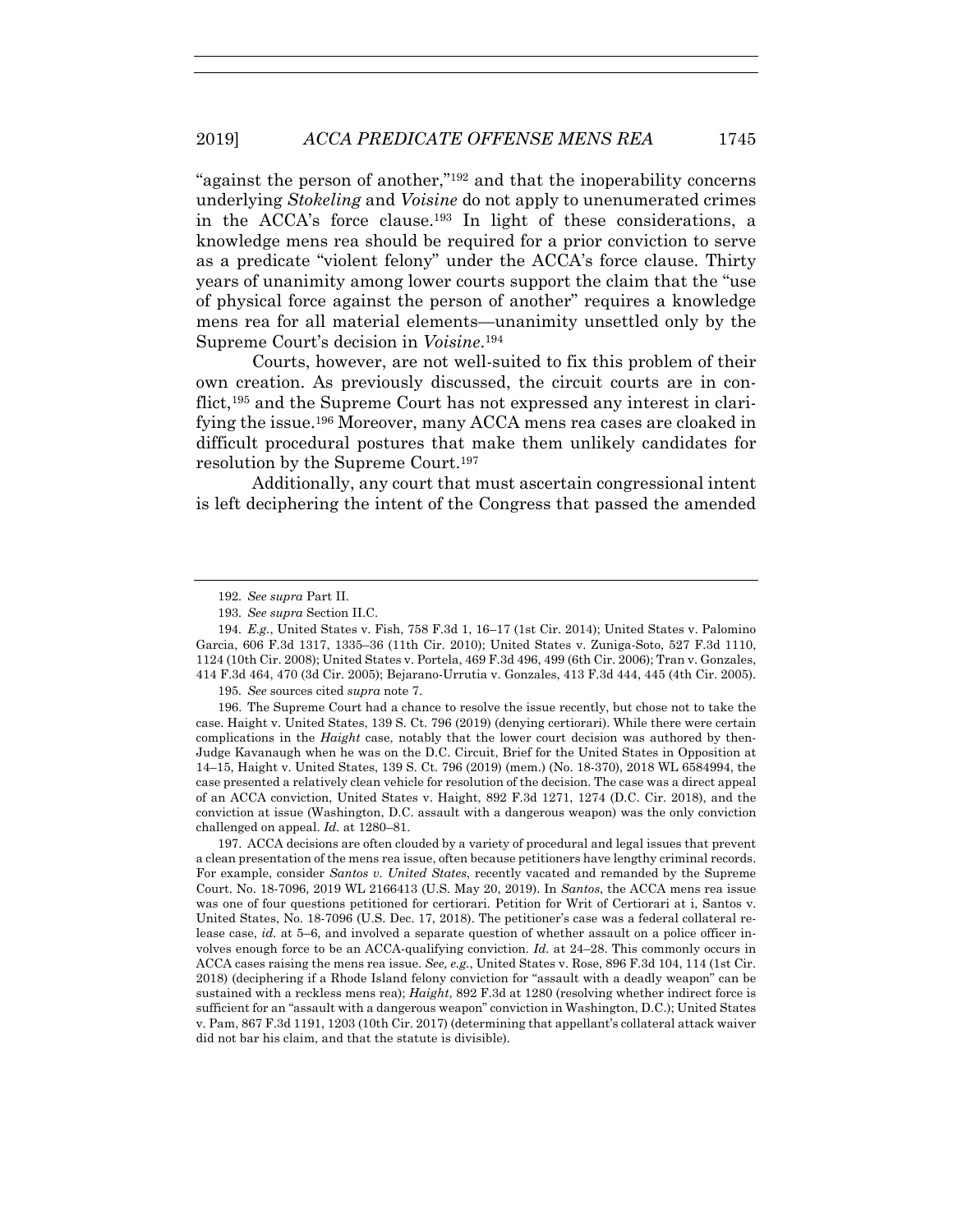ACCA in 1986.198 Aside from the inherent challenges in interpreting a thirty-five-year-old statute, the ACCA is not a model of statutory clarity.199 Therefore, courts have struggled to interpret the ACCA in a consistent fashion.200

Since it appears unlikely that the judiciary can successfully resolve the issue, it is now up to Congress to provide the required clarification. Congress could solve the complex mens rea problem with one simple word: "knowing." Incorporating the word "knowing" into the statutory definition of violent felony would ensure that only those who repeatedly commit violent crimes with intent will face punishment under the ACCA. As the statute currently reads, a "violent felony means any crime punishable by imprisonment for a term exceeding one year . . . that has as an element the use, attempted use, or threatened use of physical force against the person of another."201 As amended, the statute would read: "[V]iolent felony means any crime punishable by imprisonment for a term exceeding one year . . . that has as an element the *knowing* use, attempted use, or threatened use of physical force against the person of another." Under traditional principles of statutory interpretation, the inclusion of the single mens rea term "knowing" is distributed to all material elements of the crime.202 It would distribute to the conduct ("use . . . of physical force") and the consequence ("against the person of another") elements of the crime.<sup>203</sup>

<sup>198</sup>*. See, e.g.*, Thompson v. Thompson, 484 U.S. 174, 179 (1988) (stating that "Congress' intent in enacting the statute" is controlling in statutory interpretation).

<sup>199</sup>*. See, e.g.*, Stokeling v. United States, 139 S. Ct. 544, 561–62 (2019) (Sotomayor, J., dissenting) (delineating the unclear statutory history of the ACCA and the changes in enumerated offenses); Johnson v. United States, 135 S. Ct. 2551, 2560 (2015) (noting the "pervasive disagreement [among courts] about the nature of the inquiry one is supposed to conduct and the kinds of factors one is supposed to consider" with the ACCA's residual clause).

<sup>200</sup>*. See Stokeling*, 139 S. Ct. at 560 (Sotomayor, J., dissenting) (stating that the robbery/physical force distinction caused the majority to create "a brave new world of textual interpretation").

 <sup>201. 18</sup> U.S.C. § 924(e)(2)(B)–(B)(i) (2012).

 <sup>202.</sup> MODEL PENAL CODE § 2.02(4) (AM. LAW INST. 1962) ("When the law defining an offense prescribes the kind of culpability that is sufficient for the commission of an offense . . . such provision shall apply to all the material elements of the offense, unless a contrary purpose plainly appears."); *see also* People v. Ryan, 626 N.E.2d 51, 54 (N.Y. 1993) ("[I]f a single mens rea is set forth . . . it presumptively applies to all elements of the offense unless a contrary legislative intent is plain.").

 <sup>203.</sup> It would also encompass crimes committed with "purpose," since "knowing" is a lesser mens rea than "purpose." MODEL PENAL CODE § 2.02(5) (AM. LAW INST. 1962) ("When acting knowingly suffices to establish an element, such element also is established if a person acts purposely.").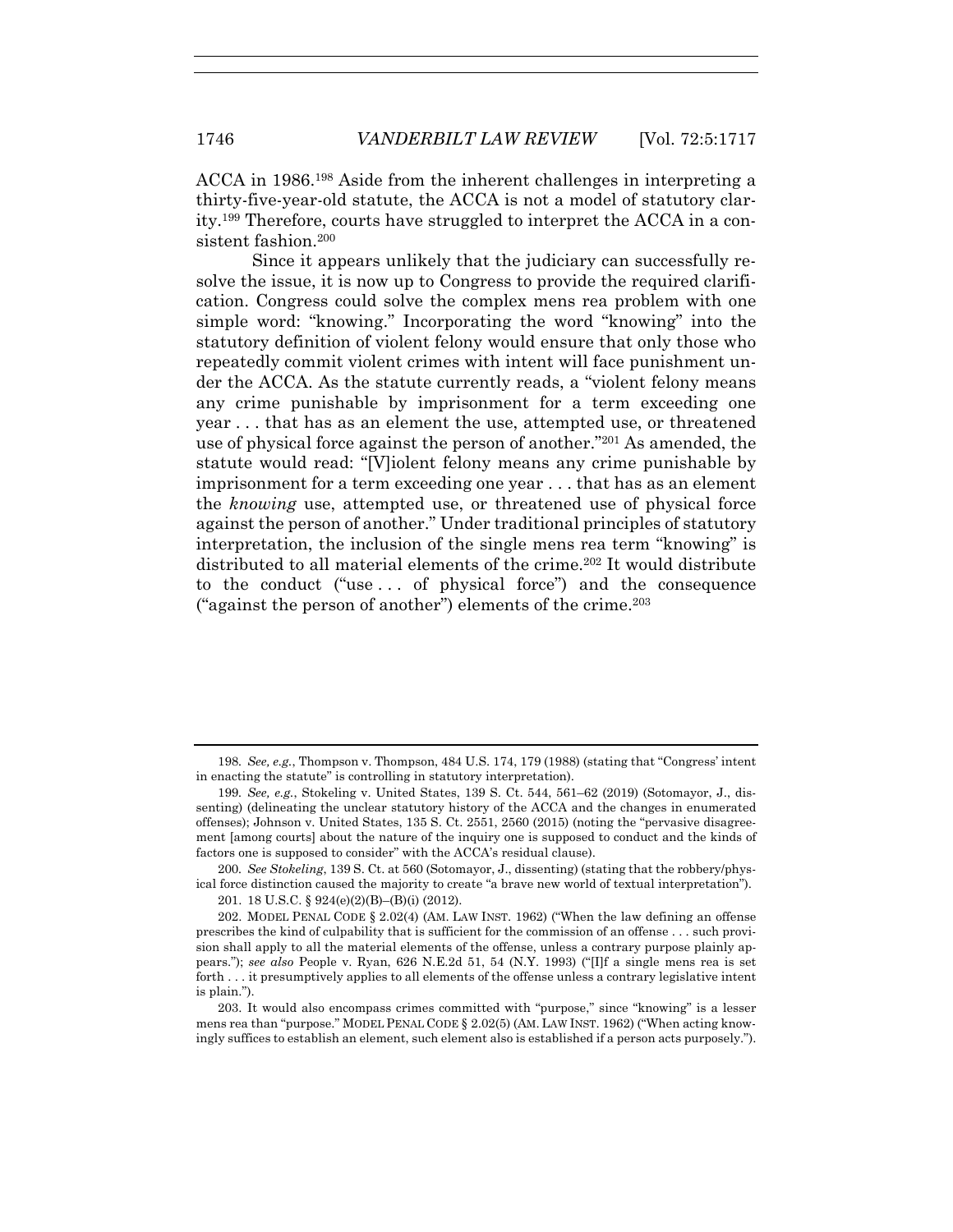#### *B. Practical Benefits of a Knowledge Standard*

Adopting a knowledge mens rea standard for Armed Career Criminal Act predicates would have many benefits. First, from a practical perspective, the term "knowing" is most consistent with the surrounding mens rea terms in § 924. The substantive crime provisions in § 924 repeatedly condemn "knowing" violations of statutory provisions.<sup>204</sup> Notably, none of  $\S 924$ 's substantive provisions provide for culpability with a reckless mens rea.205

Second, it would ensure that  $\S 922(g)(9)$ , the misdemeanor statute from *Voisine*, truly is an expansion of the ACCA and other gun possession laws. Section  $922(g)(9)$  was intended to be broader than the ACCA,206 and the Supreme Court has recognized its breadth: a  $§ 922(g)(9)$  conviction requires less force<sup>207</sup> and a less severe predicate crime than an ACCA conviction.208 It would be logical to recognize the same statutory differences for mens rea—especially given the additional language delineating the two statutes.209

More broadly, in an era where government and society are recognizing the perils of mass incarceration, an express knowledge requirement would ensure that the ACCA imposes fifteen-year mandatory minimum sentences only on the most dangerous offenders. Judicial scholars have long advocated for criminal sentencing reform, calling it

<sup>204. 18</sup> U.S.C. §  $924(a)(1)(A)$ –(C),  $(a)(2)$ ,  $(d)(1)$ ,  $(f)$ . Some provisions alternatively provide the mens rea terms "willful" and "intent." 18 U.S.C.  $\S 924(a)(1)(D)$ , (b), (g). In this context, it seems that the term "intent" is "purpose." *See generally* People v. Beeman, 674 P.2d 1318, 1323 (Cal. 1984) (describing "intent" and "knowledge" as alternative elements in a criminal statute).

 <sup>205. 18</sup> U.S.C. § 924.

 <sup>206. 142</sup> CONG. REC. S11872-01 (daily ed. Sept. 30, 1996) (statement of Sen. Lautenberg).

<sup>207</sup>*. Compare* Johnson v. United States, 559 U.S. 133, 140 (2010) (requiring violent force to violate the ACCA), *with* United States v. Castleman, 572 U.S. 157, 163, 168 (2014) (requiring only the "slightest offensive touching" to violate 18 U.S.C.  $\S 922(g)(9)$ .

<sup>208</sup>*. See Castleman*, 572 U.S. at 166 (recognizing that 18 U.S.C. § 922(g)(9) differs from the ACCA because it is satisfied by a misdemeanor, as opposed to a felony, conviction).

 <sup>209.</sup> Some lower courts have taken the opposite approach and argued for the same mens rea standard for 18 U.S.C. § 922(g)(9) and "violent felonies." *See, e.g.*, United States v. Verwiebe, 874 F.3d 258, 263–64 (6th Cir. 2017) ("Our 'crime of violence' jurisprudence . . . already has plenty of highly reticulated, difficult to explain distinctions. We see no good reason to add one more."). However, this approach is inconsistent with the Supreme Court's consistent recognition of differences between violent felonies and misdemeanor crimes of domestic violence. *See, e.g.*, Voisine v. United States, 136 S. Ct. 2272, 2280 n.4 (2016) (recognizing the differences between "crimes of violence" and 18 U.S.C. §  $922(g)(9)$ , and leaving open the possibility for violent felonies to be interpreted in a different way); *Castleman*, 572 U.S. at 168 (holding that a "misdemeanor crime of domestic violence" requires less force than a "violent felony"). A concurring opinion in *Castleman* advocated for 18 U.S.C. § 922(g)(9) to require the same force as the ACCA, but did not come close to garnering a majority of the court. 572 U.S. at 175 (Scalia, J., concurring in part and concurring in the judgment).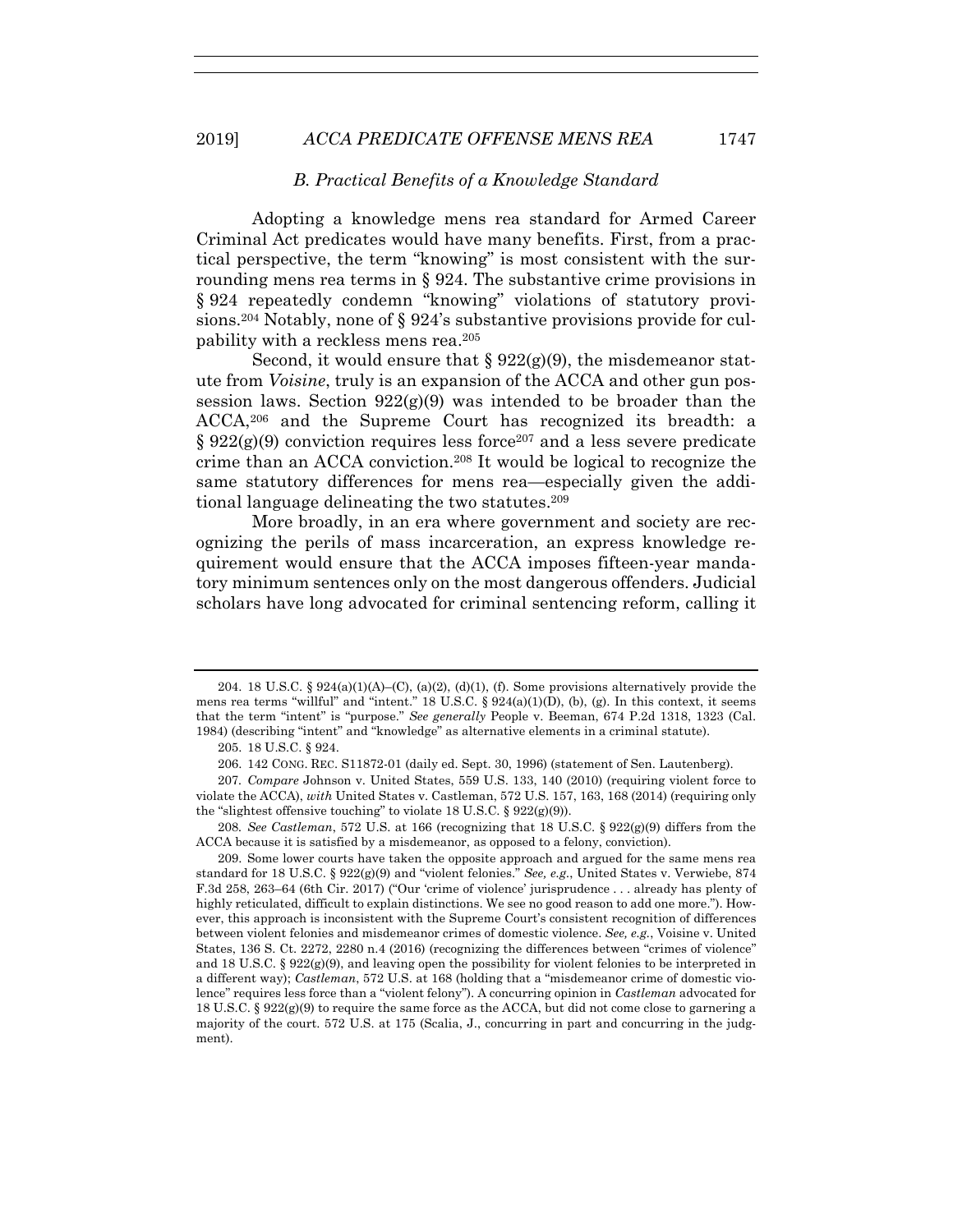a "failed public policy, if not a looming crisis."210 Congress recently began addressing the problem by enacting the First Step Act in late 2018.211 The Act, which was passed by broad majorities in both houses of Congress,212 focuses on reducing criminal sentences and developing early release programs for nonviolent offenders.213 With a similar push occurring at the state level,<sup>214</sup> there is a strong movement to enact more equitable sentencing laws that reduce mass incarceration in the United States.

A knowledge mens rea requirement for ACCA predicates will ensure that federal prisons are filled only with individuals who evince repeated criminal intent. It is inconceivable for a fifteen-year mandatory minimum sentence to apply to individuals who are convicted of reckless endangerment,<sup>215</sup> reckless discharge of a firearm,<sup>216</sup> or other crimes that "reveal a degree of callousness toward risk"217 at the same time that Congress is acting to reduce sentences for many of those same types of offenders.

## *C. Doctrinal Benefits of a Knowledge Standard*

Stepping back, a knowledge mens rea requirement for Armed Career Criminal Act predicate offenses best aligns with utilitarian and retributive theories of punishment. The Model Penal Code defaults to a recklessness mens rea for most criminal liability.218 Therefore, it would

217. Begay v. United States, 553 U.S. 137, 146 (2008).

 <sup>210.</sup> Jonathan Simon & Adrian A. Kragen, *Ending Mass Incarceration Is a Moral Imperative*, 26 FED. SENT'G REP. 271, 271 (2014); *see also* Lynn Adelman & Jon Deitrich, *Booker, Judges, and Mass Incarceration*, 29 FED. SENT'G REP. 224 (2017); Dorothy E. Roberts, *The Social and Moral Cost of Mass Incarceration in African American Communities*, 56 STAN. L. REV. 1271 (2004).

 <sup>211.</sup> First Step Act of 2018, Pub. L. No. 115-391, 132 Stat. 5194 (codified as amended in scattered sections of 18 U.S.C. (2012)).

 <sup>212.</sup> Erin McCarthy Holliday, *President Trump signs criminal justice reform First Step Act into law*, JURIST (Dec. 21, 2018, 3:30 PM), https://www.jurist.org/news/2018/12/president-trumpsigns-criminal-justice-reform-first-step-act-into-law/ [https://perma.cc/H288-QK36].

 <sup>213.</sup> Nicholas Fandos, *Senate Passes Bipartisan Criminal Justice Bill*, N.Y. TIMES (Dec. 18, 2018), https://www.nytimes.com/2018/12/18/us/politics/senate-criminal-justice-bill.html [https://perma.cc/UC6S-LFF3].

<sup>214</sup>*. See, e.g.*, S.B. 642, Fla. 121st Reg. Sess. (Fla. 2019) (recently introduced bill for the "Florida First Step Act").

<sup>215</sup>*. E.g.*, DEL. CODE ANN. tit. 11, § 604 (2019); N.H. REV. STAT. ANN. § 631:3(I)–(II) (2019).

<sup>216</sup>*. E.g.*, OKLA. STAT. tit. 21, § 652(B) (2019) ("Every person who uses any vehicle to facilitate the intentional discharge of any kind of firearm . . . *in conscious disregard for the safety of any other person* . . . shall upon conviction be guilty of a felony.") (emphasis added).

 <sup>218.</sup> MODEL PENAL CODE § 2.02(3) (AM. LAW INST. 1985) (establishing recklessness as the statutory default for culpability if the statute does not otherwise provide a mens rea). This approach best aligns with most juror-eligible adults' views. *See* Matthew R. Ginther et al., *Decoding Guilty Minds: How Jurors Attribute Knowledge and Guilt*, 71 VAND. L. REV. 241, 270 (2018) (summarizing the results from a juror experiment by stating that "most jury-eligible adults regard recklessness as a *necessary* basis for criminal liability").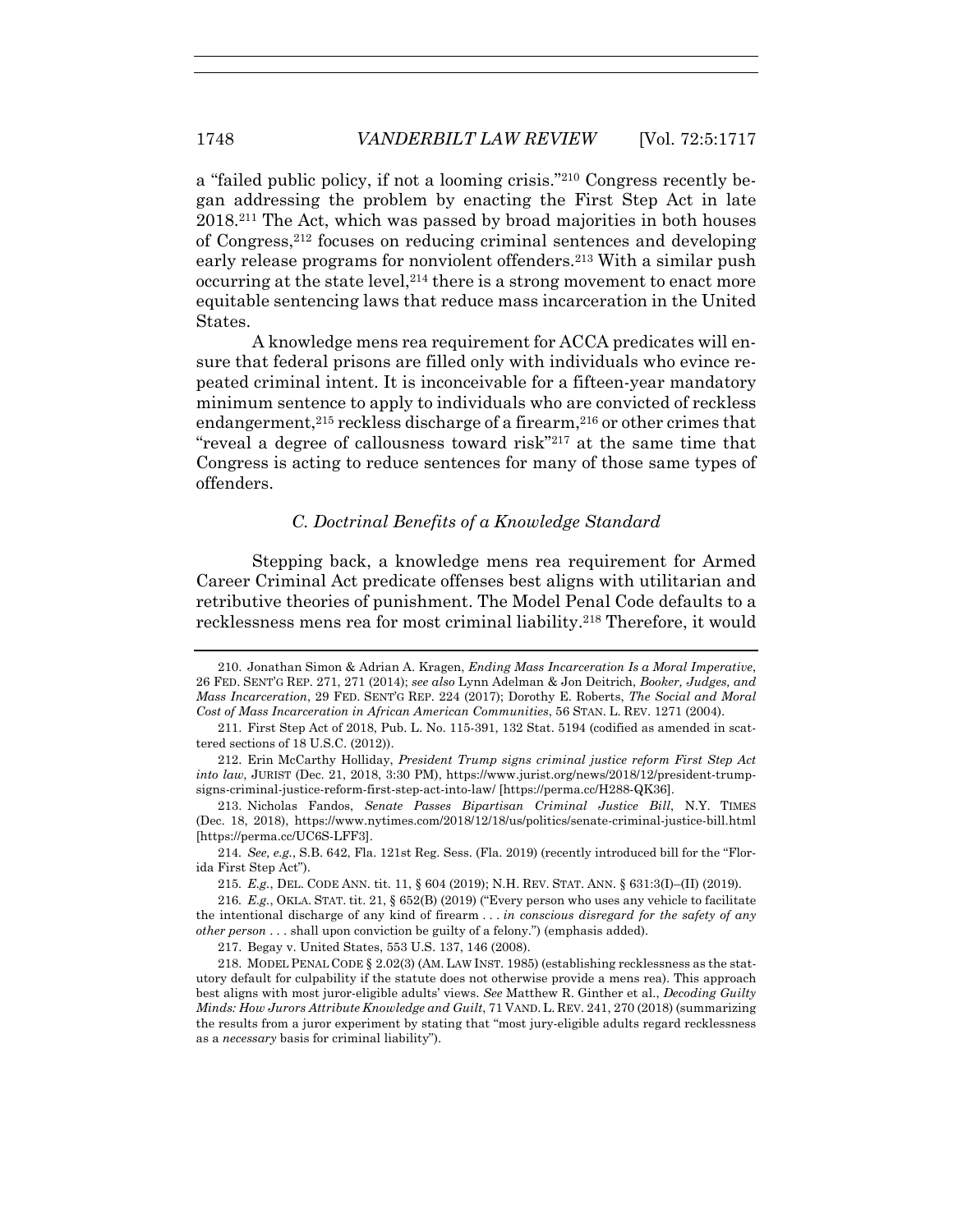not be consistent for the ACCA, a statute predicated on incapacitating hardened criminals, to apply the default mens rea. A higher standard should be required to match the severity of the punishment.

If the ACCA had been motivated by utilitarian *conduct*-based concerns, a minimum mens rea of recklessness could potentially make sense.219 A utilitarian would argue that society should ban firearm ownership by people who consistently demonstrate a proclivity to engage in extremely risky activity that causes injury.<sup>220</sup> This conduct-based approach asserts that by taking risks that consistently harm people, these actors have shown that they cannot stop acting in a dangerous fashion.221 So, if the actor is allowed to continue carrying a gun, there is a heightened risk that he will use the gun dangerously in the future, and therefore should not be allowed to carry it. The increased risk of harm this actor inflicts on people around him necessitates his extended incapacitation.

This line of argument, however, is flatly inconsistent with the Supreme Court's current precedent that negligent crimes cannot be predicate "violent felonies."222 The Model Penal Code, widely adopted by the states, considers recklessness based on the actor's subjective awareness of risk.223 The difference between knowledge, recklessness (which the Model Penal Code considers sufficient for punishment), and negligence (not sufficient) is *awareness* of risk.224 While "knowing" crimes require a near certainty that harm will result, reckless crimes only require awareness of *some risk* of harm, and negligent crimes involve no awareness of the risk.<sup>225</sup> If ACCA punishment truly was predicated on the dangerous conduct, regardless of the actor's awareness of harm, then the ACCA would extend to negligent crimes as well (e.g., negligent homicide). In other words, if certain people repeatedly engage

 <sup>219.</sup> The ACCA is inconsistent with a retributive theory of punishment as its "primary aim is not to promote retribution but rather to prevent future harm through incapacitation." Levine, *supra* note 50, at 563 n.211.

<sup>220</sup>*. See, e.g.*, Youngjae Lee, *The Constitutional Right Against Excessive Punishment*, 91 VA. L. REV. 677, 738 (2005) ("The purpose of punishment, under [the utilitarian] view, is not to give each criminal what he or she deserves, but to deter future crimes.").

<sup>221</sup>*. See* Robinson & Grall, *supra* note 18, at 695 (theorizing that the difference between "knowledge" and "recklessness" mens rea is that knowledge punishes "intentional" conduct, whereas recklessness punishes a person for "taking risks").

 <sup>222.</sup> Leocal v. Ashcroft, 543 U.S. 1, 13 (2004).

 <sup>223.</sup> MODEL PENAL CODE § 2.02(3) cmt. 3 (AM. LAW INST. 1962); Kenneth W. Simons, *Rethinking Mental States*, 72 B.U. L. Rev. 463, 482 (1992) ("Under the Model Penal Code, both a reckless actor and a negligent actor engage in highly deficient conduct, but the reckless actor also must subjectively believe that he is creating a substantial risk.").

 <sup>224.</sup> Robinson & Grall, *supra* note 18, at 695.

<sup>225</sup>*. Id*.; *see also* Voisine v. United States, 136 S. Ct. 2272, 2288–89 (2016) (Thomas, J., dissenting) (discussing that the "crucial distinction" between reckless and knowing conduct is the actor's awareness of risk).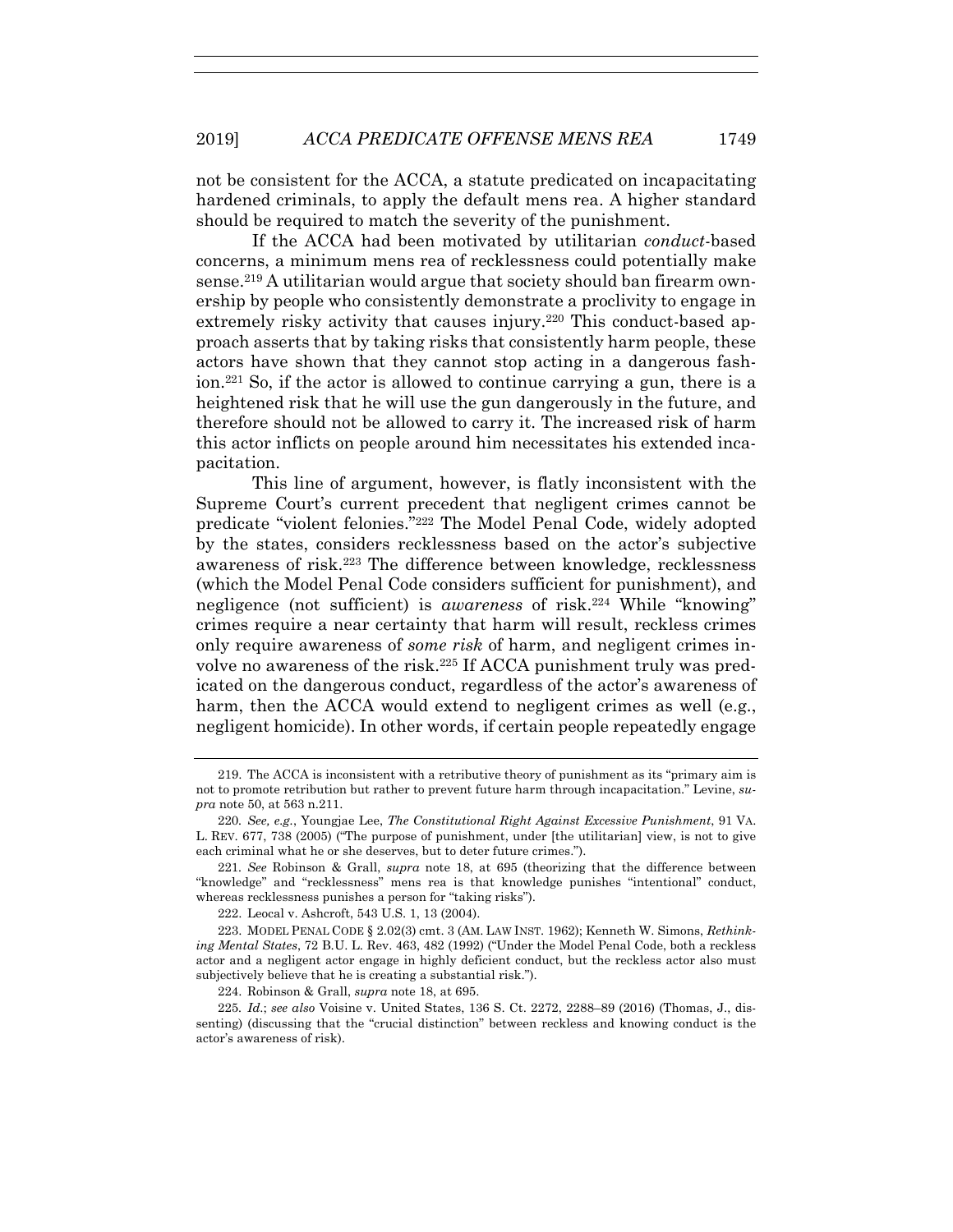in dangerous behavior, the risk of them owning a firearm is the same whether they are aware of the risk or not. However, since *Leocal v. Ashcroft* establishes that negligent crimes are insufficient to constitute "violent felonies" under the ACCA, reckless crimes must also be insufficient.226

# *D. Application of a Knowledge Mens Rea in the Modern Criminal Justice Landscape*

Adopting a knowledge mens rea standard for all material elements of an offense may raise some concerns. However, many of these concerns are less about the statute itself and more about the application of the Armed Career Criminal Act under specific circumstances. A primary concern is that many of the offenders who are convicted under certain statutes that include recklessness—e.g., aggravated assault statutes—actually commit the crime purposely or knowingly.227 Many of these offenders, however, are convicted under statutes that sweep in reckless offenses so that prosecutors can secure plea bargains more easily.

The categorical approach is one reason that convictions against most criminal defendants do not accurately reflect their culpability. The categorical approach requires that courts look only at the offense's elements, not at the underlying facts.228 Courts must "consider the least serious conduct covered by an offense."229 If the least serious conduct criminalized by the statute is not within the ACCA's definition of a "violent felony," no criminal convictions under that statute can serve as ACCA predicates. For example, in *Bennett v. United States* (the First Circuit case that held recklessness is insufficient for an ACCA conviction), the defendant "apparently" committed aggravated assault "either at gunpoint or at knifepoint."230 However, since the court was required to consider the least serious conduct that *could* be committed under the statute, it concluded that Maine's aggravated assault statute could not serve as an ACCA predicate offense.<sup>231</sup>

Additionally, the issue has been compounded by the statutory structure set up around plea bargaining. The rate of plea bargaining

<sup>226</sup>*. Leocal*, 543 U.S. at 13.

<sup>227</sup>*. See, e.g.*, Bennett v. United States, 868 F.3d 1, 22 (1st Cir. 2017) ("[I]t may seem anomalous that an offense bearing the name 'aggravated assault' could escape ACCA's reach."), *vacated as moot*, 870 F.3d 34 (1st Cir. 2017). The reasoning in *Bennett* was later adopted by the First Circuit in *United States v. Windley*, 864 F.3d 36, 37 n.2 (1st Cir. 2017).

 <sup>228.</sup> Mathis v. United States, 136 S. Ct. 2243, 2251 (2016).

<sup>229</sup>*. Bennett*, 868 F.3d at 22.

<sup>230</sup>*. Id.*

<sup>231</sup>*. Id.* at 4, 6.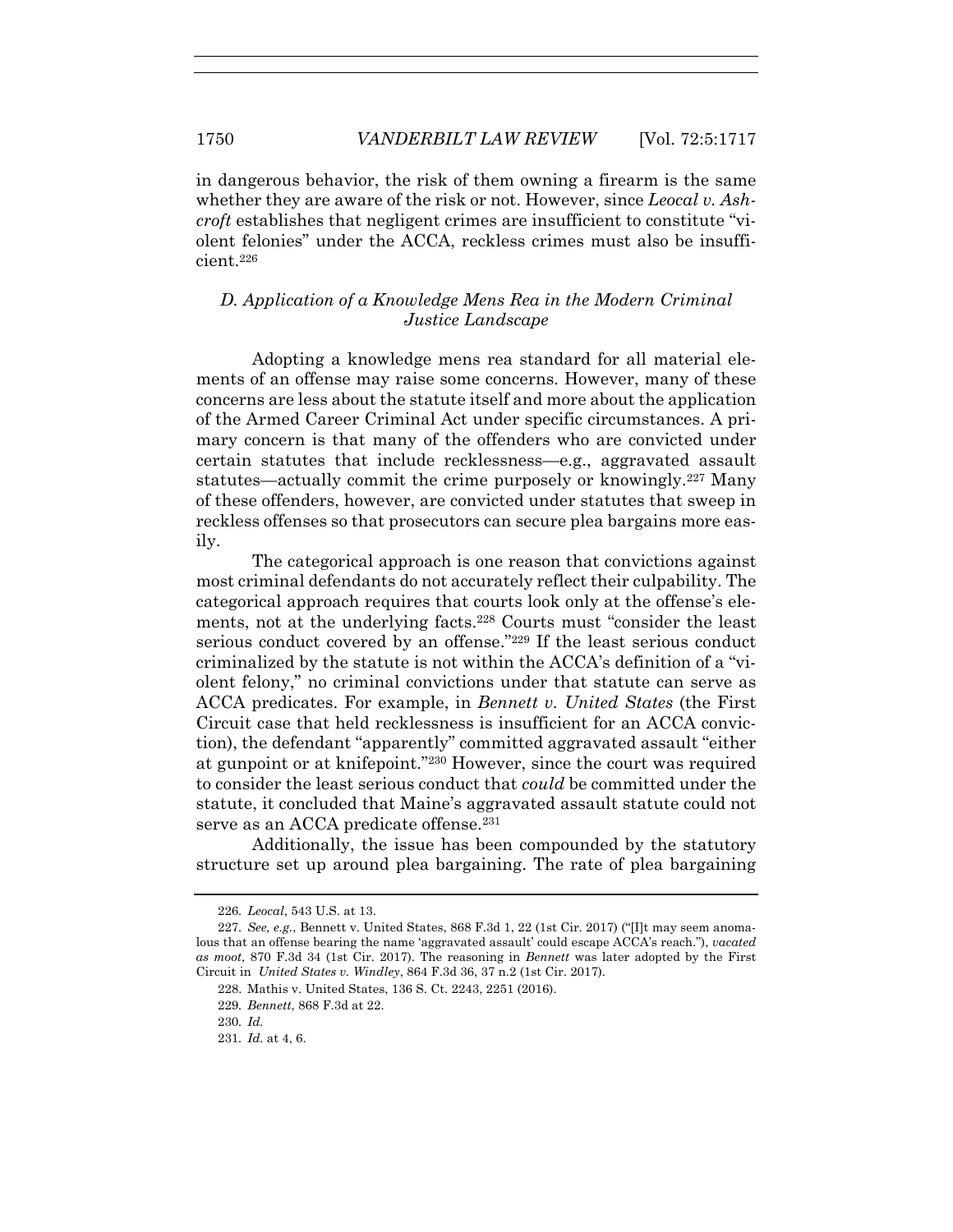has skyrocketed over the last fifty years.232 The increased reliance on plea bargaining has led to numerous accommodations that support the plea-bargaining process, including the development of mandatory minimum sentences.233 Another major accommodation is an increased series of "cliffs" in sentencing laws—grades for the same types of crimes that leave prosecutors considerable discretion on what crimes to charge—and leave the defendants many options to "plead down" to.234 The result of these "cliffs" is that many defendants plead to a lower category of felony than the prosecutor could have charged.235 Both parties benefit—the defendant receives a reduced sentence and the prosecution saves judicial resources from the time and expense of trial.<sup>236</sup> However, one result of this is that some of these "reduced" felony sentences include a lower mens rea standard, which may remove the offense from the ACCA's scope. So, the plea-bargaining process and the categorical approach may exclude a crime from the ACCA even though a defendant "purposely" committed the crime (clearly making it a "violent felony").237

Whatever merit these claims have, reducing the ACCA mens rea to accommodate these realities is not the proper answer. Defying congressional intent to accommodate other judicial standards does not solve the problem—it compounds it. If ACCA issues really rest on the absurd results created by the categorical approach, then the court should abandon the categorical approach when analyzing the ACCA and return to a case-by-case inquiry to determine whether a crime involved the "use  $\dots$  of physical force against the person of another."<sup>238</sup>

<sup>232</sup>*. See, e.g.*, Ronald Wright & Marc Miller, *Honesty and Opacity in Charge Bargains*, 55 STAN. L. REV. 1409, 1415 (2003) ("In the federal system, 96.6% of all convictions resulted from guilty pleas in 2001."); *see also* Lafler v. Cooper, 566 U.S. 156, 170 (2012) ("[C]riminal justice today is for the most part a system of pleas, not a system of trials."); Missouri v. Frye, 566 U.S. 134, 143 (2012) ("[P]lea bargains have become so central to the administration of the criminal justice system . . . .").

 <sup>233.</sup> George Fisher, *Plea Bargaining's Triumph*, 109 YALE L.J. 857, 860 (2000) ("Probation's rise and the indeterminate sentence's fall are but two of plea bargaining's victories.").

<sup>234</sup>*. See* Stephanos Bibas, *Plea Bargaining Outside the Shadow of Trial*, 117 HARV. L. REV. 2463, 2488–91 (2004) (discussing how the "cliffs" in criminal sentencing laws provide incentives for both parties to bargain).

<sup>235</sup>*. See id.* at 2475 ("[S]ome prosecutors learn charge- and sentence-bargaining tricks, such as exploiting the minutiae of the Federal Sentencing Guidelines, that they use to grant larger concessions.").

<sup>236</sup>*. Id.* at 2470–71.

<sup>237</sup>*. See* Bennett v. United States, 868 F.3d 1, 22–23 (1st Cir. 2017) (commenting on the anomaly of a crime committed purposely falling outside the ACCA), *vacated as moot*, 870 F.3d 34 (1st Cir. 2017).

 <sup>238.</sup> Although, admittedly, the categorical approach is based on a judicial analysis of congressional intent and the Sixth Amendment right to a jury. *See* Descamps v. United States, 570 U.S. 254, 268 (2013) (stating that Congress intended the ACCA to be considered categorically, so that a "prior crime would qualify as a predicate offense in all cases or in none"). The Sixth Amendment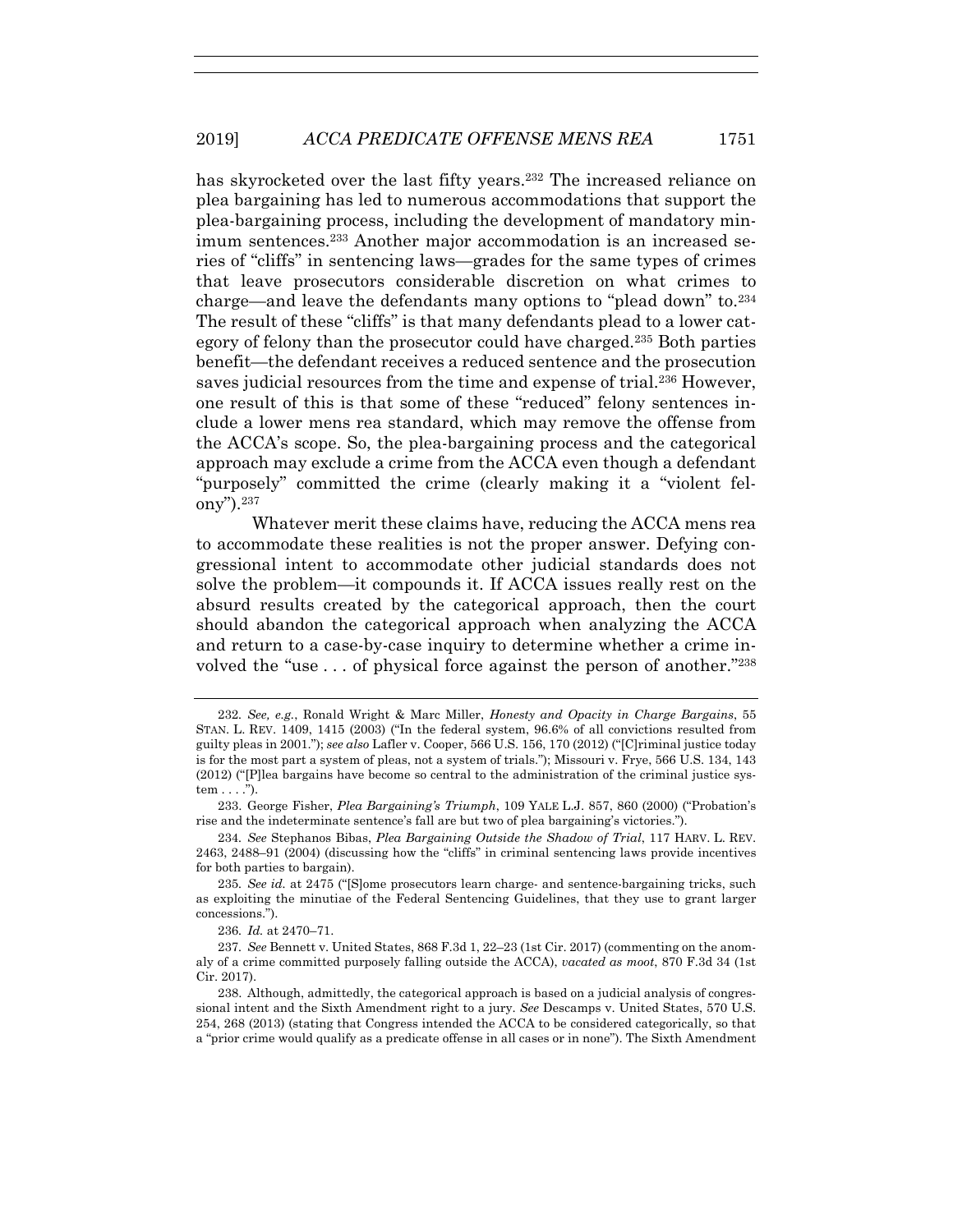Changes to the categorical approach for determining whether prior convictions qualify as "violent felonies" could ensure that truly dangerous individuals who carry firearms after they have repeatedly engaged in knowing violent conduct are subject to the ACCA's fifteen-year mandatory minimum sentence, while individuals who instead have a proclivity to engage in risky conduct do not face such a draconian sanction.239 It would leave the ACCA as a statutory tool for prosecutors to incarcerate offenders who repeatedly engage in violent conduct, but not run the risk of being overinclusive.

#### **CONCLUSION**

The current circuit split regarding the applicability of *Voisine v. United States* to "violent felonies" under the Armed Career Criminal Act has left gun-carrying defendants with lengthy rap sheets facing jail time that could be determined solely by the region of the country in which they are arrested.<sup>240</sup> The statutory language and legislative history of the ACCA demonstrates that Congress did not intend to reach merely reckless offenders.<sup>241</sup> This Note therefore suggests that Congress add a "knowledge" mens rea to  $\S 924(e)(2)(B)(i)$  of the ACCA. The addition of a knowledge standard would conform with the surrounding statutory provisions, ensure the ACCA is not enforced against undeserving offenders, and provide the judiciary with much needed clarity

right to a jury requires any fact that would increase a defendant's maximum sentence to be found by a jury beyond a reasonable doubt. Apprendi v. New Jersey, 530 U.S. 466, 490 (2000). Without the categorical approach, a "sentencing court could make its own finding of fact about the means by which the defendant committed the offense and run afoul of the Sixth Amendment guarantee." United States v. Hennessee, 932 F.3d 437, 443 (6th Cir. 2019). Judges disagree, however, whether the categorical approach truly is constitutionally required. *See* sources cited *infra* note 239.

<sup>239</sup>*. See* Mathis v. United States, 136 S. Ct. 2243, 2268–69 (2016) (Alito, J., dissenting) (arguing for the elimination of the categorical approach); United States v. Burris, 912 F.3d 386, 407 (6th Cir. 2019) (Thapar, J., concurring) ("The time has come to dispose of the long-baffling categorical approach."); United States v. Reyes-Contreras, 910 F.3d 169, 186 (5th Cir. 2018) ("By requiring sentencing courts and this court to ignore the specifics of prior convictions well beyond what the categorical approach and Supreme Court precedent instruct, our jurisprudence has proven unworkable and unwise.").

<sup>240</sup>*. Compare* United States v. Middleton, 883 F.3d 485, 497–500 (4th Cir. 2018) (Floyd, J., concurring) (knowledge mens rea required to violate ACCA), *and Bennett*, 868 F.3d at 20–22 (same), *with* United States v. Haight, 892 F.3d 1271, 1281 (D.C. Cir. 2018) (recklessness mens rea sufficient to violate ACCA), *and* United States v. Pam, 867 F.3d 1191, 1207–09 (10th Cir. 2017) (same).

<sup>241</sup>*. See* United States v. Harper, 875 F.3d 329, 332 (6th Cir. 2017) (stating that the language "against the person of another" in the Federal Sentencing Guidelines is restrictive, not explanatory); United States v. Booker, 644 F.3d 12, 21 (1st Cir. 2011) ("ACCA seeks to protect society at large from a diffuse risk of injury or fatality at the hands of armed, recidivist felons.").